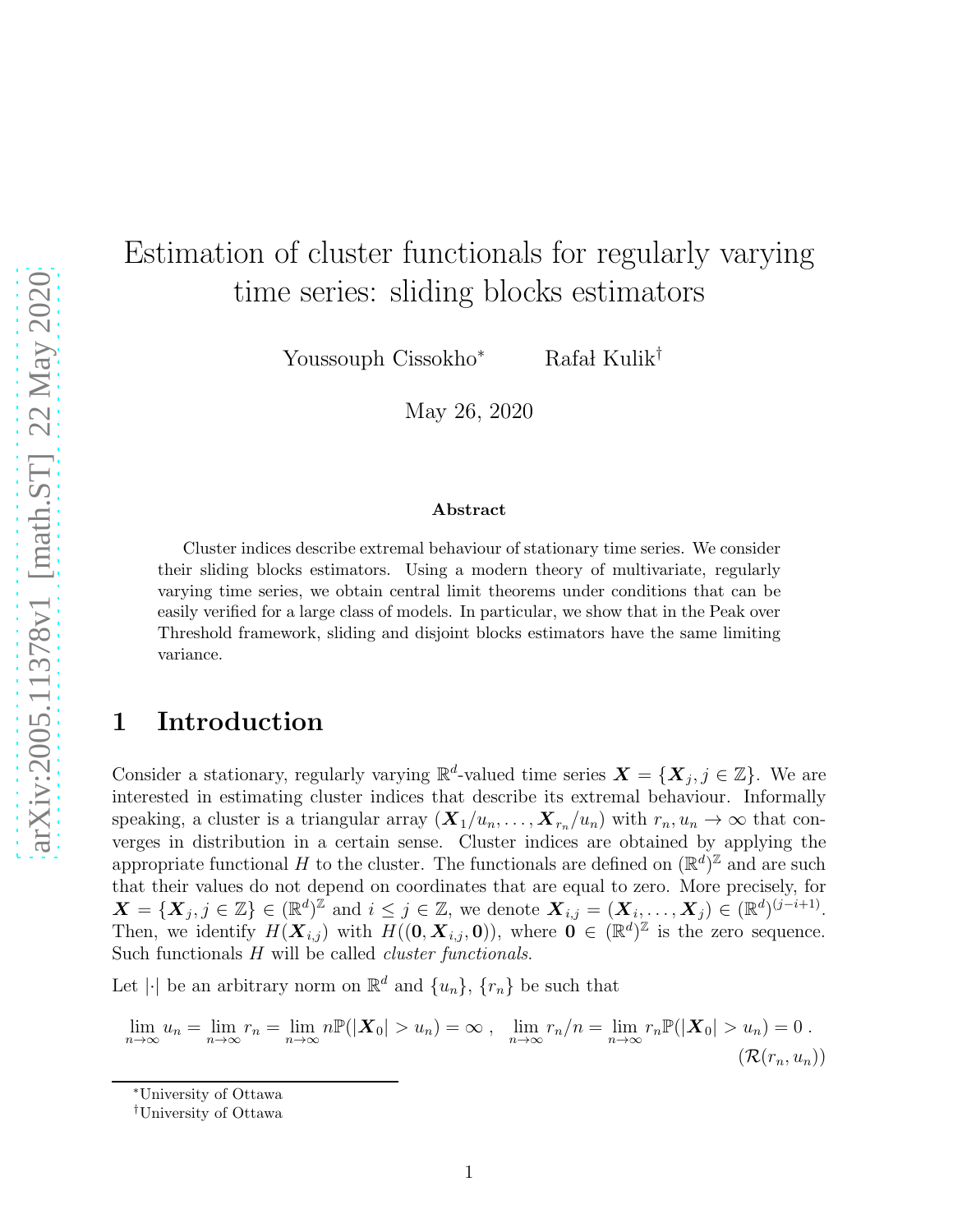Given a cluster functional H on  $(\mathbb{R}^d)^{\mathbb{Z}}$ , we want to estimate the limiting quantity

<span id="page-1-1"></span><span id="page-1-0"></span>
$$
\boldsymbol{\nu}^*(H) = \lim_{n \to \infty} \boldsymbol{\nu}_{n,r_n}^*(H) = \lim_{n \to \infty} \frac{\mathbb{E}[H(\boldsymbol{X}_{1,r_n}/u_n)]}{r_n \mathbb{P}(|\boldsymbol{X}_0| > u_n)}.
$$
(1.1)

To guarantee existence of the limit we will require additional anticlustering assumptions on the time series  $\{X_j, j \in \mathbb{Z}\}$ . The cluster indices of interest are, among others:

- the extremal index obtained with  $H_1(\boldsymbol{x}) = \mathbb{I}\{\boldsymbol{x}^* > 1\}, \, \boldsymbol{x} = \{\boldsymbol{x}_j, j \in \mathbb{Z}\} \in (\mathbb{R}^d)^{\mathbb{Z}};$
- the cluster size distribution obtained with

$$
H_2(\boldsymbol{x}) = \mathbb{1}\left\{\sum_{j\in\mathbb{Z}}\mathbb{1}\left\{|x_j|>1\right\} = m\right\}, \ \ \boldsymbol{x} = \{\boldsymbol{x}_j, j\in\mathbb{Z}\}\in(\mathbb{R}^d)^{\mathbb{Z}}, \ \ m\in\mathbb{N} \ ; \ \ (1.2)
$$

• the stop-loss index of a univariate time series obtained with

<span id="page-1-3"></span><span id="page-1-2"></span>
$$
H_3(\boldsymbol{x}) = \mathbb{1}\left\{\sum_{j\in\mathbb{Z}}(x_j-1)_+ > \eta\right\}, \quad \boldsymbol{x} = \{\boldsymbol{x}_j, j\in\mathbb{Z}\} \in \mathbb{R}^{\mathbb{Z}}, \quad \eta > 0 ; \tag{1.3}
$$

• the large deviation index of a univariate time series obtained with

$$
H_4(\boldsymbol{x}) = \mathbb{1}\{K(\boldsymbol{x}) > 1\}, \quad K(\boldsymbol{x}) = \left(\sum_{j\in\mathbb{Z}} x_j\right)_+, \quad \boldsymbol{x} = \{\boldsymbol{x}_j, j\in\mathbb{Z}\} \in \mathbb{R}^{\mathbb{Z}}; \qquad (1.4)
$$

• the ruin index of a univariate time series obtained with

$$
H_5(\boldsymbol{x}) = \mathbb{1}\{K(\boldsymbol{x}) > 1\}, \quad K(\boldsymbol{x}) = \sup_{i \in \mathbb{Z}} \left( \sum_{j \leq i} x_j \right)_+, \quad \boldsymbol{x} = \{x_j, j \in \mathbb{Z}\} \in \mathbb{R}^{\mathbb{Z}}. \tag{1.5}
$$

We note that the extremal index is the classical quantity that arises in the extreme value theory for dependent sequences, the large deviation index was studied under the name *cluster index* in [\[MW13,](#page-40-0) [MW14\]](#page-41-0), the cluster size distribution is again a well-known object and was studied in [\[Hsi91\]](#page-40-1) and [\[DR10\]](#page-40-2), while the remaining cluster indices seem to be new.

Several methods of estimation of the limit  $\nu^*(H)$  in [\(1.1\)](#page-1-0) may be employed. The natural one is to consider a statistics based on disjoint blocks of size  $r_n$ , cf. [\[DR10\]](#page-40-2) and [\[KS20\]](#page-40-3),

<span id="page-1-4"></span>
$$
\widetilde{\nu}_{n,r_n}^*(H) := \frac{1}{n\mathbb{P}(|\mathbf{X}_0| > u_n)} \sum_{i=1}^{m_n} H(\mathbf{X}_{(i-1)r_n+1,ir_n}/u_n) ,
$$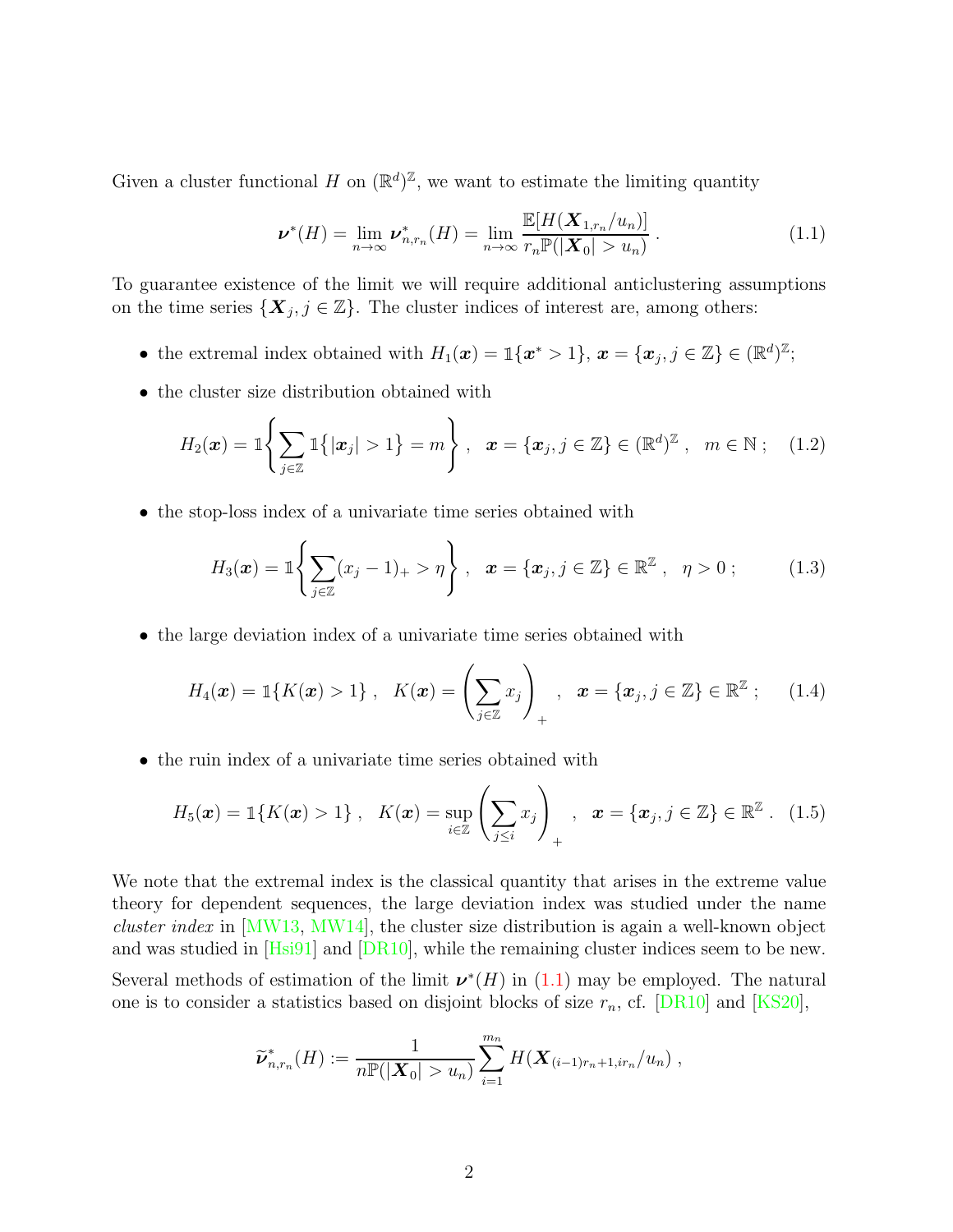where  $m_n = [n/r_n]$ . The data-based estimator is constructed as follows. Let  $k_n \to \infty$  be a sequence of integers and define  $u_n$  by  $k_n = n \mathbb{P}(|\boldsymbol{X}_0| > u_n)$ . Let  $|\boldsymbol{X}|_{(n:1)} \leq \cdots \leq |\boldsymbol{X}|_{(n:n)}$ be order statistics from  $|\mathbf{X}_1|, \ldots, |\mathbf{X}_n|$ . Define

<span id="page-2-1"></span>
$$
\widehat{\nu}_{n,r_n}^*(H) := \frac{1}{k_n} \sum_{i=1}^{m_n} H(\mathbf{X}_{(i-1)r_n+1,ir_n}/|\mathbf{X}|_{(n:n-k_n)}) . \tag{1.6}
$$

Although some special cases were considered (estimation of the extremal index in [\[Hsi91\]](#page-40-1) and [\[SW94\]](#page-41-1); tail array sums in [\[RLdH98\]](#page-41-2)), the general theory was developed in [\[DR10\]](#page-40-2). The summary of the theory for the disjoint blocks estimators can be found in [\[KS20,](#page-40-3) Chapter 10], where consistency and the central limit theorems are established.

In this paper we consider the sliding blocks statistics

$$
\widetilde{\mu}_{n,r_n}^*(H) := \frac{1}{q_n r_n \mathbb{P}(|\mathbf{X}_0| > u_n)} \sum_{i=0}^{q_n - 1} H\left(\mathbf{X}_{i+1,i+r_n}/u_n\right) ,\qquad (1.7)
$$

where  $q_n = n - r_n - 1$  and the corresponding estimator defined in terms of order statistics:

<span id="page-2-2"></span><span id="page-2-0"></span>
$$
\widehat{\mu}_{n,r_n}^*(H) = \frac{1}{r_n k_n} \sum_{i=0}^{q_n - 1} H\left(\mathbf{X}_{i+1,i+r_n}/|\mathbf{X}|_{(n:n-k_n)}\right) \,. \tag{1.8}
$$

The sliding blocks estimators have been studied for some specific functionals H, however there has been no unified theory available. Recently,  $[DN20]$  used the framework of  $[DR10]$ and showed that the limiting variance of the sliding blocks estimator never exceeds that of the disjoint blocks estimator. In case of the extremal index, both variances are equal.

The goal of this paper is to obtain the asymptotic normality of the sliding blocks estimators. Our focus is on providing the conditions that can be easily verified for a variety of time series models. At the same time, we will show that the limiting variance of both disjoint and sliding blocks estimators is the same. To achieve our goal, we combine [\[DR10\]](#page-40-2) approach with the modern theory of stationary, regularly varying time series.

In order to proceed, in Section [2](#page-3-0) we fix the notation, recall the notion of the tail process associated to a stationary regularly varying time series; and introduce the cluster indices.

Next, we need to answer a non-trivial question: When does the limit  $v^*(H)$  exist?. For this, Section [3](#page-5-0) deals with convergence of cluster measures and cluster indices  $\nu^*(H)$  appear as the limit. Existence of the limit requires an anticlustering assumption. In conjunction with a particular choice of functionals, we will be in position to give specific examples of cluster indices. The contents of this section is based on [\[KS20,](#page-40-3) Chapter 6]. Some results stem from [\[MW14,](#page-41-0) [MW16\]](#page-41-3) and [\[BPS18\]](#page-40-5).

The main result is Theorem [4.3.](#page-9-0) We prove the central limit theorem for the data-based sliding blocks estimator [\(1.8\)](#page-2-0) under easy to verify assumptions. Those conditions can be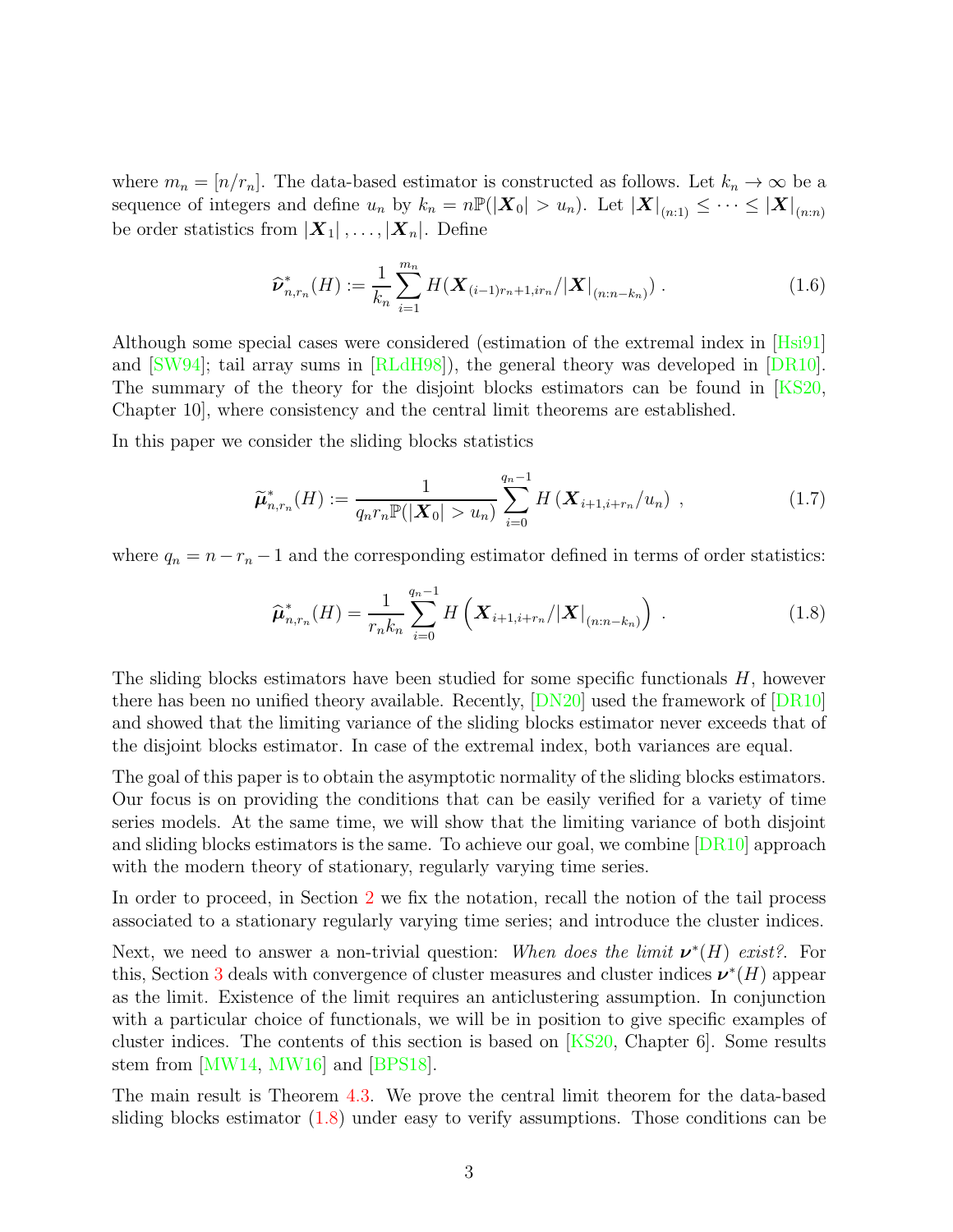verified for a variety of models: regularly varying functions of Markov chains, infinite order moving averages, max-stable processes. See [\[KSW19\]](#page-40-6) and [\[KS20,](#page-40-3) Part III].

The most important (and somehow surprising) conclusion is that both sliding [\(1.8\)](#page-2-0) and disjoint [\(1.6\)](#page-2-1) blocks estimators yield the same variance. This is in agreement with the result for the extremal index in [\[DN20\]](#page-40-4). On the other hand, it seems to be a contradiction with other available results. We explain this in Section [5.](#page-11-0)

<span id="page-3-0"></span>All proofs are included in Section [6.](#page-13-0)

# 2 Preliminaries

In this section we fix the notation and introduce the relevant classes of functions. In Section [2.3](#page-4-0) we recall the notion of the tail and the spectral tail process (cf. [\[BS09\]](#page-40-7)). In Section [2.4](#page-4-1) we define cluster indices; see [\[KS20,](#page-40-3) Chapter 5] for a detailed introduction.

## 2.1 Notation

Let  $|\cdot|$  be a norm on  $\mathbb{R}^d$ . For a sequence  $\boldsymbol{x} = \{\boldsymbol{x}_j, j \in \mathbb{Z}\} \in (\mathbb{R}^d)^{\mathbb{Z}}$  and  $i \leq j \in \mathbb{Z} \cup \{-\infty, \infty\}$ we denote  $\boldsymbol{x}_{i,j} = (\boldsymbol{x}_i, \dots, \boldsymbol{x}_j) \in (\mathbb{R}^d)^{j-i+1}$ ,  $\boldsymbol{x}_{i,j}^* = \max_{i \leq l \leq j} |\boldsymbol{x}_l|$  and  $\boldsymbol{x}^* = \sup_{j \in \mathbb{Z}} |\boldsymbol{x}_j|$ . By  $\boldsymbol{0}$ we denote the zero sequence; its dimension can be different of each of its occurrences.

By  $\ell_0(\mathbb{R}^d)$  we denote the set of  $\mathbb{R}^d$ -valued sequences which tend to zero at infinity. Likewise,  $\ell_1(\mathbb{R}^d)$  consists of sequences such that  $\sum_{j\in\mathbb{Z}}|\boldsymbol{x}_j|<\infty$ .

We will use the blocking method. If **X** is a time series of interest, then  $(X_1^{\dagger}, \ldots, X_n^{\dagger})$  is a pseudo-sample such that the blocks  $(\boldsymbol{X}_{(i-1)r_n+1}^{\dagger}, \ldots, \boldsymbol{X}_{ir_n}^{\dagger}), i = 1, \ldots, m_n = [n/r_n],$  are mutually independent with the same distribution as the original block  $(\boldsymbol{X}_1, \ldots, \boldsymbol{X}_{r_n})$ .

# 2.2 Classes of functions

Functionals H are defined on  $\ell_0(\mathbb{R}^d)$  with the convention  $H(\boldsymbol{x}_{i,j}) = H((\boldsymbol{0}, \boldsymbol{x}_{i,j}, \boldsymbol{0}))$ . In particular, the map  $\mathcal E$  is defined on  $\ell_0(\mathbb R^d)$  by  $\mathcal E(\boldsymbol x) = \sum_{j\in\mathbb Z} \mathbbm{1}\big\{|\boldsymbol x_j| > 1\big\}$ . For  $s > 0$ , the function  $H_s : (\mathbb{R}^d)^{\mathbb{Z}} \to \mathbb{R}$  is defined by  $H_s(\boldsymbol{x}) = H(\boldsymbol{x}/s)$ . We consider the following classes:

- $\mathcal{L}$  is the class of bounded real-valued functions defined on  $(\mathbb{R}^d)^{\mathbb{Z}}$  that are either Lipschitz continuous with respect to the uniform norm or almost surely continuous with respect to the distribution of the tail process  $\boldsymbol{Y}$ . This class includes functions like  $\mathbb{1}\{\mathbf{x}^*>1\}$ ,  $\mathbb{1}\left\{\sum_{j\in\mathbb{Z}}|\mathbf{x}_j|>1\right\}$ . See Remark 6.1.6 in [\[KS20\]](#page-40-3).
- $A \subset \mathcal{L}$  is the class of shift-invariant functionals with support separated from 0. In particular, for  $H \in \mathcal{A}$ ,  $H(\mathbf{0}) = 0$ . The class  $\mathcal{A}$  includes  $\mathbb{1}\{\mathbf{x}^* > 1\}$ .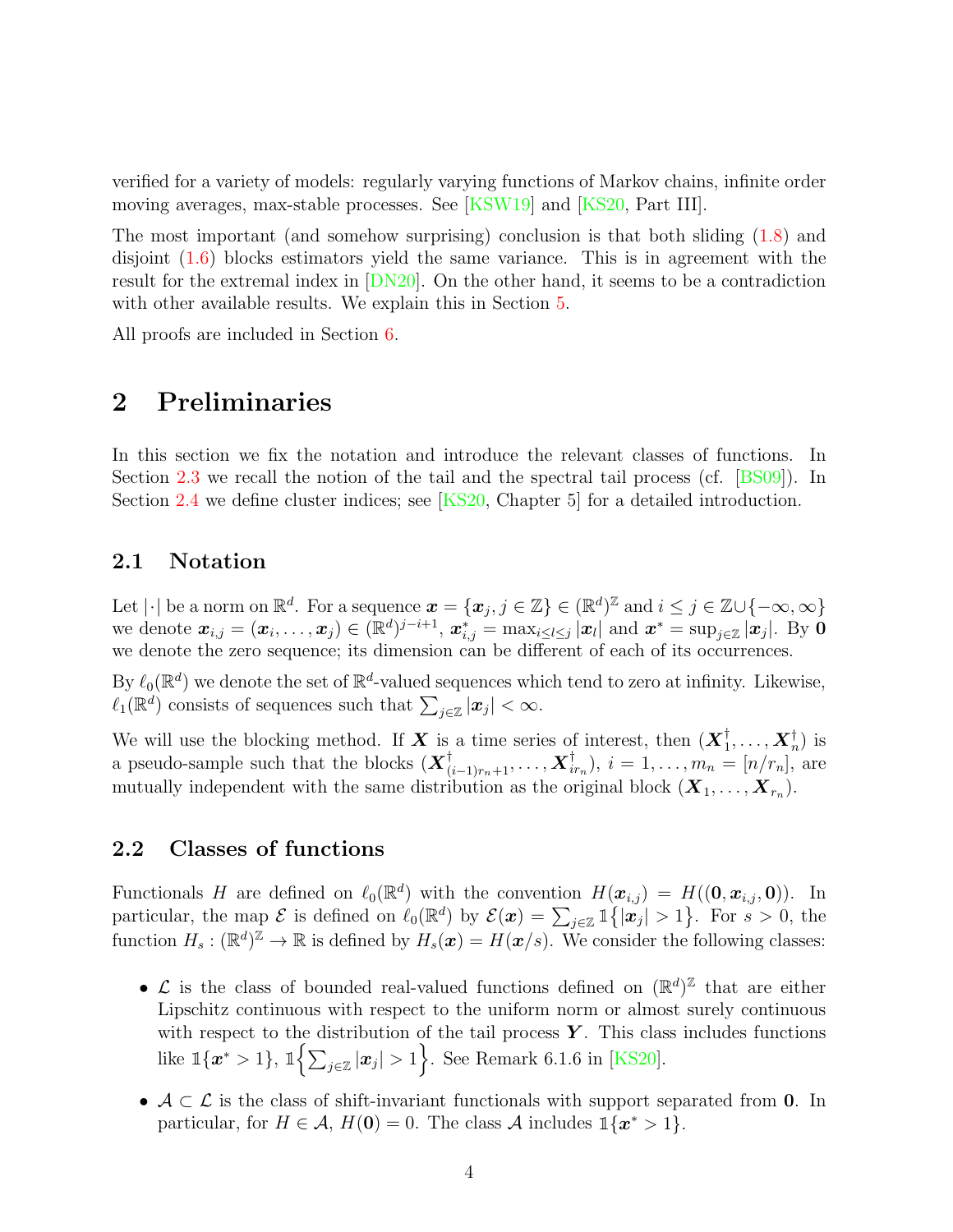• K is the class of shift-invariant functionals  $K : (\mathbb{R}^d)^{\mathbb{Z}} \to \mathbb{R}$  defined on  $\ell_1(\mathbb{R}^d)$  such that  $K(\mathbf{0}) = 0$  and which are Lipschitz continuous with constant  $L_K$ , i.e.

<span id="page-4-4"></span>
$$
|K(\boldsymbol{x}) - K(\boldsymbol{y})| \le L_K \sum_{j \in \mathbb{Z}} |\boldsymbol{x}_j - \boldsymbol{y}_j| \, , \, \boldsymbol{x}, \boldsymbol{y} \in \ell_1(\mathbb{R}^d) \, . \tag{2.1}
$$

•  $\mathcal{B} \subset \mathcal{L}$  is the class of functionals H of the form  $H = \mathbb{1}\{K > 1\}$ , where  $K \in \mathcal{K}$ . Functionals in  $\beta$  may have support which is not separated from 0. The typical example is  $H(\boldsymbol{x}) = \mathbb{1}\left\{\sum_j |\boldsymbol{x}_j| > 1\right\}$ ; note that  $H \notin \mathcal{A}$ .

## <span id="page-4-0"></span>2.3 Tail and spectral tail process

Let  $\mathbf{X} = \{ \mathbf{X}_j, j \in \mathbb{Z} \}$  be a stationary, regularly varying time series with values in  $\mathbb{R}^d$  and tail index  $\alpha$ . In particular,

$$
\lim_{x \to \infty} \frac{\mathbb{P}(|\boldsymbol{X}_0| > tx)}{\mathbb{P}(|\boldsymbol{X}_0| > x)} = t^{-\alpha}
$$

for all  $t > 0$ . Then, there exists a sequence  $\boldsymbol{Y} = \{ \boldsymbol{Y}_j, j \in \mathbb{Z} \}$  such that

$$
\mathbb{P}(x^{-1}(\boldsymbol{X}_i,\ldots,\boldsymbol{X}_j)\in\cdot\mid|\boldsymbol{X}_0|>x)
$$
 converges weakly to  $\mathbb{P}((\boldsymbol{Y}_i,\ldots,\boldsymbol{Y}_j)\in\cdot)$ 

as  $x \to \infty$  for all  $i \leq j \in \mathbb{Z}$ . We call Y the tail process. See [\[BS09\]](#page-40-7). Equivalently, viewing X and Y as random elements with values in  $(\mathbb{R}^d)^{\mathbb{Z}}$ , we have for every bounded or non-negative functional H on  $(\mathbb{R}^d)^{\mathbb{Z}}$ , continuous with respect to the product topology,

$$
\lim_{x\to\infty}\frac{\mathbb{E}[H(x^{-1}\boldsymbol{X})\mathbb{1}\{|X_0|>x\}]}{\mathbb{P}(|X_0|>x)}=\mathbb{E}[H(\boldsymbol{Y})].
$$

Define  $\mathbf{\Theta}_j = \mathbf{Y}_j/|\mathbf{Y}_0|, j \in \mathbb{Z}$ . The sequence  $\mathbf{\Theta} = {\Theta_j, j \in \mathbb{Z}}$  is called the spectral tail process. The random variable  $|\mathbf{Y}_0|$  has the Pareto distribution with index  $\alpha$  and is independent from  $\Theta$ . Hence for a non-negative measurable function  $H : (\mathbb{R}^d)^{\mathbb{Z}} \to \mathbb{R}$ ,

$$
\mathbb{E}[H(\boldsymbol{Y})] = \int_{1}^{\infty} \mathbb{E}[H(r\boldsymbol{\Theta})] \alpha r^{-\alpha - 1} dr . \qquad (2.2)
$$

#### <span id="page-4-1"></span>2.4 Cluster measure and cluster indices

Consider the infargmax functional  $\mathcal{A}_0$  defined on  $(\mathbb{R}^d)^{\mathbb{Z}}$  by  $\mathcal{A}_0(\mathbf{y}) = \inf\{j : \mathbf{y}_{-\infty,j}^* = \mathbf{y}^*\},$ with the convention that inf  $\emptyset = +\infty$ . If  $\mathbb{P}(\mathcal{A}_0(\boldsymbol{Y}) \notin \mathbb{Z}) = 0$  then we can define

<span id="page-4-3"></span><span id="page-4-2"></span>
$$
\vartheta = \mathbb{P}(\mathcal{A}_0(\boldsymbol{Y}) = 0) \,. \tag{2.3}
$$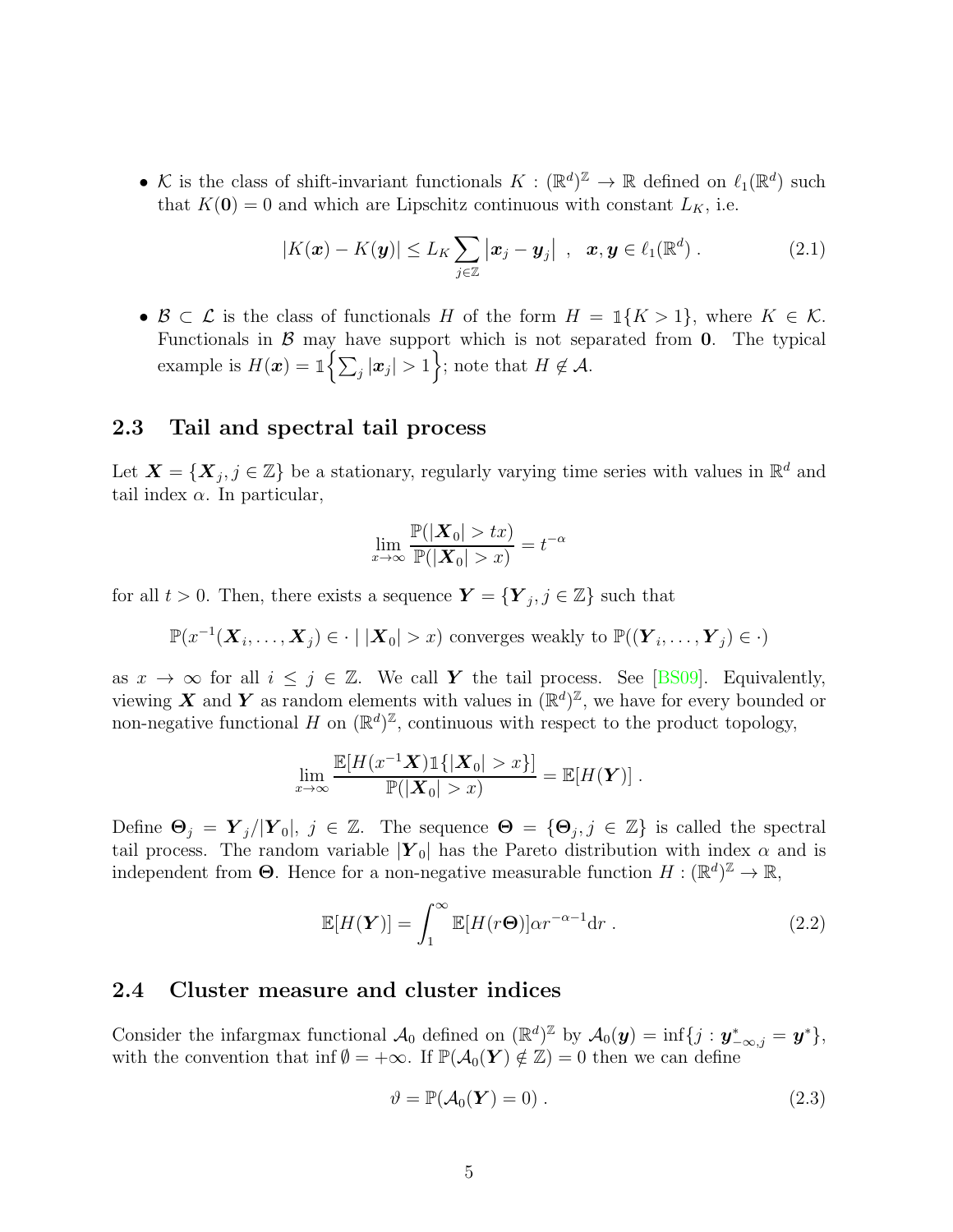In fact,  $A_0$  can be replaced with any anchoring map (see [\[PS18\]](#page-41-4) and [\[KS20,](#page-40-3) Theorem 5.4.2]). In particular,

$$
\vartheta = \mathbb{P}(\mathcal{A}_0(\boldsymbol{Y}) = 0) = \mathbb{P}\left(\sup_{j \leq -1} |\boldsymbol{Y}_j| \leq 1\right) = \mathbb{P}\left(\sup_{j \geq 1} |\boldsymbol{Y}_j| \leq 1\right).
$$

Therefore,  $\vartheta$  can be recognized as the (candidate) extremal index. It becomes the usual extremal index under additional mixing and anticlustering conditions.

Definition 2.1 (Cluster measure). *Let* Y *and* Θ *be the tail process and the spectral tail process, respectively, such that*  $\mathbb{P}(\lim_{|j| \to \infty} \mathbf{Y}_j = \mathbf{0}) = 1$ . The cluster measure is the measure  $\nu^*$  *on*  $\ell_0(\mathbb{R}^d)$  *defined by* 

<span id="page-5-1"></span>
$$
\nu^* = \vartheta \int_0^\infty \mathbb{E}[\delta_r \Theta \mathbb{1}\{\mathcal{A}_0(\Theta) = 0\}] \alpha r^{-\alpha - 1} dr . \qquad (2.4)
$$

The measure  $\nu^*$  is boundedly finite on  $(\mathbb{R}^d)^{\mathbb{Z}} \setminus \{0\}$ , puts no mass at 0 and is  $\alpha$ -homogeneous. Furthermore, the cluster measure can be expressed in terms of another sequence.

**Definition 2.2.** Assume that  $\mathbb{P}(\mathcal{A}_0(\boldsymbol{Y}) \notin \mathbb{Z}) = 0$ . The conditional spectral tail process Q *is a random sequence with the distribution of*  $(Y^*)^{-1}Y$  *conditionally on*  $\mathcal{A}_0(Y) = 0$ *.* 

The sequence  $\bf{Q}$  appeared implicitly in the seminal paper [\[DH95\]](#page-40-8). See also [\[BS09\]](#page-40-7), [\[PS18,](#page-41-4) Definition 3.5] and [\[KS20,](#page-40-3) Chapter 5]. An abstract setting is considered in [\[DHS18\]](#page-40-9).

Note that  $\mathcal{A}_0(\boldsymbol{Y}) = 0$  if and only if  $\mathcal{A}_0(\boldsymbol{\Theta}) = 0$ . Then also  $\boldsymbol{Y}^* = |\boldsymbol{Y}_0|$ . Thus, [\(2.4\)](#page-5-1) and the definition of  $\mathbf Q$  give for a bounded or non-negative measurable function H on  $\ell_0(\mathbb R^d)$ ,

$$
\nu^*(H) = \vartheta \int_0^\infty \mathbb{E}[H(r\mathbf{Q})] \alpha r^{-\alpha - 1} dr = \vartheta \int_0^\infty \mathbb{E}[H(r\mathbf{\Theta}) \mathbb{1}\{\mathcal{A}_0(\mathbf{\Theta}) = 0\}] \alpha r^{-\alpha - 1} dr. \quad (2.5)
$$

If moreover H is such that  $H(\mathbf{y}) = 0$  if  $\mathbf{y}^* \leq \epsilon$  for one  $\epsilon > 0$ , then

<span id="page-5-3"></span><span id="page-5-2"></span>
$$
\nu^*(H) = \epsilon^{-\alpha} \mathbb{E}[H(\epsilon Y) \mathbb{1}\{\mathcal{A}_0(Y) = 0\}]. \tag{2.6}
$$

Comparing [\(2.4\)](#page-5-1) or [\(2.6\)](#page-5-2) with [\(2.2\)](#page-4-2) we can see that the  $\nu^*(H)$  does not agree with  $\mathbb{E}[H(\boldsymbol{Y})]$ . The additional indicator comes essentially from the conditioning on the location of the maximum of the sequence  $Y$ .

**Definition 2.3** (Cluster index). We will call  $v^*(H)$  the cluster index associated to the *functional* H*.*

# <span id="page-5-0"></span>3 Convergence of cluster measure

Recall  $\mathcal{R}(r_n, u_n)$  $\mathcal{R}(r_n, u_n)$  $\mathcal{R}(r_n, u_n)$ . Define the measures  $\nu^*_{n,r_n}$ ,  $n \geq 1$ , on  $\ell_0(\mathbb{R}^d)$  as follows:

$$
\nu_{n,r_n}^* = \frac{1}{r_n \mathbb{P}(|\mathbf{X}_0| > u_n)} \mathbb{E}\left[\delta_{u_n^{-1} \mathbf{X}_{1,r_n}}\right].
$$

We are interested in convergence of  $\nu_{n,r_n}^*$  to  $\nu^*$ . The results of this section are extracted from [\[KS20,](#page-40-3) Chapter 6]. See also [\[PS18\]](#page-41-4) and [\[BPS18\]](#page-40-5).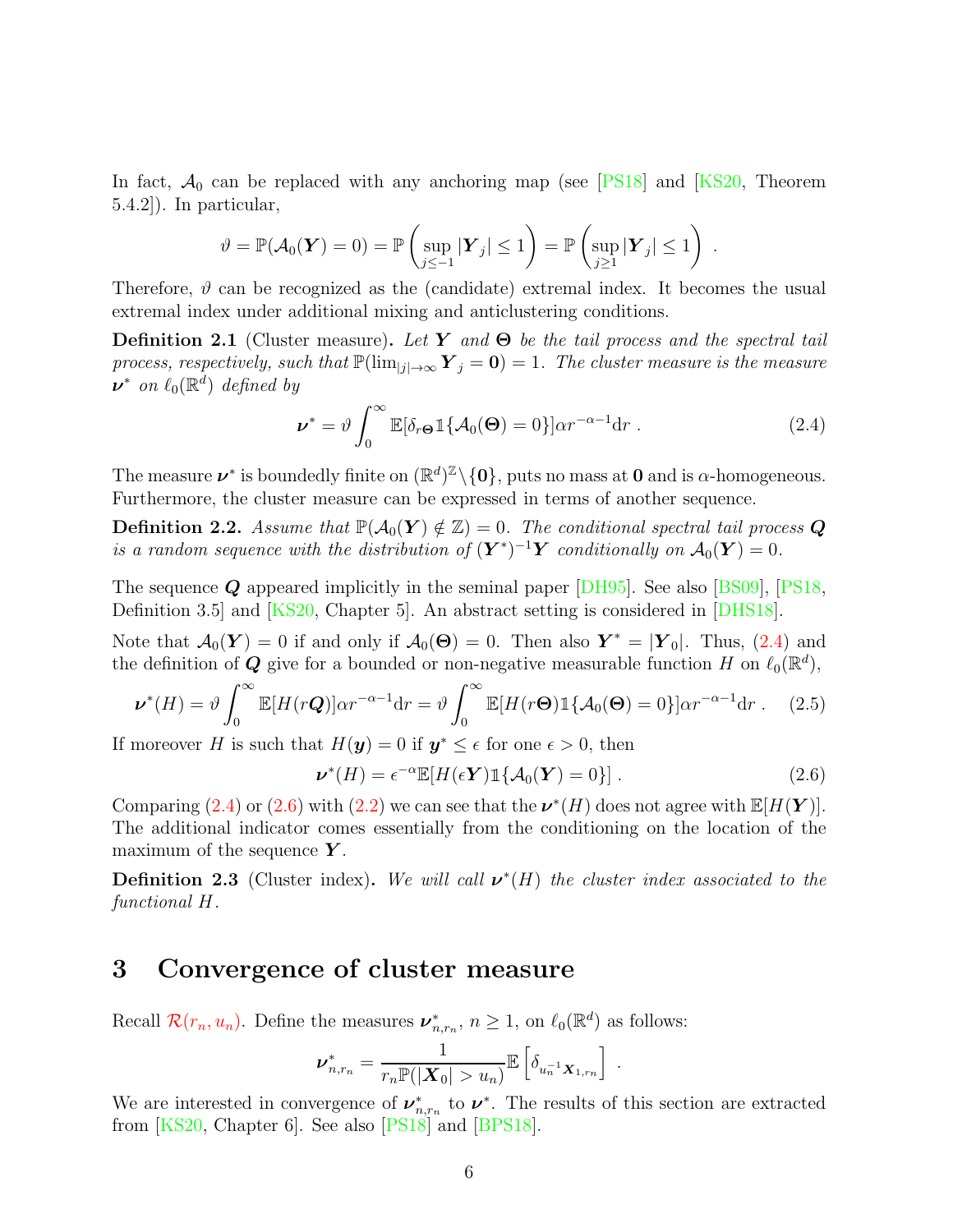## 3.1 Anticlustering condition

For each fixed  $r \in \mathbb{N}$ , the distribution of  $u_n^{-1} \mathbf{X}_{-r,r}$  conditionally on  $|\mathbf{X}_0| > u_n$  converges weakly to the distribution of  $Y_{-r,r}$ . In order to let r tend to infinity, we must embed all these finite vectors into one space of sequences. By adding zeroes on each side of the vectors  $u_n^{-1} \mathbf{X}_{-r,r}$  and  $\mathbf{Y}_{-r,r}$  we identify them with elements of the space  $\ell_0(\mathbb{R}^d)$ . Then  $\mathbf{Y}_{-r,r}$  converges (as  $r \to \infty$ ) to Y in  $\ell_0(\mathbb{R}^d)$  if (and only if)  $\mathbf{Y} \in \ell_0(\mathbb{R}^d)$  almost surely. However, this is not enough for statistical purposes and we consider the following definition.

**Definition 3.1** ([\[DH95\]](#page-40-8), Condition 2.8). *Condition*  $AC(r_n, u_n)$  $AC(r_n, u_n)$  *holds if for all*  $x, y > 0$ ,

$$
\lim_{k \to \infty} \limsup_{n \to \infty} \mathbb{P}\left(\max_{k \leq |j| \leq r_n} |\boldsymbol{X}_j| > u_n x \mid |\boldsymbol{X}_0| > u_n y\right) = 0.
$$
\n
$$
(\mathcal{AC}(r_n, u_n))
$$

Condition  $AC(r_n, u_n)$  $AC(r_n, u_n)$  is referred to as the anticlustering condition. It is fulfilled by many models, including geometrically ergodic Markov chains, short-memory linear or max-stable processes.  $\mathcal{AC}(r_n, u_n)$  $\mathcal{AC}(r_n, u_n)$  $\mathcal{AC}(r_n, u_n)$  implies that  $\mathbf{Y} \in \ell_0(\mathbb{R}^d)$ . Its main consequence is the following result.

<span id="page-6-1"></span>**Proposition 3.2** ([\[BS09\]](#page-40-7), Proposition 4.2; [\[KS20\]](#page-40-3), Theorem 6.1.4). Let  $H \in \mathcal{L}$ . If Condi*tion*  $AC(r_n, u_n)$  $AC(r_n, u_n)$  *holds, then* 

<span id="page-6-0"></span>
$$
\lim_{n\to\infty}\mathbb{E}[H(u_n^{-1}\mathbf{X}_{-r_n,r_n})\mid |\mathbf{X}_0|>u_n]=\mathbb{E}[H(\mathbf{Y})].
$$

Condition  $AC(r_n, u_n)$  $AC(r_n, u_n)$  holds for sequence of i.i.d. random variables whenever  $\lim_{n\to\infty} r_n \mathbb{P}(|X_0| >$  $u_n$ ) = 0, which can be recognized as on the restrictions imposed in  $\mathcal{R}(r_n, u_n)$  $\mathcal{R}(r_n, u_n)$  $\mathcal{R}(r_n, u_n)$ 

## 3.2 Vague convergence of cluster measure

We now investigate the unconditional convergence of  $u_n^{-1} \mathbf{X}_{1,r_n}$ . Contrary to Proposition [3.2,](#page-6-1) where an extreme value was imposed at time 0, a large value in the cluster can happen at any time. Moreover, the convergence of  $\nu^*_{n,r_n}(H)$  to  $\nu^*(H)$  may hold only for shift-invariant functionals  $H$ . Therefore, we need the following definition.

 $\bf{Definition 3.3.}$  The space  $\tilde{\ell}_0(\mathbb{R}^d)$  is the space of equivalence classes of  $\ell_0(\mathbb{R}^d)$  endowed *with the equivalence relation* ∼ *defined by*

$$
\boldsymbol{x} \sim \boldsymbol{y} \Longleftrightarrow \exists j \in \mathbb{Z} \ , \ B^j \boldsymbol{x} = \boldsymbol{y} \ ,
$$

*where* B *is the backshift operator.*

<span id="page-6-2"></span>The proof of the next result is given in Section [6.](#page-13-0)

**Proposition 3.4.** Let condition  $AC(r_n, u_n)$  $AC(r_n, u_n)$  hold. The sequence of measures  $\nu^*_{n,r_n}$ ,  $n \geq 1$ *converges vaguely*<sup>#</sup> *on*  $\tilde{\ell}_0(\mathbb{R}^d) \setminus \{0\}$  *to*  $\nu^*$ *, that is, for all*  $H \in \mathcal{A}$ *,* 

$$
\lim_{n\to\infty}\boldsymbol{\nu}_{n,r_n}^*(H)=\lim_{n\to\infty}\frac{\mathbb{E}[H(u_n^{-1}\boldsymbol{X}_{1,r_n})]}{r_n\mathbb{P}(|\boldsymbol{X}_0|>u_n)}=\boldsymbol{\nu}^*(H).
$$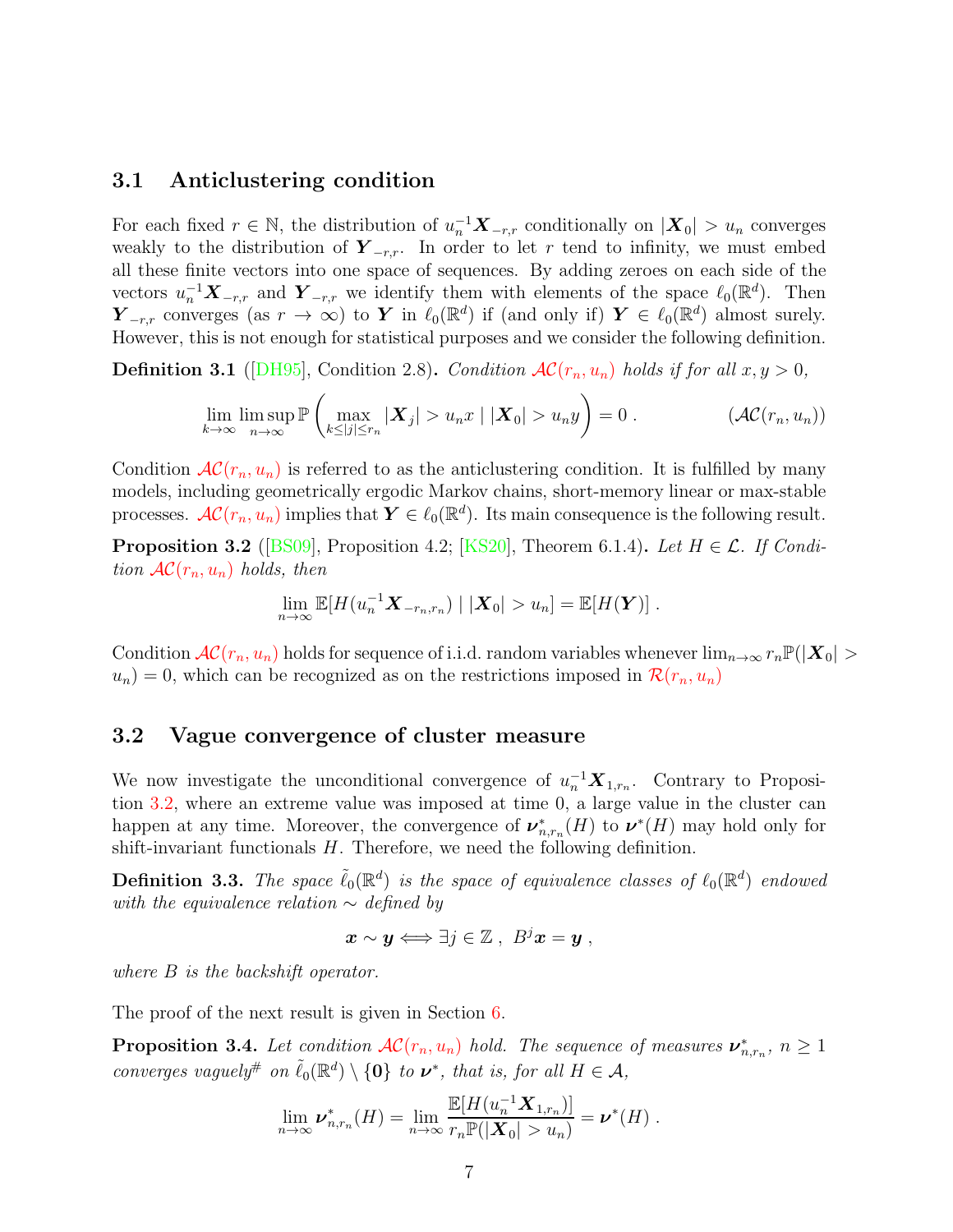The immediate consequence is the following limit (cf.  $(2.3)$ ):

$$
\lim_{n\to\infty}\frac{\mathbb{P}(\boldsymbol{X}_{1,r_n}^*>u_n)}{r_n\mathbb{P}(|\boldsymbol{X}_0|>u_n)}=\vartheta.
$$

<span id="page-7-2"></span>Since  $H_2, H_3 \in \mathcal{A}$  (cf. [\(1.2\)](#page-1-1)-[\(1.3\)](#page-1-2)), we can introduce the following cluster indices. *Example* 3.5 (Cluster size distribution). If  $AC(r_n, u_n)$  $AC(r_n, u_n)$  holds, Proposition [3.4](#page-6-2) yields

$$
\lim_{n \to \infty} \mathbb{P}\left(\sum_{j=1}^{r_n} \mathbb{1}\{|X_j| > u_n\} = m \mid X_{1,r_n}^* > u_n\right)
$$
\n
$$
= \mathbb{P}\left(\sum_{j \in \mathbb{Z}} \mathbb{1}\{|Y_j| > 1\} = m \mid Y_{-\infty,-1}^* \le 1\right) =: \pi(m) .
$$

<span id="page-7-3"></span>*Example* 3.6 (Stop-loss index)*.* Consider a univariate time series. Define the stop-loss index:

$$
\theta_{\text{stoploss}}(\eta) = \lim_{n \to \infty} \frac{\mathbb{P}\left(\sum_{j=1}^{r_n} (X_j - u_n)_+ > \eta u_n\right)}{r_n \mathbb{P}(X_0 > u_n)} = \mathbb{P}\left(\sum_{j=0}^{\infty} (Y_j - 1)_+ > \eta, \mathbf{Y}_{-\infty,-1}^* \le 1\right).
$$

This index seems to be new.  $\Box$ 

#### 3.3 Indicator functionals not vanishing around zero

Proposition [3.4](#page-6-2) entails convergence of  $\nu^*_{n,r_n}(H)$  for  $H \in \mathcal{A}$ . For functionals which are not defined on the whole space  $\ell_0(\mathbb{R}^d)$ , such as  $H_4$  and  $H_5$  from  $(1.4)-(1.5)$  $(1.4)-(1.5)$ , we need an additional assumption on Asymptotic Negligibility of Small Jumps.

**Definition 3.7.** *Condition*  $ANSJB(r_n, u_n)$  $ANSJB(r_n, u_n)$  *holds if for all*  $\eta > 0$ *,* 

$$
\lim_{\epsilon \to 0} \limsup_{n \to \infty} \frac{\mathbb{P}(\sum_{j=1}^{r_n} |\boldsymbol{X}_j| \mathbb{1}\{ |\boldsymbol{X}_j| \le \epsilon u_n \} > \eta u_n)}{r_n \mathbb{P}(|\boldsymbol{X}_0| > u_n)} = 0.
$$
 (ANSJB $(r_n, u_n)$ )

<span id="page-7-4"></span>The proofs of the next two results are given in Section [6.](#page-13-0)

**Lemma 3.8.** *If*  $AC(r_n, u_n)$  $AC(r_n, u_n)$  *and*  $ANSJB(r_n, u_n)$  $ANSJB(r_n, u_n)$  *hold, then* 

<span id="page-7-0"></span>
$$
\lim_{n\to\infty} \frac{\mathbb{P}(\sum_{i=1}^{r_n} |\boldsymbol{X}_j| > u_n)}{r_n \mathbb{P}(|\boldsymbol{X}_0| > u_n)} = \mathbb{E}\left[\left(\sum_{j\in\mathbb{Z}} |\boldsymbol{Q}_j|\right)^\alpha\right] < \infty.
$$

<span id="page-7-1"></span>**Proposition 3.9.** *Assume that*  $AC(r_n, u_n)$  $AC(r_n, u_n)$  *and*  $ANSJB(r_n, u_n)$  $ANSJB(r_n, u_n)$  *hold. Then for*  $K \in \mathcal{K}$ *,* 

$$
\nu^*(1\{K>1\})=\lim_{n\to\infty}\frac{\mathbb{P}(K(\mathbf{X}_{1,r_n}/u_n)>1)}{r_n\mathbb{P}(|\mathbf{X}_0|>u_n)}=\vartheta\int_0^\infty\mathbb{P}(K(z\mathbf{Q})>1)\alpha z^{-\alpha-1}\mathrm{d}z<\infty.
$$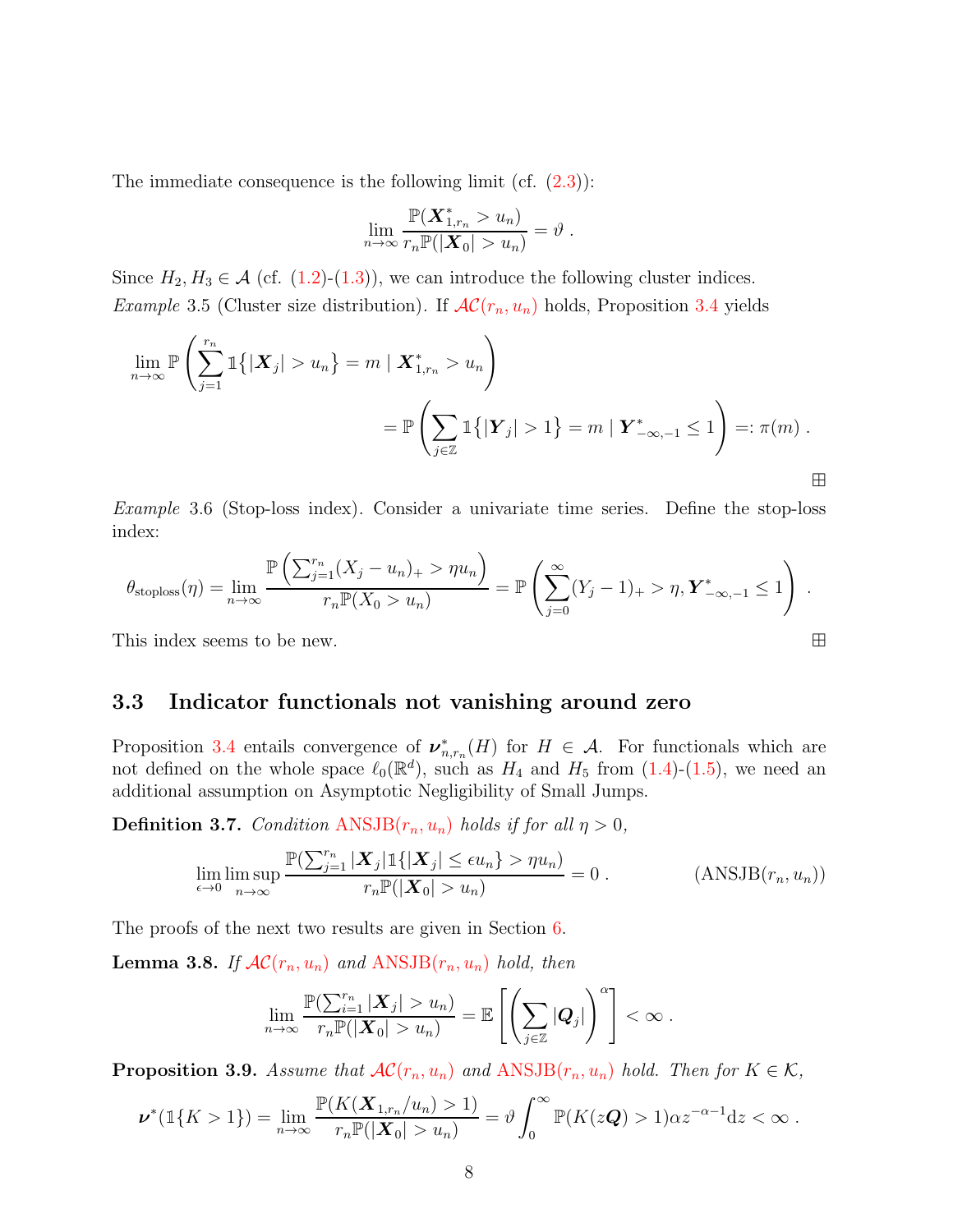If  $K$  is a 1-homogeneous satisfying the assumptions of Proposition [3.9,](#page-7-1) then

$$
\nu^*(1\{K>1\})=\vartheta\mathbb{E}[K_+^{\alpha}(\boldsymbol{Q})]=\mathbb{E}[K_+^{\alpha}(\boldsymbol{\Theta}_{0,\infty})-K_+^{\alpha}(\boldsymbol{\Theta}_{1,\infty})].
$$

<span id="page-8-1"></span>*Example* 3.10 (Large deviations index). Let  $\{X_j, j \in \mathbb{Z}\}\)$  be an univariate time series. The functional  $H_4$  defined in  $(1.4)$  yields the large deviations index:

$$
\theta_{\text{largedev}} = \lim_{n \to \infty} \frac{\mathbb{P}\left(\left(\sum_{j=1}^{r_n} X_j\right)_+ > u_n\right)}{r_n \mathbb{P}(|X_0| > u_n)} = \mathbb{E}\left[\left(\sum_{j=0}^{\infty} \Theta_j\right)_+^{\alpha} - \left(\sum_{j=1}^{\infty} \Theta_j\right)_+^{\alpha}\right].
$$

The index  $\theta_{\text{largedev}}$ , under the name *cluster index*, was introduced in [\[MW16\]](#page-41-3).  $\Box$ *Example* 3.11 (Ruin index). Take  $H_5$  defined in  $(1.5)$ . Proposition [3.9](#page-7-1) gives

$$
\theta_{\text{ruin}} = \lim_{n \to \infty} \frac{\mathbb{P}(\max_{1 \le j \le r_n} \sum_{i=1}^j X_i > u_n)}{r_n \mathbb{P}(|X_0| > u_n)} = \vartheta \mathbb{E} \left[ \sup_{i \in \mathbb{Z}} \left( \sum_{j \le i} Q_j \right)_{+}^{\alpha} \right].
$$

# 4 Central limit theorem for blocks estimators

# 4.1 Sliding blocks estimators

Let  $q_n = n - r_n + 1$ . Thanks to Proposition [3.4](#page-6-2) and Proposition [3.9,](#page-7-1) we have for  $H \in \mathcal{A} \cup \mathcal{B}$ ,

$$
\lim_{n\to\infty}\mathbb{E}\left[\frac{\sum_{i=0}^{q_n-1}H\left(\mathbf{X}_{i+1,i+r_n}/u_n\right)}{q_nr_n\mathbb{P}(|\mathbf{X}_0|>u_n)}\right]=\lim_{n\to\infty}\frac{\mathbb{E}\left[H\left(\mathbf{X}_{1,r_n}/u_n\right)\right]}{r_n\mathbb{P}(|\mathbf{X}_0|>u_n)}=\lim_{n\to\infty}\nu_{n,r_n}^*(H)=\nu^*(H).
$$

This indicates that a consistent pseudo-estimator of  $\nu^*(H)$  can be defined as

$$
\widetilde{\mu}_{n,r_n}^*(H) := \frac{1}{q_n r_n \mathbb{P}(|\mathbf{X}_0| > u_n)} \sum_{i=0}^{q_n - 1} H\left(\mathbf{X}_{i+1,i+r_n}/u_n\right) . \tag{4.1}
$$

The above estimator is not feasible, since it involves an unspecified sequence  $\{u_n\}$  and  $\sum^{q_n}$ the tail of  $|\mathbf{X}_0|$ . Thus, in [\(4.1\)](#page-8-0) we replace  $q_n \mathbb{P}(|\mathbf{X}_0| > u_n)$  with its empirical estimate  $_{j=1}^{q_n} 1\{|\boldsymbol{X}_j| > u_n\}$  to obtain a quasi-feasible estimator

$$
\widehat{\hat{\mu}}_{n,r_n}^*(H) = \frac{1}{r_n} \frac{1}{\sum_{j=1}^{q_n} \mathbb{1}\{|\boldsymbol{X}_j| > u_n\}} \sum_{i=0}^{q_n-1} H\left(\boldsymbol{X}_{i+1,i+r_n}/u_n\right) .
$$

<span id="page-8-0"></span>⊞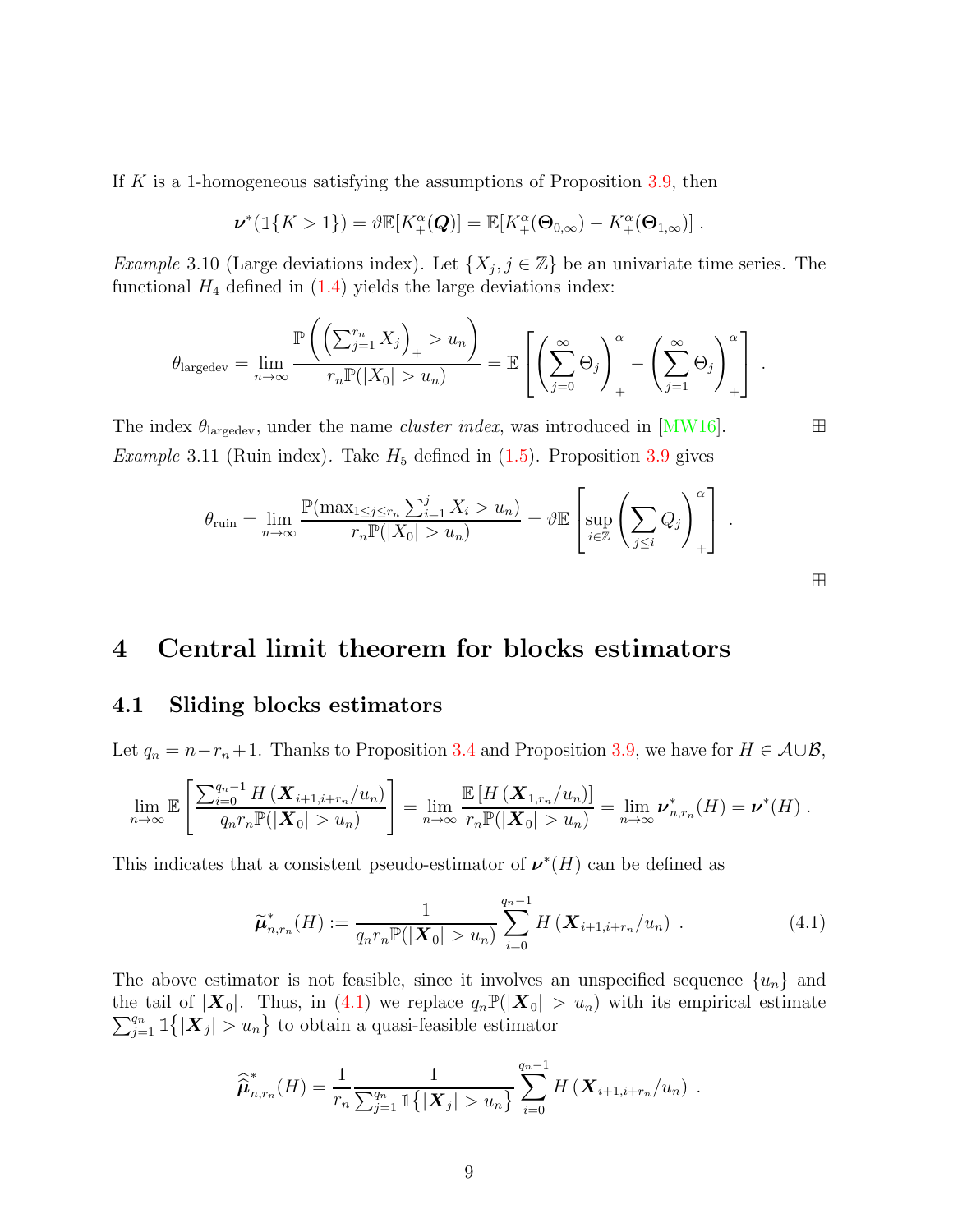Likewise, let  $k_n$  be an intermediate sequence of integers, i.e.  $\lim_{n\to\infty} k_n = \infty$ ,  $\lim_{n\to\infty} k_n/n =$ 0. Define  $u_n$  by  $k_n = n \mathbb{P}(|\boldsymbol{X}_0| > u_n)$ . Replacing  $u_n$  with  $|\boldsymbol{X}|_{(n:n-k_n)}$  and noting that (assuming for simplicity that there are not ties in the data)

<span id="page-9-1"></span>
$$
\sum_{j=1}^n \mathbb{1}\Big\{ |{\boldsymbol X}_j| > |{\boldsymbol X}|_{(n:n-k_n)} \Big\} = k_n ,
$$

we obtain a feasible estimator of  $\nu^*(H)$  given in [\(1.8\)](#page-2-0).

#### 4.2 Weak dependence assumptions

For asymptotic normality, we need to strengthen the anticlustering condition  $AC(r_n, u_n)$  $AC(r_n, u_n)$  $AC(r_n, u_n)$ . **Definition 4.1.** *Condition*  $S(r_n, u_n)$  $S(r_n, u_n)$  $S(r_n, u_n)$  *holds if for all*  $s, t > 0$ 

$$
\lim_{m\to\infty}\limsup_{n\to\infty}\frac{1}{\mathbb{P}(|\mathbf{X}_0|>u_n)}\sum_{j=m}^{r_n}\mathbb{P}(|\mathbf{X}_0|>u_ns,|\mathbf{X}_j|>u_nt)=0.
$$
 (S(r<sub>n</sub>,u<sub>n</sub>))

This condition implies that  $\sum_{j\in\mathbb{Z}} \mathbb{P}(|Y_j| > 1) < \infty$ . The latter series appears explicitly in the statement for the limiting variance.

Dependence in  $\{X_j, j \in \mathbb{Z}\}\$  will be controlled by the  $\beta$ -mixing rates  $\{\beta_n\}$ . Recall  $\mathcal{R}(r_n, u_n)$  $\mathcal{R}(r_n, u_n)$  $\mathcal{R}(r_n, u_n)$ . Let  $\{\ell_n\}$  be a sequence of integers such that  $\lim_{n\to\infty}\ell_n=\infty$  and  $\lim_{n\to\infty}\ell_n/r_n=0$ .

**Definition 4.2.** *Condition*  $\beta(r_n)$  *holds if:* 

- *1.*  $\beta_j = O(j^{-\nu}), \nu > 1 \text{ and } \lim_{n \to \infty} r_n^{1+\nu}/n = +\infty; \text{ and}$
- 2. there exists  $\delta > 0$  such that  $\lim_{n \to \infty} r_n^{\nu-\delta} \mathbb{P}(|\boldsymbol{X}_0| > u_n) = +\infty$ .

From the basic assumptions on the time series, we have  $\lim_{n\to\infty} r_n/n = 0$ . Thus,  $\nu$  has to be big enough. The above mixing condition is clearly satisfied for time series with geometric mixing rates since then  $\nu$  can be chosen arbitrarily large.

#### 4.3 Main result

Let G be the Gaussian process on  $L^2(\nu^*)$  with covariance

$$
Cov(\mathbb{G}(H), \mathbb{G}(\widetilde{H})) = \boldsymbol{\nu}^*(H\widetilde{H}) .
$$

Recall that for a functional  $H : (\mathbb{R}^d)^{\mathbb{Z}} \to \mathbb{R}$  and  $s > 0$  we define  $H_s(\boldsymbol{x}) = H(\boldsymbol{x}/s)$ .

<span id="page-9-0"></span>The main result of this paper is Theorem [4.3,](#page-9-0) the asymptotic normality of the appropriately normalized estimator  $\hat{\boldsymbol{\mu}}_n^*$  $n_{n,r_n}(H)$ . The limiting variance agrees with the one for the disjoint blocks estimator; cf. [\[DR10\]](#page-40-2) and [\[KS20,](#page-40-3) Chapter 10].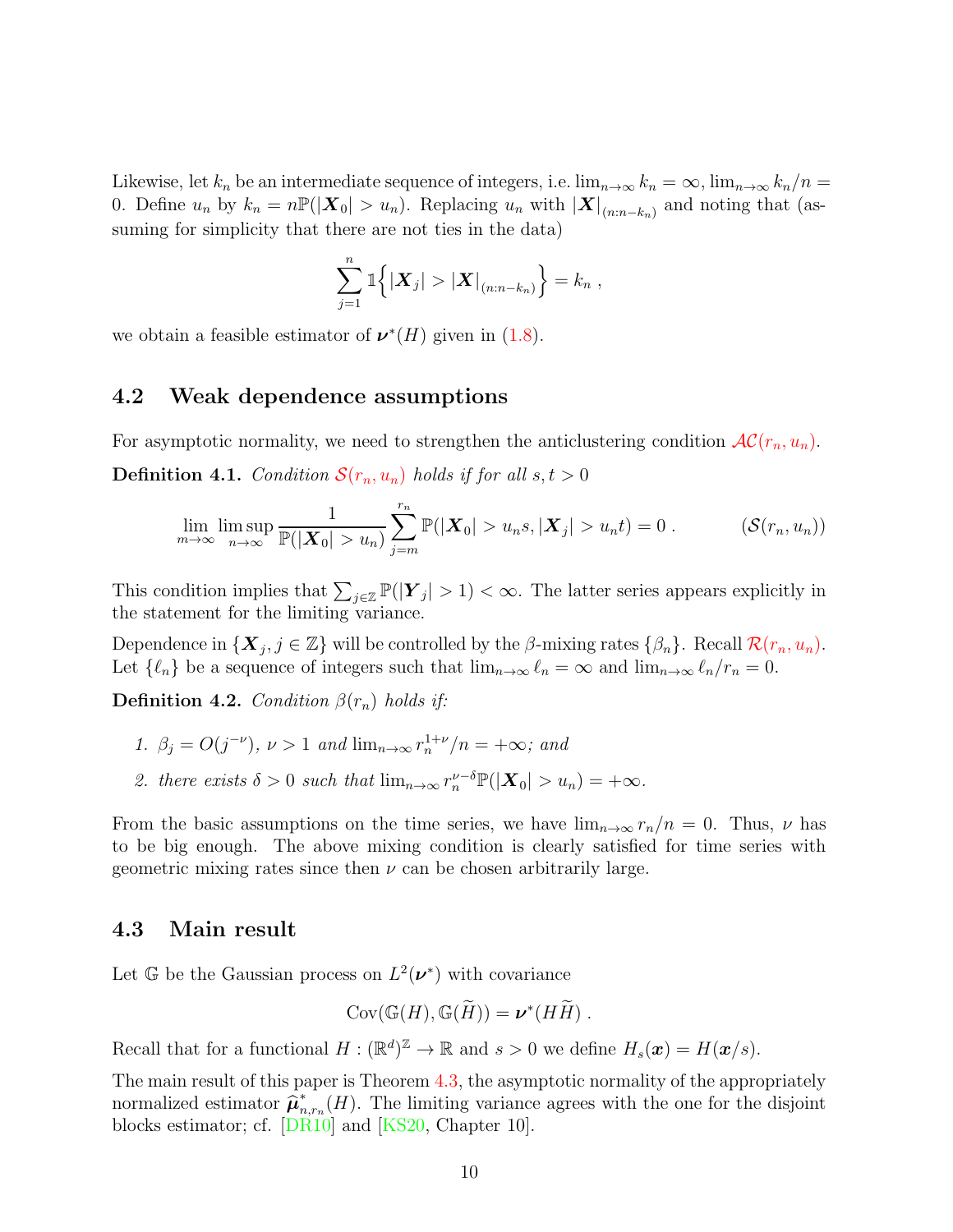**Theorem 4.3.** Let  $\{X_j, j \in \mathbb{Z}\}$  be a stationary, regularly varying  $\mathbb{R}^d$ -valued time series. *Assume that*  $\mathcal{R}(r_n, u_n)$  $\mathcal{R}(r_n, u_n)$  $\mathcal{R}(r_n, u_n)$ ,  $\beta(r_n)$ ,  $\mathcal{S}(r_n, u_n)$  *hold.* Fix  $0 < s_0 < 1 < t_0 < \infty$ . Let  $H : (\mathbb{R}^d)^{\mathbb{Z}} \to$ R *be a shift-invariant measurable map such that the class*  $\{H_s : s \in [s_0, t_0]\}$  *is linearly ordered. Assume moreover that*

$$
\lim_{n \to \infty} \sqrt{k_n} \sup_{s \in [s_0, t_0]} |\mathbb{E}[\widetilde{\boldsymbol{\mu}}_{n, r_n}^*(\mathcal{E}_s)] - \boldsymbol{\nu}^*(\mathcal{E}_s)| = 0 ,
$$
\n(4.2a)

$$
\lim_{n \to \infty} \sqrt{k_n} \sup_{s \in [s_0, t_0]} |\mathbb{E}[\widetilde{\boldsymbol{\mu}}_{n, r_n}^*(H_s)] - \boldsymbol{\nu}^*(H_s)| = 0.
$$
\n(4.2b)

*If*  $H \in \mathcal{A}$ *, then* 

$$
\sqrt{k_n} \left\{ \widehat{\boldsymbol{\mu}}_{n,r_n}^*(H) - \boldsymbol{\nu}^*(H) \right\} \stackrel{\text{d}}{\longrightarrow} \mathbb{G}(H - \boldsymbol{\nu}^*(H)\mathcal{E}) \,. \tag{4.3}
$$

*If moreover*  $ANSJB(r_n, u_n)$  $ANSJB(r_n, u_n)$  *is satisfied, then* [\(4.3\)](#page-15-0) *holds for*  $H \in \mathcal{B}$ *.* 

*Remark* 4.4*.* The limiting distribution is centered Gaussian with variance (cf. Lemma [6.19\)](#page-38-0):

$$
\nu^*(\{H - \nu^*(H)\mathcal{E}\}^2) = \nu^*(H^2) - 2\nu^*(H)\nu^*(H\mathcal{E}) + (\nu^*(H))^2\nu^*(\mathcal{E}^2)
$$
  
= 
$$
\nu^*(H^2) - 2\nu^*(H)\mathbb{E}[H(\mathbf{Y})] + (\nu^*(H))^2 \sum_{j\in\mathbb{Z}} \mathbb{P}(|\mathbf{Y}_j| > 1).
$$

<span id="page-10-2"></span><span id="page-10-1"></span>⊕

#### <span id="page-10-0"></span>4.4 Examples

*Example* 4.5 (Extremal index). For  $H(\mathbf{x}) = \mathbb{1}\{\mathbf{x}^* > 1\}$  we have  $\mathbf{\nu}^*(H) = \mathbf{\nu}^*(H^2) = \vartheta$ . The data-based estimator [\(1.8\)](#page-2-0) is asymptotically normal with mean zero and the limiting variance is

$$
\nu^*(\{H-\nu^*(H)\mathcal{E}\}^2)=\vartheta^2\sum_{j\in\mathbb{Z}}\mathbb{P}(Y_j>1)-\vartheta.
$$

See Section [5](#page-11-0) for a discussion on the existing results. ⊞

*Example* 4.6 (Cluster size distribution)*.* Consider the situation from Example [3.5.](#page-7-2) The limiting distribution is centered normal with the variance

$$
\pi(m) (1 - 2\mathbb{P}(\mathcal{E}(\mathbf{Y}) = m)) + \pi^2(m) \sum_{j \in \mathbb{Z}} \mathbb{P}(Y_j > 1).
$$

*Example* 4.7 (Stop-loss index). Consider the stop-loss index  $\theta_{\text{stoploss}}(\eta)$  introduced in Example [3.6.](#page-7-3) The limiting distribution is centered normal with the variance

$$
\theta_{\text{stoploss}}(\eta) \left(1 - 2\mathbb{P}\left(\sum_{j\in\mathbb{Z}} (Y_j - 1)_+ > \eta\right)\right) + \theta_{\text{stoploss}}^2(\eta) \sum_{j\in\mathbb{Z}} \mathbb{P}(Y_j > 1).
$$

⊞

⊞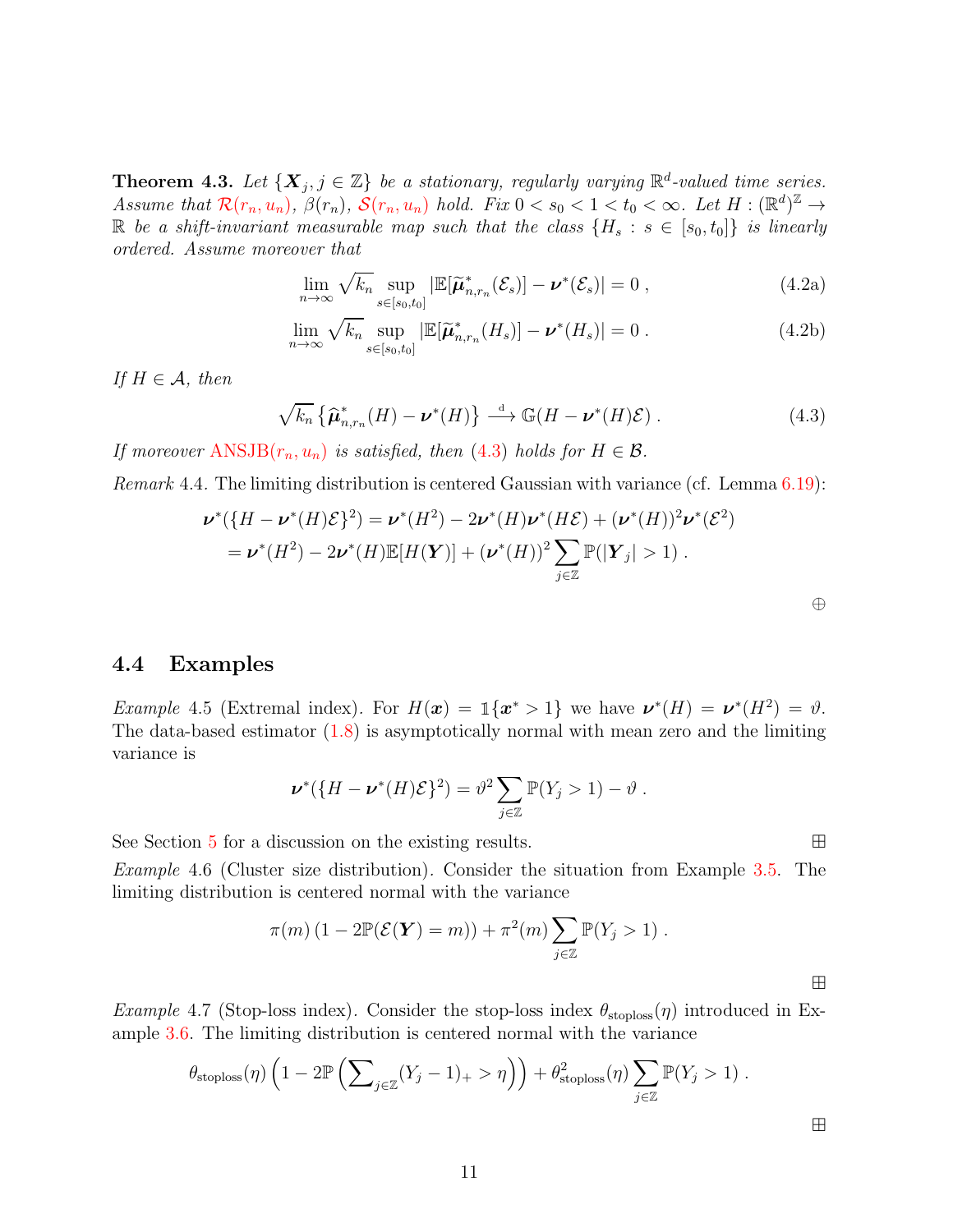*Example* 4.8 (Large deviations index)*.* We continue with the situation from Example [3.10.](#page-8-1) The limiting distribution is centered Gaussian with variance

$$
\theta_{\text{largedev}} - 2\theta_{\text{largedev}} \mathbb{P}\left(\left(\sum_{j\in\mathbb{Z}} Y_j\right)_+ > 1\right) + \theta_{\text{largedev}}^2 \sum_{j\in\mathbb{Z}} \mathbb{P}(|Y_j| > 1) .
$$

⊞

# <span id="page-11-0"></span>5 Comments and extensions

## 5.1 Non-linearly ordered function classes

The linear ordering in Theorem [4.3](#page-9-0) seems to be quite restrictive. It can be replaced with an assumption that the function class is of VC-type (see [\[DR10\]](#page-40-2)), or can be approximated by VC-classes. See [\[BBKS20,](#page-39-0) Lemma A.3], [\[DK20\]](#page-40-10) and [\[KS20,](#page-40-3) Appendix C.4].

#### 5.2 Existing results

We discuss the existing results. For the sake of clarify, we consider univariate, non-negative, regularly varying time series with the marginal distribution F.

**PoT approach.** In  $[DN20]$  the authors study asymptotic normality of the sliding blocks estimators in a general setting. They show that the limiting variance of such estimators does not exceed the one for the disjoint blocks estimators. For the extremal index they found the variances to be equal. As in this paper, they use the threshold  $u_n$  such as in  $\mathcal{R}(r_n, u_n)$  $\mathcal{R}(r_n, u_n)$  $\mathcal{R}(r_n, u_n)$ . The results in [\[DR10\]](#page-40-2) and [\[KS20,](#page-40-3) Chapters 9-10] (disjoint blocks) as well as in [\[DN20\]](#page-40-4) and in the current paper fit into Peak Over Threshold (PoT) framework.

In particular, consider the disjoint blocks estimator of the extremal index,

$$
\widetilde{\vartheta}_{n,1} = \widetilde{\vartheta}_{n,1}(x) = \frac{\sum_{i=1}^{m_n} \mathbb{1}\left\{ \mathbf{X}^*_{(i-1)r_n + 1, ir_n} > x \right\}}{\sum_{j=1}^{m_n r_n} \mathbb{1}\left\{ X_j > x \right\}}.
$$

In [\[KS20,](#page-40-3) Example 10.4.2] we calculated the limiting variance of  $\vartheta_{n,1}(u_n)$  to be  $\sigma_1^2 =$  $-\theta + \theta^2 \sum_{j\in\mathbb{Z}} \mathbb{P}(Y_j > 1)$ . This is in agreement with Corollary 4.6 in [\[Hsi91\]](#page-40-1) (where the variance  $\sigma_1^2$  is given in a complicated form). We can see that  $\sigma_1^2$  agrees with the one limiting variance for the sliding blocks estimator in Example [4.5.](#page-10-0) The blocks estimator  $\vartheta_{n,1}(u_n)$  is also considered in [\[SW94\]](#page-41-1) and [\[WN98\]](#page-41-5).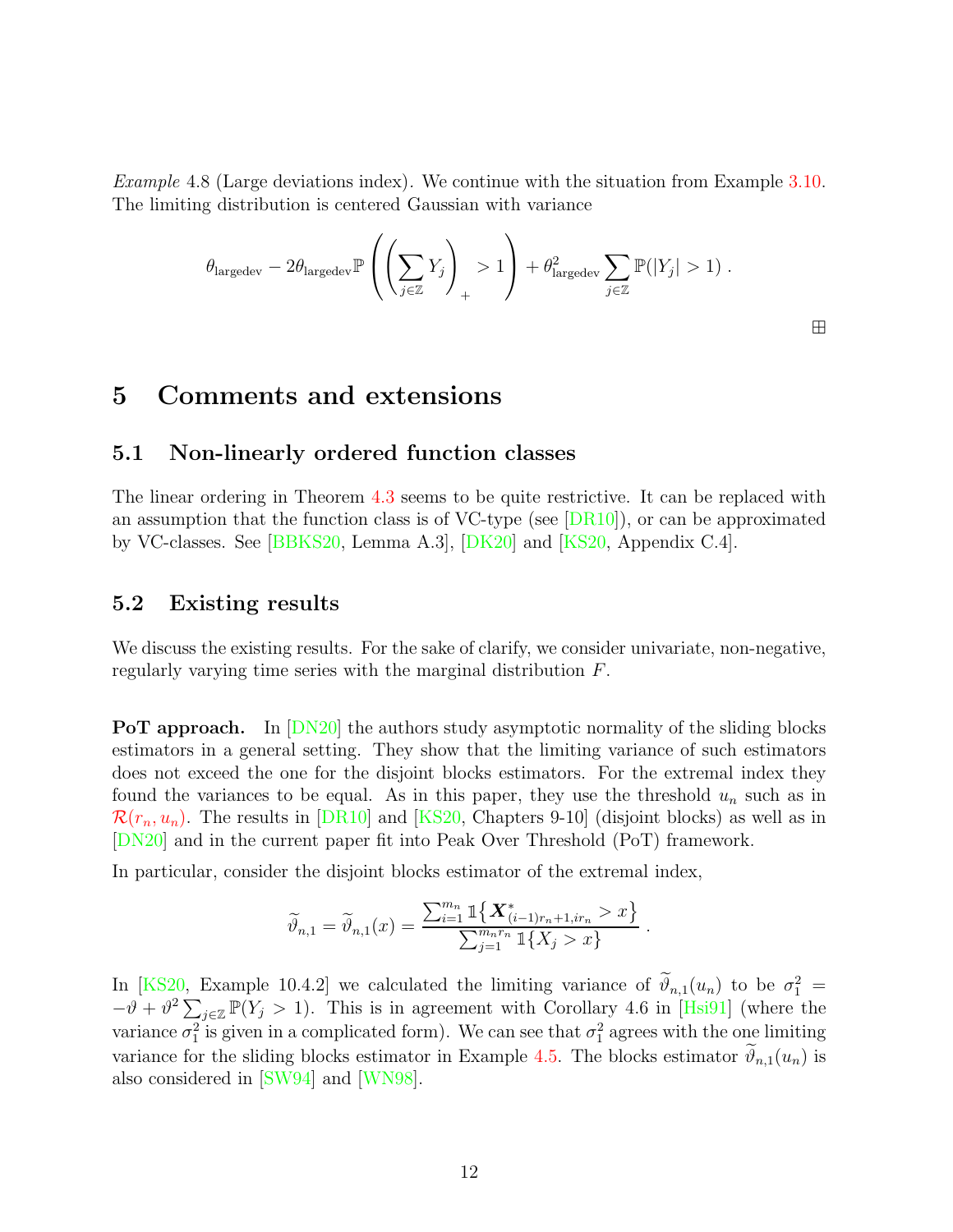**Block maxima framework.** One can also use the threshold  $c_{r_n}$  given by

$$
r_n \overline{F}(c_{r_n}) \to 1 \tag{5.1}
$$

,

We are not aware of the asymptotic theory for  $\vartheta_{n,1}(c_{r_n})$ . However, using [\[RSF09,](#page-41-6) Theorem 4.2] and the delta method we can compare the variances of  $\vartheta_{n,1}(u_n)$  and  $\vartheta_{n,1}(c_{r_n})$ :

$$
\sigma_1^2 = -\vartheta + \vartheta^2 \sum_{j \in \mathbb{Z}} \mathbb{P}(Y_j > 1) \quad \text{vs.} \quad \sigma_3^2 := e^{-\vartheta} (1 - e^{-\vartheta}) - 2\vartheta e^{-\vartheta} + \vartheta^2 \sum_{j \in \mathbb{Z}} \mathbb{P}(Y_j > 1) \; .
$$

Thus, the estimator  $\vartheta_{n,1}(u_n)$  has a smaller variance than  $\vartheta_{n,1}(c_{r_n})$ .

In the following discussion, we will use the threshold  $(5.1)$ . In  $[RSF09]$  the authors consider another disjoint blocks estimator of the extremal index, motivated by the approximation  $log(1-x) \sim x$  ( $x \to 0$ ). Also, the corresponding sliding blocks estimator is considered. It is shown that the sliding blocks one yields a smaller asymptotic variance.

In [\[BS18b,](#page-40-11) [BS18a\]](#page-40-12) the authors estimate the parameters  $(\alpha, \sigma)$  of the Fréchet distribution stemming from the limiting behaviour of the maxima. Disjoint blocks yield a larger variance than sliding blocks. Similarly, in [\[BB18\]](#page-39-1) the authors use the blocking method to estimate the extremal index and again the sliding block estimator is more efficient.

The estimator  $\vartheta_{n,1}(c_{r_n})$  as well as the ones in [\[RSF09\]](#page-41-6) and [\[BS18b,](#page-40-11) [BS18a\]](#page-40-12) can be thought of as the application of the block maxima method. Indeed, the threshold  $c_{r_n}$  is the normalizing sequence for the limiting distribution of maxima. In the context of the latter two papers,  $\mathbf{X}_{1,r_n}^* / \sigma_{r_n}$  converges in distribution to a standard Fréchet random variable with tail index  $\alpha$  (denoted by Z). On the other hand, for  $\xi \in (0,1)$ , the pair

$$
(\bm{X}_{1,r_n}^*/\sigma_{r_n}, \bm{X}_{1+[\xi r_n], r_n+[\xi r_n]}^*/\sigma_{r_n})
$$

converges in distribution to a dependent random vector  $(Z_1, Z_2)$  with Fréchet marginals and parametrized by  $\xi \in (0,1)$ . See [\[BS18a,](#page-40-12) Lemma 5.1]. Consider now for  $f : \mathbb{R} \to \mathbb{R}$ 

$$
\mathbb{G}_n^{(BS)}(f) = \sqrt{m_n} \left\{ m_n^{-1} \sum_{j=1}^{m_n} f\left(\frac{\mathbf{X}_{(j-1)r_n+1,jr_n}^*}{\sigma_{r_n}}\right) - \mathbb{E}[f(Z)] \right\}
$$

$$
\mathbb{F}_n^{(BS)}(f) = \sqrt{m_n} \left\{ q_n^{-1} \sum_{i=1}^{q_n} f\left(\frac{\mathbf{X}_{i,i+r_n-1}^*}{\sigma_{r_n}}\right) - \mathbb{E}[f(Z)] \right\} .
$$

The aforementioned convergence gives the limiting variance. For the disjoint blocks empirical process the limiting variance is  $\text{Var}(f(Z))$ , while for the sliding blocks one it becomes (cf. Lemma  $5.3$  in [\[BS18a\]](#page-40-12))

$$
C(f) := 2 \int_0^1 \text{Cov}_{\xi}(f(Z_1), f(Z_2)) \, d\xi \, .
$$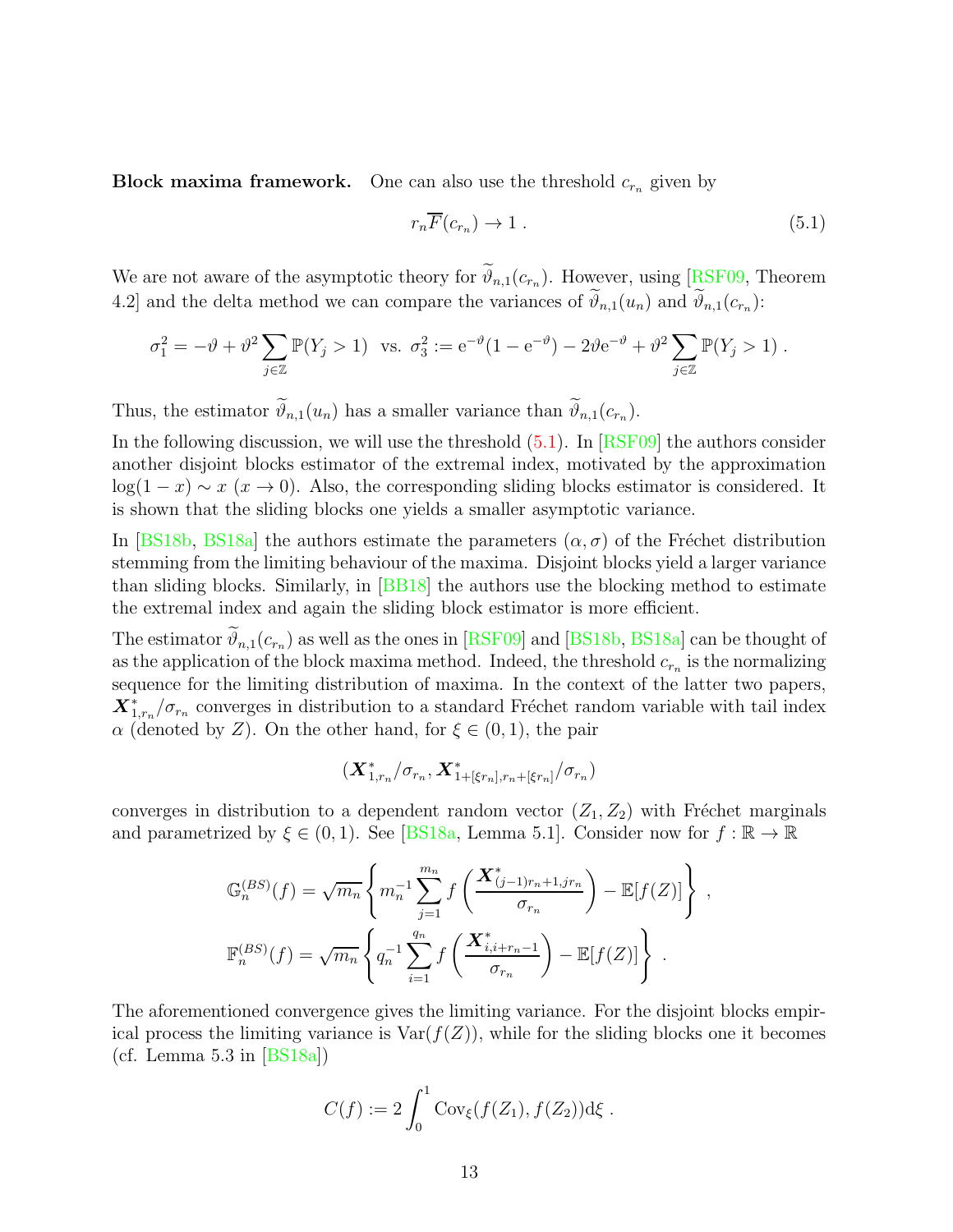In the context of our paper, if we choose  $f(z) = \mathbb{1}\{z > 1\}$ , then we can evaluate:

$$
Var(f(Z)) = exp(-1) - exp(-2) > C(f) = 2 exp(-1) - 4 exp(-2).
$$

In the PoT framework considered in our paper, both the disjoint blocks and the sliding blocks empirical processes yield the limiting variance  $\nu^*(H)$ .

In summary:

- The PoT method, as proven in this paper, gives the same limiting behaviour for both disjoint and sliding blocks estimators.
- The situation seems to be different in case of the block maxima method, at least for the inference problems considered up to date.
- One can argue that the blocks maxima method is restricted to estimation of the parameters of the limiting distribution of maxima (the tail index, the extremal index) and is rather hard to see how the method can be employed to other cluster indices.

# 5.3 Open questions

- For the sliding blocks estimators, obtain consistency under minimal conditions (that is, without relying on  $\beta$ -mixing). In [\[KS20,](#page-40-3) Chapter 10] we obtain consistency of the disjoint blocks estimators for time series that can be approximated by m-dependent sequences, including long memory ones.
- Extend Theorem [4.3](#page-9-0) to unbounded functionals  $H$ . The method of the proof presented in the paper should be applicable, however, some substantial modifications may be needed. Certainly, more restrictive conditions will need to be implemented.
- In view of the behaviour of  $\vartheta_{n,1}(u_n)$  and  $\vartheta_{n,1}(c_{r_n})$ , it would be interesting to know if (whenever possible) the PoT method always gives a smaller variance than the block maxima ones.

# <span id="page-13-0"></span>6 Proofs

In Section [6.2](#page-14-1) we show that [\(1.1\)](#page-1-0) holds for  $H \in \mathcal{A} \cup \mathcal{B}$ . The proofs in that section stem from [\[KS20\]](#page-40-3). The results from Section [6.2](#page-14-1) are extended in Section [6.3](#page-17-0) to covariance of clusters. In Section [6.4](#page-25-0) we introduce the empirical process of sliding blocks and state its functional convergence. The proof of the latter is separated into several parts. First, in Section [6.5](#page-26-0) we derive the limiting covariance of the empirical process of sliding blocks. Next, in Section [6.6](#page-31-0) we prove the finite-dimensional convergence. Asymptotic continuity is dealt with in Section [6.7.](#page-35-0) We conclude the proof in Section [6.8.](#page-38-1)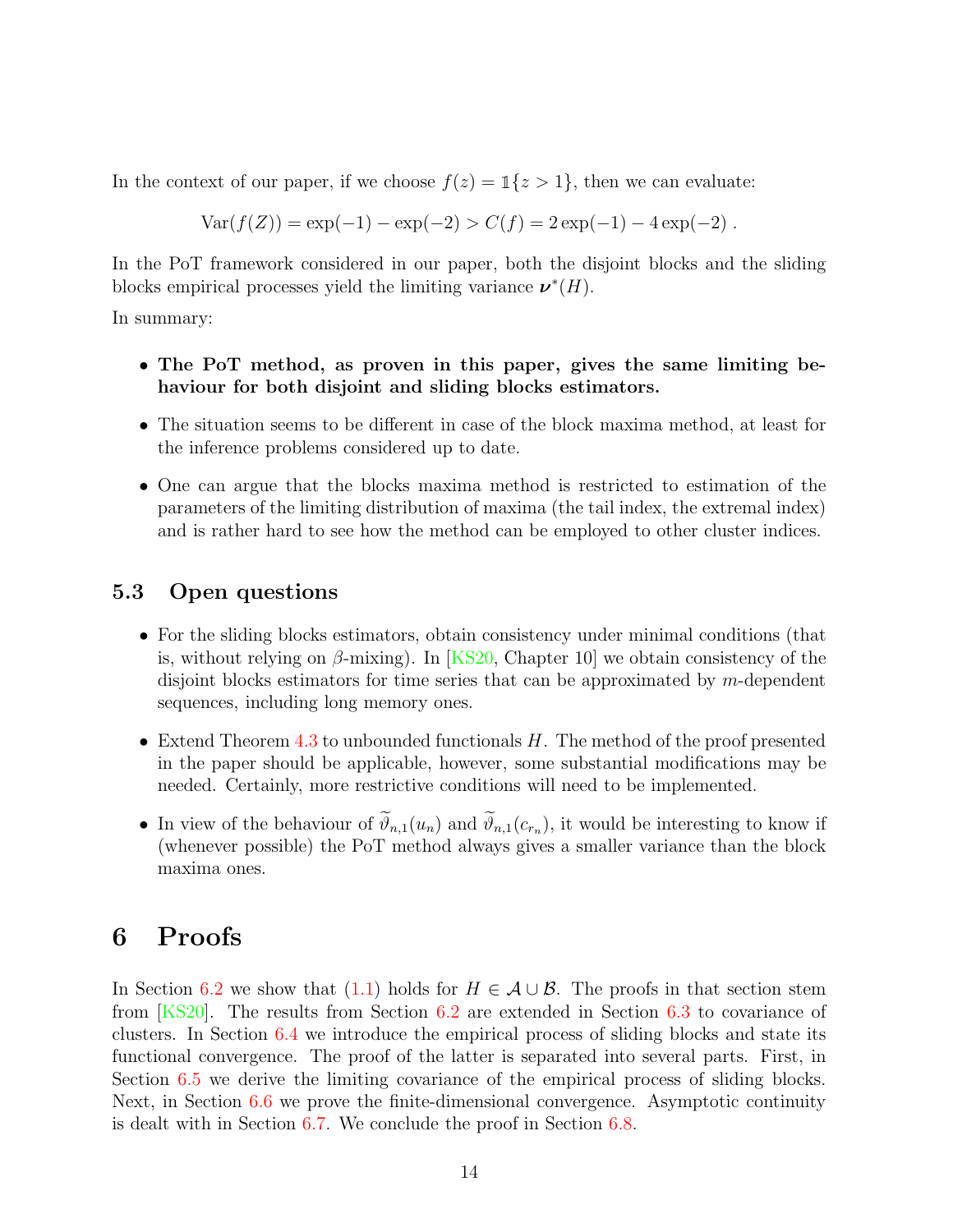# 6.1 Consequences of the mixing assumption

Since  $\ell_n$  can be chosen as  $r_n^{1-\delta}$  ( $\delta > 0$ ) with  $\delta$  arbitrarily close to zero,  $\beta(r_n)$  gives:

<span id="page-14-5"></span><span id="page-14-0"></span>
$$
\lim_{n \to \infty} \frac{n}{r_n} \beta_{r_n} = 0 , \qquad (6.1a)
$$

<span id="page-14-3"></span>
$$
\lim_{n \to \infty} \frac{1}{r_n \mathbb{P}(|\mathbf{X}_0| > u_n)} \sum_{j=\ell_n}^{\infty} \beta_j = 0 , \qquad (6.1b)
$$

<span id="page-14-4"></span><span id="page-14-2"></span>
$$
\lim_{n \to \infty} \frac{1}{r_n \mathbb{P}(|\mathbf{X}_0| > u_n)} \sum_{j=1}^{\infty} \beta_{jr_n} = 0 \ . \tag{6.1c}
$$

We recall the covariance inequality for bounded, beta-mixing random variables (in fact, the inequality holds for  $\alpha$ -mixing). Let  $\beta(\mathcal{F}_1, \mathcal{F}_2)$  be the  $\beta$ -mixing coefficient between two sigma fields. Then ([\[Ibr62\]](#page-40-13))

$$
|\text{Cov}(H(Z_1), H(Z_2))| \leq \text{cst} \, \|H\|_{\infty} \|\tilde{H}\|_{\infty} \beta(\sigma(Z_1), \sigma(Z_2)) \,.
$$
 (6.2)

<span id="page-14-1"></span>In [\(6.2\)](#page-14-2) the constant cst does not depend on  $H, \widetilde{H}$ .

## 6.2 Convergence of cluster measure

*Proof of Proposition* [3.4.](#page-6-2) Since H has a support separated from zero, there exists  $\epsilon > 0$ such that  $H(\mathbf{x}) = 0$  if  $\mathbf{x}^* \leq \epsilon$ . Applying its shift invariance and the stationarity, we obtain

$$
\nu_{n,r_n}^*(H) = \frac{1}{r_n \mathbb{P}(|\mathbf{X}_0| > u_n)} \sum_{j=1}^{r_n} \mathbb{E}\left[H(u_n^{-1} \mathbf{X}_{1,r_n}) \mathbb{1}\left\{\mathbf{X}_{1,j-1}^* \le u_n \epsilon\right\} \mathbb{1}\left\{| \mathbf{X}_j| > u_n \epsilon\right\}\right]
$$
  
\n
$$
= \frac{\mathbb{P}(|\mathbf{X}_0| > u_n \epsilon)}{\mathbb{P}(|\mathbf{X}_0| > u_n)} \frac{1}{r_n} \sum_{j=1}^{r_n} \mathbb{E}\left[H(u_n^{-1} \mathbf{X}_{1-j,r_n-j}) \mathbb{1}\left\{\mathbf{X}_{1-j,-1}^* \le u_n \epsilon\right\} \mid |\mathbf{X}_0| > u_n \epsilon\right]
$$
  
\n
$$
= \frac{\mathbb{P}(|\mathbf{X}_0| > u_n \epsilon)}{\mathbb{P}(|\mathbf{X}_0| > u_n)} \int_0^1 g_n(v) \mathrm{d}v,
$$

with

$$
g_n(v) = \mathbb{E}\left[H(u_n^{-1}X_{1-[r_nv],r_n-[r_nv]})\mathbb{1}\left\{X_{1-[r_nv],-1}^* \leq u_n\epsilon\right\} \mid |X_0| > u_n\epsilon\right].
$$

By Proposition [3.2,](#page-6-1)  $\lim_{n\to\infty} g_n(v) = \mathbb{E}[H(\epsilon Y) \mathbb{1}\{Y^*_{-\infty,-1} \leq 1\}]$  for each  $v \in (0,1)$ . Moreover, the sequence  $g_n$  is uniformly bounded, thus by dominated convergence, regular variation of  $|\boldsymbol{X}_0|$  and  $(2.6)$ , we obtain

$$
\lim_{n\to\infty}\nu_{n,r_n}^*(H)=\epsilon^{-\alpha}\mathbb{E}[H(\epsilon\mathbf{Y})\mathbb{1}\{\mathbf{Y}_{-\infty,-1}^*\leq 1\}]=\nu^*(H).
$$

 $\Box$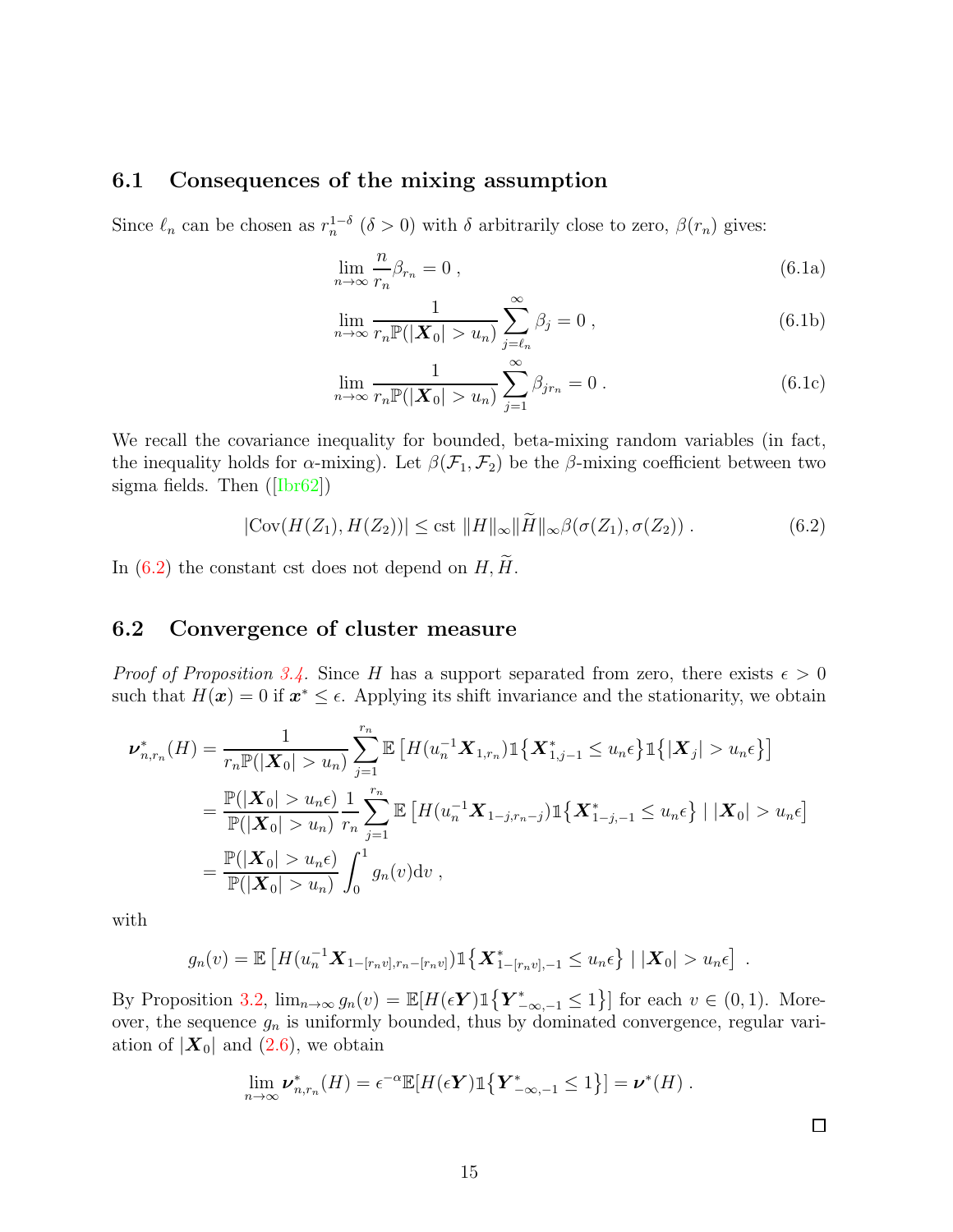*Proof of Lemma [3.8.](#page-7-4)* By Proposition [3.4](#page-6-2) and  $(2.5)$ , we have

$$
\lim_{n \to \infty} \frac{\mathbb{P}\left(\sum_{j=1}^{r_n} |\mathbf{X}_j| \mathbb{1}\{|\mathbf{X}_j| > \epsilon u_n\} > u_n\right)}{r_n \mathbb{P}(|\mathbf{X}_0| > u_n)} = \vartheta \int_0^\infty \mathbb{P}\left(z \sum_{j \in \mathbb{Z}} |Q_j| \mathbb{1}\{z |Q_j| > \epsilon\} > 1\right) \alpha z^{-\alpha - 1} \mathrm{d}z. \tag{6.3}
$$

By monotone convergence, the right hand side converges as  $\epsilon \to 0$  to  $\vartheta \mathbb{E}\left[\left(\sum_{j\in\mathbb{Z}}|{\bm Q}_j|\right)$  $\Big)^{\alpha}$ . Consider the function

<span id="page-15-0"></span>
$$
g(\zeta) = \vartheta \int_0^\infty \mathbb{P}\left(z \sum_{j \in \mathbb{Z}} |Q_j| \mathbb{1}\left\{z |Q_j| > \zeta\right\} > 1\right) \alpha z^{-\alpha - 1} \mathrm{d} z.
$$

It increases when  $\zeta$  decreases to zero and its limit is  $\vartheta \mathbb{E}\left[\left(\sum_{j\in\mathbb{Z}}|\boldsymbol{Q}_j|\right)$  $\binom{\alpha}{k}$ . To prove that this quantity is finite, it suffices to prove that the function g is bounded. Fix  $\epsilon > 0$  and  $\eta \in (0,1)$ . By ANSJB $(r_n, u_n)$ , there exists  $\zeta$  such that

$$
\limsup_{n\to\infty}\frac{\mathbb{P}(\sum_{j=1}^{r_n}|\boldsymbol{X}_j|\mathbb{1}\{|\boldsymbol{X}_j|\leq\zeta u_n\}>\eta u_n)}{r_n\mathbb{P}(|\boldsymbol{X}_0|>u_n)}\leq\epsilon.
$$

Fix  $\zeta' < \zeta$ . Starting from [\(6.3\)](#page-15-0) and applying  $ANSJB(r_n, u_n)$  $ANSJB(r_n, u_n)$ , we obtain

$$
0 \leq g(\zeta') = \vartheta \int_0^\infty \mathbb{P}\left(z \sum_{j \in \mathbb{Z}} |Q_j| \mathbb{1}\left\{z|Q_j\right| > \zeta'\right\} > 1\right) \alpha z^{-\alpha - 1} \mathrm{d}z
$$
  
\n
$$
= \lim_{n \to \infty} \frac{\mathbb{P}(\sum_{j=1}^{r_n} |X_j| \mathbb{1}\{ |X_j| > u_n \zeta'\} > u_n)}{r_n \mathbb{P}(|X_0| > u_n)}\
$$
  
\n
$$
= \lim_{n \to \infty} \frac{\mathbb{P}\left(\sum_{j=1}^{r_n} |X_j| \mathbb{1}\{ |X_j| > u_n \zeta\} + |X_j| \mathbb{1}\{u_n \zeta \geq |X_j| > \epsilon u_n \zeta'\right\} > u_n\right)}{r_n \mathbb{P}(|X_0| > u_n)}
$$
  
\n
$$
\leq \limsup_{n \to \infty} \frac{\mathbb{P}(\sum_{j=1}^{r_n} |X_j| \mathbb{1}\{ |X_j| \leq u_n \zeta\} > \eta u_n)}{r_n \mathbb{P}(|X_0| > u_n)}
$$
  
\n
$$
+ \lim_{n \to \infty} \frac{\mathbb{P}(\sum_{j=1}^{r_n} |X_j| \mathbb{1}\{ |X_i| > u_n \zeta\} > (1 - \eta)u_n)}{r_n \mathbb{P}(|X_0| > u_n)}
$$
  
\n
$$
\leq \epsilon + \vartheta \int_0^\infty \mathbb{P}\left(z \sum_{j \in \mathbb{Z}} |Q_j| \mathbb{1}\{z|Q_j| > \zeta\} > 1 - \eta\right) \alpha z^{-\alpha - 1} \mathrm{d}z \leq \epsilon + \vartheta \zeta^{-\alpha}.
$$

The latter bound holds since the probability inside the integral is zero if  $z \le \zeta$  since  $|Q_j| \le 1$ for all j. This proves that the function  $g$  is bounded in a neighbourhood of zero as claimed.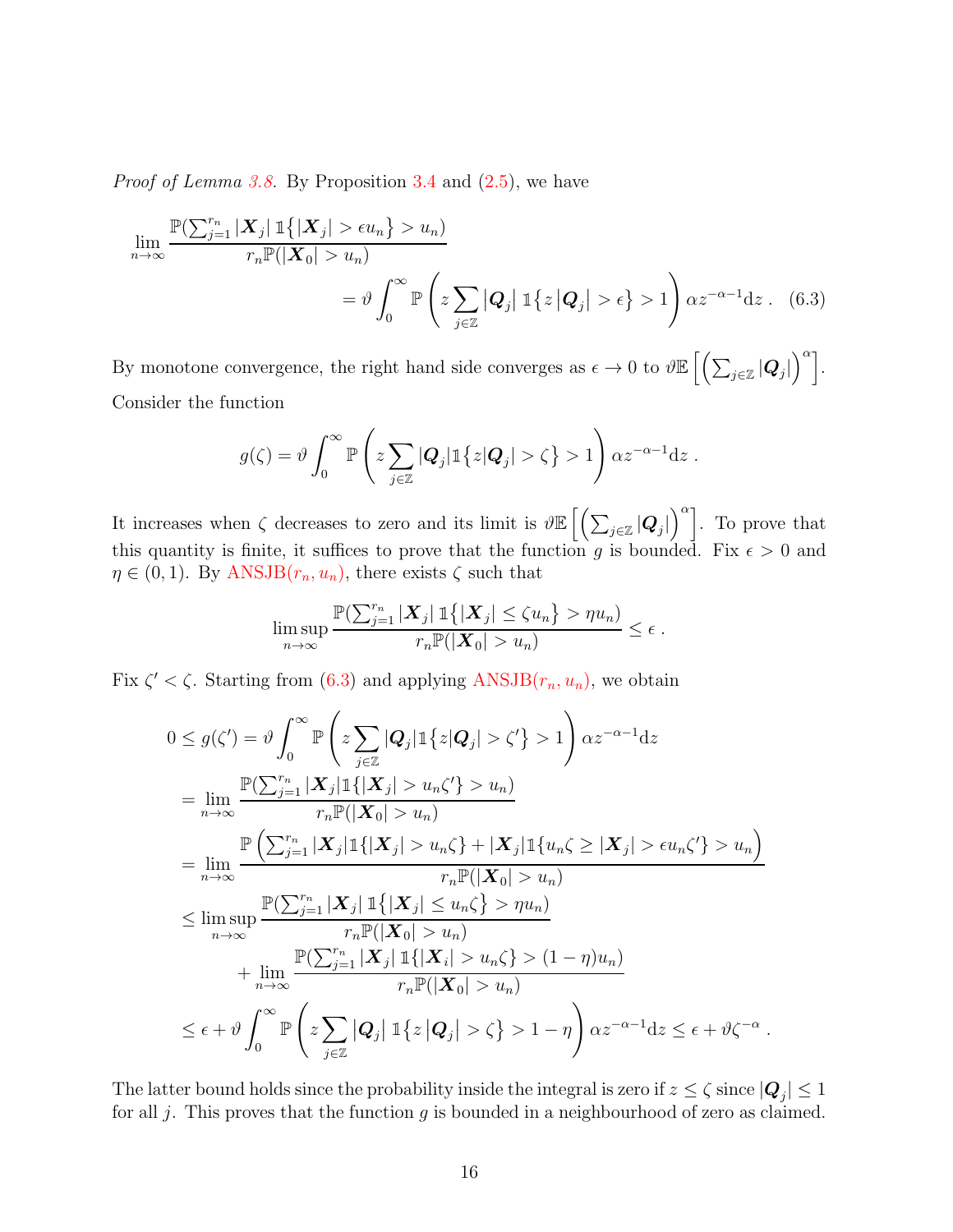By Condition  $ANSJB(r_n, u_n)$  $ANSJB(r_n, u_n)$ , we finally obtain

$$
\lim_{n\to\infty}\frac{\mathbb{P}\left(\sum_{j=1}^{r_n}|\boldsymbol{X}_j|>u_n\right)}{r_n\mathbb{P}(|\boldsymbol{X}_0|>u_n)} = \lim_{\epsilon\to 0}\lim_{n\to\infty}\frac{\mathbb{P}\left(\sum_{j=1}^{r_n}|\boldsymbol{X}_j|\mathbb{1}\{|\boldsymbol{X}_j|>u_n\epsilon\}>u_n\right)}{r_n\mathbb{P}(|\boldsymbol{X}_0|>u_n)}
$$
\n
$$
= \lim_{\epsilon\to 0}\vartheta\int_0^\infty\mathbb{P}\left(z\sum_{j\in\mathbb{Z}}|Q_j|\mathbb{1}\{z|Q_j|>\epsilon\}>\epsilon\right) \propto z^{-\alpha-1}\mathrm{d}z = \vartheta\mathbb{E}\left[\left(\sum_{j\in\mathbb{Z}}|Q_j|\right)^\alpha\right].
$$

*Proof of Proposition* [3.9.](#page-7-1) For  $\epsilon > 0$ , we define the truncation operator  $T_{\epsilon}$  by

$$
T_{\epsilon}(\boldsymbol{x}) = \{\boldsymbol{x}_j \mathbb{1}_{\{|\boldsymbol{x}_j| > \epsilon\}}, j \in \mathbb{Z}\} \ . \tag{6.4}
$$

.

The operator  $T_{\epsilon}$  is continuous with respect to the uniform norm at every  $\boldsymbol{x} \in \ell_0$  such that  $|\boldsymbol{x}_j| \neq \epsilon$  for all  $j \in \mathbb{Z}$ .

Fix  $\eta \in (0,1)$  and  $\zeta > 0$ . Let  $L_K$  be as in  $(2.1)$  and choose  $\epsilon > 0$  such that

$$
\limsup_{n\to\infty}\frac{\mathbb{P}(\sum_{j=1}^{r_n}|\boldsymbol{X}_j|\mathbb{1}\{|\boldsymbol{X}_j|\leq \epsilon u_n\} > \eta u_n/L_K)}{r_n\mathbb{P}(|\boldsymbol{X}_0| > u_n)} \leq \zeta.
$$

Set  $K_{\epsilon} = K \circ T_{\epsilon}$ . Applying assumption  $(2.1)$ , we obtain

$$
\frac{\mathbb{P}(K(\mathbf{X}_{1,r_n}/u_n) > 1)}{r_n \mathbb{P}(|\mathbf{X}_0| > u_n)} \n\leq \frac{\mathbb{P}(K_{\epsilon}(\mathbf{X}_{1,r_n}/u_n) > 1 - \eta)}{r_n \mathbb{P}(|\mathbf{X}_0| > u_n)} + \frac{\mathbb{P}(|K(\mathbf{X}_{1,r_n}/u_n) - K_{\epsilon}(\mathbf{X}_{1,r_n}/u_n)| > \eta)}{r_n \mathbb{P}(|\mathbf{X}_0| > u_n)} \n\leq \frac{\mathbb{P}(K_{\epsilon}(\mathbf{X}_{1,r_n}/u_n) > 1 - \eta)}{r_n \mathbb{P}(|\mathbf{X}_0| > u_n)} + \frac{\mathbb{P}(\sum_{i=1}^{r_n} |\mathbf{X}_j| \mathbb{1}\{|\mathbf{X}_j| \leq \epsilon u_n\} > \eta u_n/\text{cst})}{r_n \mathbb{P}(|\mathbf{X}_0| > u_n)}
$$

Applying Proposition [3.4](#page-6-2) to  $K_{\epsilon}$ , this yields

$$
\limsup_{n \to \infty} \frac{\mathbb{P}(K(\mathbf{X}_{1,r_n}/u_n) > 1)}{r_n \mathbb{P}(|\mathbf{X}_0| > u_n)} \le \limsup_{n \to \infty} \frac{\mathbb{P}(K_{\epsilon}(\mathbf{X}_{1,r_n}/u_n) > 1 - \eta)}{r_n \mathbb{P}(|\mathbf{X}_0| > u_n)} + \zeta
$$

$$
= \int_0^{\infty} \mathbb{P}(K_{\epsilon}(z\mathbf{Q}) > 1 - \eta) \alpha z^{-\alpha - 1} \mathrm{d}z + \zeta.
$$

Similarly,

$$
\liminf_{n\to\infty}\frac{\mathbb{P}(K(\mathbf{X}_{1,r_n}/u_n)>1)}{r_n\mathbb{P}(|\mathbf{X}_0|>u_n)}\geq \int_0^\infty \mathbb{P}(K_{\epsilon}(z\mathbf{Q})>1+\eta)\alpha z^{-\alpha-1}dz-\zeta.
$$

Since  $K(\mathbf{0}) = 0$ , [\(2.1\)](#page-4-4) implies that  $|K(\mathbf{x})| \leq \text{cst} \sum_{j \in \mathbb{Z}} |\mathbf{x}_j|$ , thus for all  $y > 0$ ,

$$
\mathbb{P}(K_{\epsilon}(\mathit{z}\boldsymbol{Q}) > y) \leq \mathbb{P}\left(\sum_{j\in\mathbb{Z}}z\left|\boldsymbol{Q}_{j}\right| > y/\text{cst}\right)
$$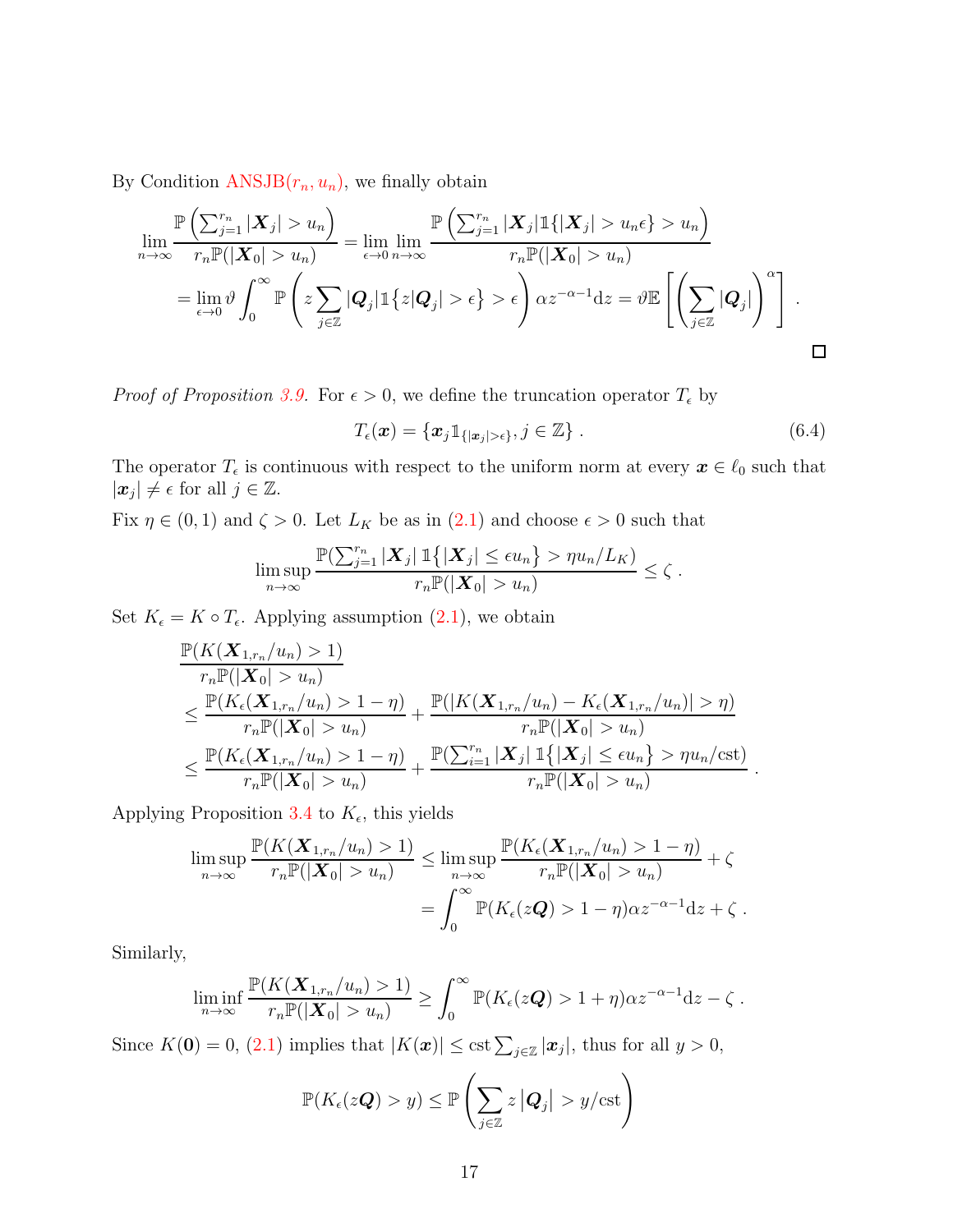and the latter quantity is integrable (as a function of z) with respect to  $\alpha z^{-\alpha-1}dz$  in view of  $ANSJB(r_n, u_n)$  $ANSJB(r_n, u_n)$  and Lemma [3.8.](#page-7-4) By bounded convergence, this yields

$$
\lim_{\epsilon \to 0} \int_0^\infty \mathbb{P}(K_{\epsilon}(z\mathbf{Q}) > y) \alpha z^{-\alpha - 1} dz = \int_0^\infty \mathbb{P}(K(z\mathbf{Q}) > y) \alpha z^{-\alpha - 1} dz.
$$

Altogether, we obtain

$$
\int_0^\infty \mathbb{P}(K_{\epsilon}(z\mathbf{Q}) > 1 + \eta) \alpha z^{-\alpha - 1} dz - \zeta \le \liminf_{n \to \infty} \frac{\mathbb{P}(K(\mathbf{X}_{1, r_n}/u_n) > 1)}{r_n \mathbb{P}(|\mathbf{X}_0| > u_n)} \le \limsup_{n \to \infty} \frac{\mathbb{P}(K(\mathbf{X}_{1, r_n}/u_n) > 1)}{r_n \mathbb{P}(|\mathbf{X}_0| > u_n)} \le \int_0^\infty \mathbb{P}(K_{\epsilon}(z\mathbf{Q}) > 1 - \eta) \alpha z^{-\alpha - 1} dz + \zeta.
$$

<span id="page-17-0"></span>Since  $\zeta$  and  $\eta$  are arbitrary, this finishes the proof.

## 6.3 Covariance of clusters

We consider the limit

$$
\lim_{n\to\infty}\frac{1}{r_n\mathbb{P}(|\boldsymbol{X}_0|>u_n)}\mathrm{Cov}\left(H(\boldsymbol{X}_{1,r_n}/u_n),\widetilde{H}(\boldsymbol{X}_{1+h,r_n+h}/u_n)\right)
$$

for different choices of h, possibly depending on n. Under the conditions of Proposition  $3.4$ , if moreover  $\mathcal{R}(r_n, u_n)$  $\mathcal{R}(r_n, u_n)$  $\mathcal{R}(r_n, u_n)$  holds, the above limit is the same as

$$
\lim_{n\to\infty}\frac{1}{r_n\mathbb{P}(|\mathbf{X}_0|>u_n)}\mathbb{E}\left[H(\mathbf{X}_{1,r_n}/u_n)\widetilde{H}(\mathbf{X}_{1+h,r_n+h}/u_n)\right]
$$

Thus, we impose  $\mathcal{R}(r_n, u_n)$  $\mathcal{R}(r_n, u_n)$  $\mathcal{R}(r_n, u_n)$  and switch freely between E and Cov whenever suitable.

#### *6.3.1 Uniform convergence of cluster measure*

In Propositions [3.4](#page-6-2) and [3.9](#page-7-1) we proved  $(1.1)$  for  $H \in \mathcal{A} \cup \mathcal{B}$ . We note further that if  $(1.1)$ holds for H and  $\widetilde{H}$ , then it also holds for any linear combination of both functions. To deal with asymptotic normality, we need  $(1.1)$  to hold uniformly over a subclass of functions. With this in mind, we introduce two additional classes of functions. First, we recall that for a class  $\mathcal{G}$  of functions  $H: (\mathbb{R}^d)^{\mathbb{Z}} \to \mathbb{R}$  its envelope is

$$
\mathbf{G}(\boldsymbol{x}) = \sup_{H \in \mathcal{G}} |H(\boldsymbol{x})| \;,\;\; \boldsymbol{x} \in (\mathbb{R}^d)^{\mathbb{Z}}\;.
$$

**Definition 6.1.**  $\widetilde{A}$  ⊆ span(A) *(resp.*  $\widetilde{B}$  ⊆ span(B)*)* is a class of functions with a finite *envelope such that*

$$
\lim_{n \to \infty} \sup_{H \in \widetilde{\mathcal{A}}} \nu_{n,r_n}^*(|H|) < \infty \tag{6.5}
$$

<span id="page-17-1"></span>.

 $\Box$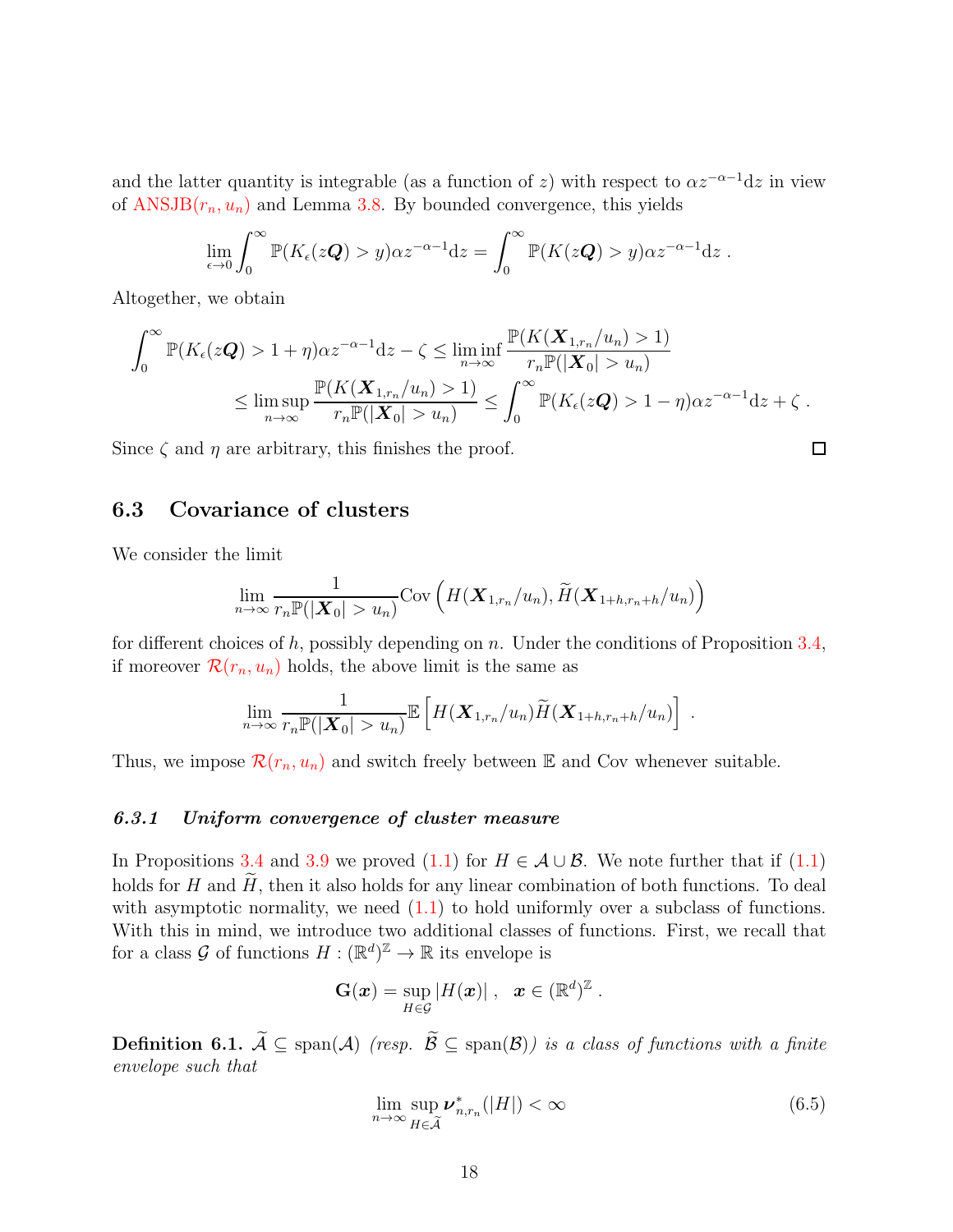$(resp. \ \lim_{n\to\infty} \sup_{H\in\tilde{B}} \nu^*_{n,r_n}(|H|) < \infty)$  and that for each H there exist functions  $K_n^H$ :  $(\mathbb{R}^d)^{\ell_n} \to \mathbb{R}_+$  such that

$$
\left| H\left(\frac{\boldsymbol{X}_{1,r_n}}{u_n}\right) - H\left(\frac{\boldsymbol{X}_{1,r_n-\ell_n}}{u_n}\right) \right| \leq K_n^H(\boldsymbol{X}_{r_n-\ell_n+1,r_n}), \quad \lim_{n \to \infty} \sup_{H \in \tilde{\mathcal{A}}} \frac{\mathbb{E}\left[K_n^H(\boldsymbol{X}_{1,\ell_n})\right]}{r_n \mathbb{P}(|\boldsymbol{X}_0| > u_n)} = 0.
$$
\n(6.6)

*Remark* 6.2*.* The uniform convergence condition [\(6.5\)](#page-17-1) strengthens the statement of Propo-sition [3.4.](#page-6-2) Conditions  $(6.5)$  and  $(6.6)$  are needed for asymptotic equicontinuity of empirical cluster process to be introduced below. ⊕

*Remark* 6.3*.* We note that

<span id="page-18-0"></span>
$$
\lim_{n\to\infty}\frac{\mathbb{E}\left[K_n^H(\boldsymbol{X}_{1,\ell_n})\right]}{r_n\mathbb{P}(|\boldsymbol{X}_0|>u_n)}=0
$$

for each  $H \in \widetilde{A} \cup \widetilde{B}$ . Let us verify it for  $H \in \mathcal{B}$ . We have

$$
|\mathbb{1}\{K(\boldsymbol{x}_{1,r_n})>1\}-\mathbb{1}\{K(\boldsymbol{x}_{1,r_n-\ell_n})>1\}|
$$
  
=  $\mathbb{1}\{K(\boldsymbol{x}_{1,r_n})>1\}\mathbb{1}\{K(\boldsymbol{x}_{1,r_n-\ell_n})\leq 1\}+\mathbb{1}\{K(\boldsymbol{x}_{1,r_n})\leq 1\}\mathbb{1}\{K(\boldsymbol{x}_{1,r_n-\ell_n})>1\}$ .

We consider the first pair of indicators in the last line. The events  $\{K(\mathbf{x}_{1,r_n}) > 1\}$  and  $\{K(\boldsymbol{x}_{1,r_n-\ell_n}) \leq 1\}$  imply that there exists  $s > 0$  such that  $K(\boldsymbol{x}_{1,r_n}) - K(\boldsymbol{x}_{1,r_n-\ell_n}) > s$ . Applying the same reasoning to the second pair of indicators, we have

$$
|\mathbb{1}\{K(\boldsymbol{x}_{1,r_n})>1\}-\mathbb{1}\{K(\boldsymbol{x}_{1,r_n-\ell_n})>1\}|\leq 2\mathbb{1}\left\{\text{cst}\sum_{j=r_n-\ell_n+1}^{r_n}|\boldsymbol{x}_j|>s\right\}.
$$

Since  $\ell_n = o(r_n)$ 

$$
\mathbb{P}\left(\sum_{j=r_n-\ell_n+1}^{r_n}|\boldsymbol{X}_j|>su_n\right)=O(\ell_n\mathbb{P}(|\boldsymbol{X}_0|>u_n))=(r_n\mathbb{P}(|\boldsymbol{X}_0|>u_n))\;.
$$

<span id="page-18-1"></span>In summary,  $(6.6)$  holds if the envelope function is in  $\widetilde{\mathcal{A}} \cup \widetilde{\mathcal{B}}$ . ⊕ *Remark* 6.4. Let  $\delta > 0$ . If *H* is bounded then

$$
\boldsymbol{\nu}_{n,r_n}^* (|H|^{1+\delta}) \leq ||H||_{\infty}^{\delta} \boldsymbol{\nu}_{n,r_n}^* (|H|)
$$

<span id="page-18-2"></span>and by the assumptions on the classes  $\widetilde{A}$  and  $\widetilde{B}$ ,

$$
\lim_{n\to\infty}\sup_{H\in\widetilde{\mathcal{A}}\cup\widetilde{\mathcal{B}}} \nu_{n,r_n}^* (|H|^{1+\delta}) < \infty.
$$

⊕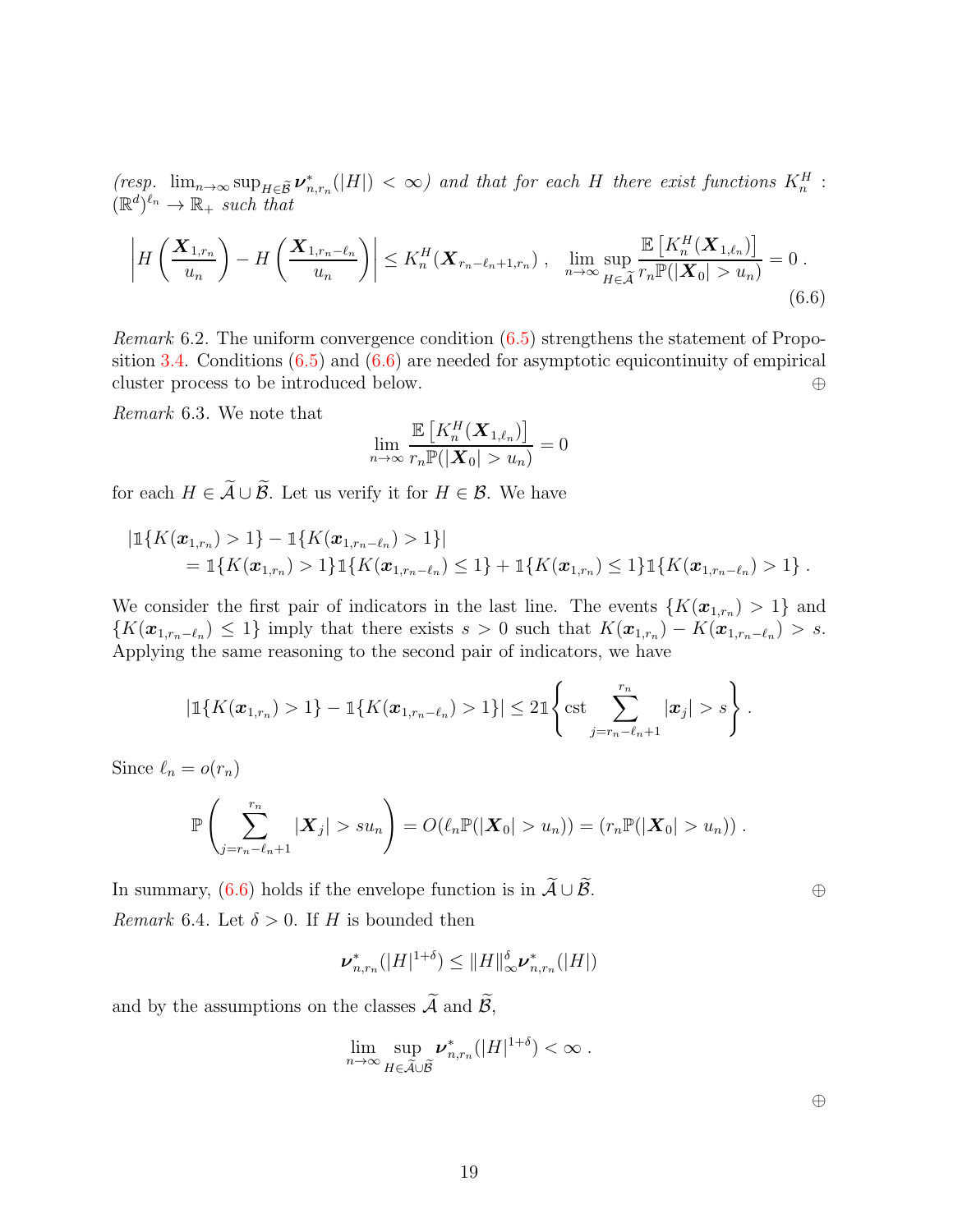*Remark* 6.5. Assume that  $AC(r_n, u_n)$  $AC(r_n, u_n)$  holds. Fix  $0 < s_0 < t_0 < \infty$ . Let  $H \in \mathcal{A}$  and recall that  $H_s(\mathbf{x}) = H(\mathbf{x}/s)$ . Assume that  $\widetilde{\mathcal{A}} := \{H_s, s \in [s_0, t_0]\}$  is linearly ordered. Note that  $\mathcal{A} \subset \mathcal{A}$ . The envelope is  $|H_{s_0}| \vee |H_{t_0}| \in \mathcal{A}$  hence [\(6.6\)](#page-18-0) holds. Moreover,  $\sup_{s \in [s_0, t_0]} \nu^*_{n, r_n}(|H_s|)$ is achieved at  $s_0$  or  $t_0$ . Likewise,

$$
\lim_{n\to\infty}\sup_{s,t\in[s_0,t_0]}\boldsymbol{\nu}_{n,r_n}^*\big(|H_s-H_t|\big)<\infty.
$$

The same applies to  $H \in \mathcal{B}$  if additionally  $ANSJB(r_n, u_n)$  $ANSJB(r_n, u_n)$  holds.  $\oplus$ 

#### *6.3.2 Conditional convergence*

<span id="page-19-0"></span>We consider conditional convergence of functions  $H, \widetilde{H}$  acting on overlapping blocks.

**Lemma 6.6.** Assume that  $AC(r_n, u_n)$  $AC(r_n, u_n)$  $AC(r_n, u_n)$  holds. Let  $h < r_n$ ,  $H, \widetilde{H} \in \mathcal{L}$  and  $\widetilde{H}(0) = 0$ . Then

$$
\lim_{n \to \infty} \mathbb{E}[H(\mathbf{X}_{1,r_n}/u_n) \widetilde{H}(\mathbf{X}_{1+h,r_n+h}/u_n) | |\mathbf{X}_0| > u_n]
$$
  
= 
$$
\begin{cases} \mathbb{E}[H(\mathbf{Y}_{1,\infty}) \widetilde{H}(\mathbf{Y}_{1+h,\infty})], & \text{if } h \text{ fixed }, \\ 0, & \text{if } h = h_n \to \infty. \end{cases}
$$

*and*

$$
\lim_{n\to\infty}\mathbb{E}[H(\mathbf{X}_{-r_n,r_n}/u_n)\widetilde{H}(\mathbf{X}_{-r_n+h,r_n+h}/u_n)\mid |\mathbf{X}_0|>u_n]=\mathbb{E}[H(\mathbf{Y})\widetilde{H}(\mathbf{Y})].
$$

*Proof.* Since  $H, \widetilde{H}$  are bounded, the first expectation of interest is dominated by

 $||H||_{\infty} ||\widetilde{H}||_{\infty} \mathbb{P}(\boldsymbol{X}_{1+h,r_n+h}^*) > u_n ||\boldsymbol{X}_0| > u_n)$ .

Thus, the statement for  $h = h_n \to \infty$  follows immediately from  $AC(r_n, u_n)$  $AC(r_n, u_n)$  (cf. the argument in the proof of [\[KS20,](#page-40-3) Theorem 6.1.4]).

Now, let h be fixed. Fix r. Since  $H, \widetilde{H}$  are bounded Lipschitz continuous, we have by Proposition [3.2,](#page-6-1)

$$
\lim_{n\to\infty} \mathbb{E}[H(\mathbf{X}_{1,r}/u_n)\widetilde{H}(\mathbf{X}_{1+h,r+h}/u_n) | |\mathbf{X}_0| > u_n] = \mathbb{E}[H(\mathbf{Y}_{1,r})\widetilde{H}(\mathbf{Y}_{1+h,r+h})],
$$
  

$$
\lim_{n\to\infty} \mathbb{E}[H(\mathbf{X}_{-r,r}/u_n)\widetilde{H}(\mathbf{X}_{-r+h,r+h}/u_n) | |\mathbf{X}_0| > u_n] = \mathbb{E}[H(\mathbf{Y}_{-r,r})\widetilde{H}(\mathbf{Y}_{-r+h,r+h})].
$$

Since the tail process tends to zero under condition  $AC(r_n, u_n)$  $AC(r_n, u_n)$ , it also holds that

$$
\lim_{r \to \infty} \mathbb{E}[H(\mathbf{Y}_{1,r})\widetilde{H}(\mathbf{Y}_{1+h,r+h})] = \mathbb{E}[H(\mathbf{Y}_{1,\infty})\widetilde{H}(\mathbf{Y}_{1+h,\infty})],
$$
  

$$
\lim_{r \to \infty} \mathbb{E}[H(\mathbf{Y}_{-r,r})\widetilde{H}(\mathbf{Y}_{-r+h,r+h})] = \mathbb{E}[H(\mathbf{Y})\widetilde{H}(\mathbf{Y})] = \mathbb{E}[H(\mathbf{Y})\widetilde{H}(\mathbf{Y})].
$$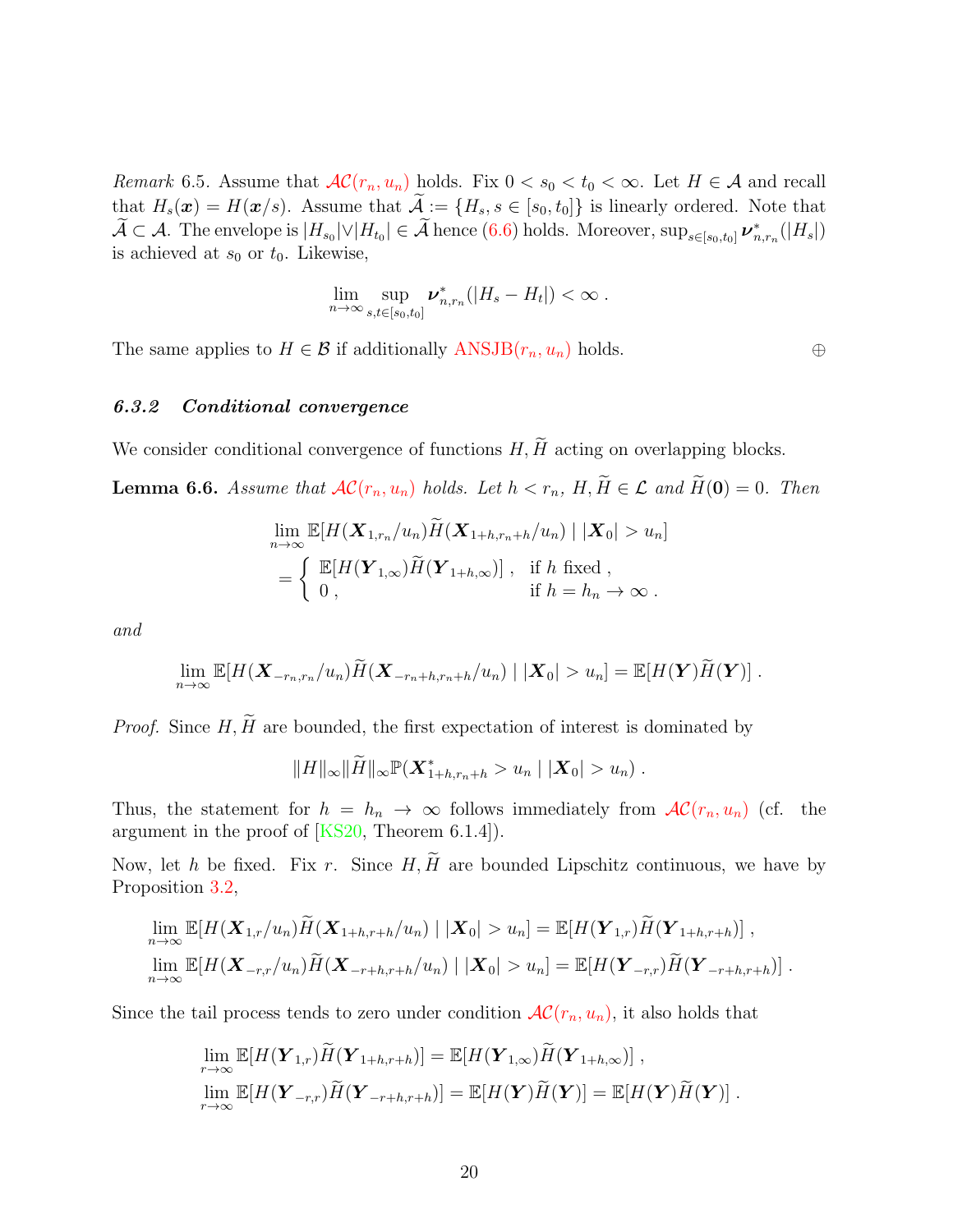Indeed, considering the first statement only we have

$$
\lim_{r \to \infty} \left| \mathbb{E}[H(\mathbf{Y}_{1,r})\widetilde{H}(\mathbf{Y}_{1+h,r+h})] - \mathbb{E}[H(\mathbf{Y}_{1,\infty})\widetilde{H}(\mathbf{Y}_{1+h,\infty})] \right|
$$
\n
$$
\leq \lim_{r \to \infty} \mathbb{E}[|H(\mathbf{Y}_{1,r}) - H(\mathbf{Y}_{1,\infty})| |\widetilde{H}|(\mathbf{Y}_{1+h,r+h})]
$$
\n
$$
+ \lim_{r \to \infty} \mathbb{E}\left[|H|(\mathbf{Y}_{1,\infty}) \left| \widetilde{H}(\mathbf{Y}_{1+h,r+h}) - \widetilde{H}(\mathbf{Y}_{1+h,\infty}) \right| \right]
$$
\n
$$
\leq ||\widetilde{H}||_{\infty} \lim_{r \to \infty} \left\{ \mathbb{E}[|H(\mathbf{Y}_{1,r}) - H(\mathbf{Y}_{1,\infty})|] + \mathbb{E}\left[ \left| \widetilde{H}(\mathbf{Y}_{1+h,r+h}) - \widetilde{H}(\mathbf{Y}_{1+h,\infty}) \right| \right] \right\} = 0.
$$

To conclude, we only need to apply the triangular argument, that is to prove that

$$
\lim_{r \to \infty} \limsup_{n \to \infty} \left| \mathbb{E}[H(\mathbf{X}_{1,r}/u_n) \widetilde{H}(\mathbf{X}_{1+h,r+h}/u_n) - H(\mathbf{X}_{1,r_n}/u_n) \widetilde{H}(\mathbf{X}_{1+h,r_n+h}/u_n) \mid |\mathbf{X}_0| > u_n] \right| = 0.
$$

Using again the fact that  $H, \widetilde{H}$  are bounded, the conditional expectation is dominated by

$$
\|\widetilde{H}\|_{\infty} |\mathbb{E}[H(\mathbf{X}_{1,r}/u_n) - H(\mathbf{X}_{1,r_n}/u_n) | |\mathbf{X}_0| > u_n]|
$$
  
+ 
$$
||H||_{\infty} \left| \mathbb{E}[\widetilde{H}(\mathbf{X}_{1+h,r+h}/u_n) - \widetilde{H}(\mathbf{X}_{1+h,r_n+h}/u_n) | |\mathbf{X}_0| > u_n] \right|.
$$
 (6.7)

<span id="page-20-0"></span> $\Box$ 

Fix  $\epsilon > 0$ . Since H is Lipschitz continuous, applying condition  $AC(r_n, u_n)$  $AC(r_n, u_n)$  yields

$$
\lim_{r \to \infty} \limsup_{n \to \infty} |\mathbb{E}[H(\mathbf{X}_{1,r}/u_n) - H(\mathbf{X}_{1,r_n}/u_n) | |\mathbf{X}_0| > u_n]|
$$
\n
$$
\leq \text{cst}\left\{\epsilon + \lim_{r \to \infty} \limsup_{n \to \infty} \mathbb{P}(\mathbf{X}_{r,r_n}^* > \epsilon u_n | |\mathbf{X}_0| > u_n)\right\} = \text{cst} \times \epsilon.
$$

The same argument applies to  $(6.7)$ . Since  $\epsilon$  is arbitrary, this concludes the proof.

#### *6.3.3 Covariance of clusters: Disjoint blocks*

<span id="page-20-1"></span>The first result is straightforward under the beta-mixing conditions.

**Lemma 6.7** (Disjoint blocks I). Assume that  $AC(r_n, u_n)$  $AC(r_n, u_n)$  $AC(r_n, u_n)$  $AC(r_n, u_n)$ ,  $R(r_n, u_n)$ , [\(6.1b\)](#page-14-3) hold. Then

$$
\lim_{n\to\infty}\frac{1}{r_n\mathbb{P}(|\mathbf{X}_0|>u_n)}\sup_{\xi'>1}\sup_{H,\widetilde{H}\in\widetilde{\mathcal{A}}\cup\widetilde{\mathcal{B}}} \mathbb{E}\left[H(\mathbf{X}_{1,r_n}/u_n)\widetilde{H}(\mathbf{X}_{1+\lbrack\xi'r_n\rbrack,r_n+\lbrack\xi'r_n\rbrack}/u_n)\right]=0.
$$

*Proof of Lemma [6.7.](#page-20-1)* Let  $H, \widetilde{H} \in \widetilde{A} \cup \widetilde{B}$ . Then, using [\(6.6\)](#page-18-0),

$$
\left| \mathbb{E}\left[H(\mathbf{X}_{1,r_n}/u_n)\widetilde{H}(\mathbf{X}_{1+\lbrack\xi'r_n\rbrack,r_n+\lbrack\xi'r_n\rbrack}/u_n)\right]\right|
$$
  

$$
\leq \left| \mathbb{E}\left[H(\mathbf{X}_{1,r_n-\ell_n}/u_n)\widetilde{H}(\mathbf{X}_{1+\lbrack\xi'r_n\rbrack,r_n+\lbrack\xi'r_n\rbrack}/u_n)\right] + \|\widetilde{H}\|_{\infty} \mathbb{E}\left[K_n^H(\mathbf{X}_{1,\ell_n})\right]
$$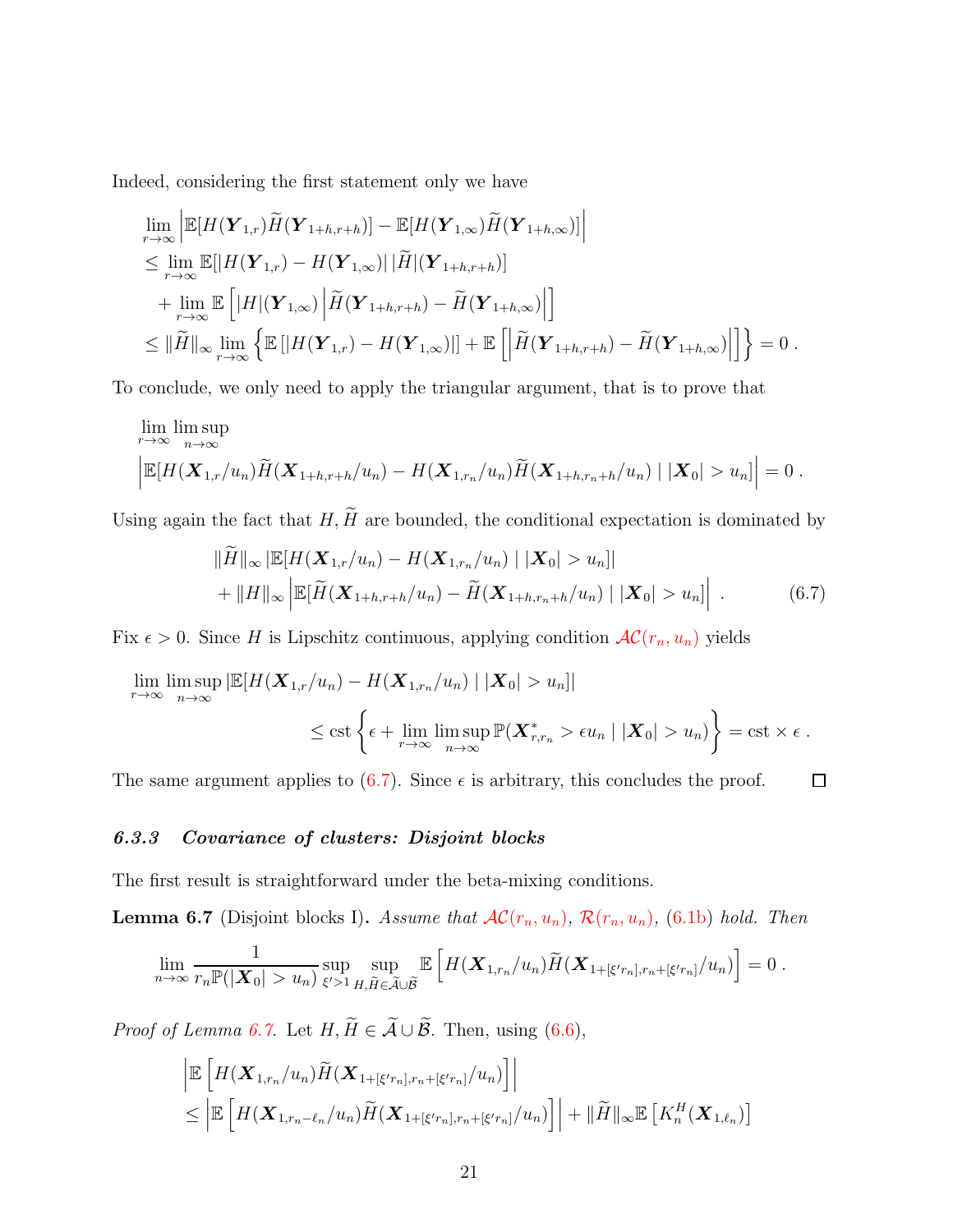and the latter term is  $o(r_n\mathbb{P}(|\boldsymbol{X}_0| > u_n))$ , uniformly over  $\widetilde{A} \cup \widetilde{B}$  by the assumption. Using  $(6.2)$  and  $(6.1b)$ , we have

$$
\frac{\left|\mathrm{Cov}\left(H(\mathbf{X}_{1,r_n-\ell_n}/u_n),\widetilde{H}(\mathbf{X}_{1+\lceil\xi'r_n\rceil,r_n+\lceil\xi'r_n\rceil}/u_n)\right)\right|}{r_n\mathbb{P}(|\mathbf{X}_0|>u_n)} \leq \|H\|_{\infty} \|\widetilde{H}\|_{\infty} \frac{\beta_{\ell_n+[(\xi'-1)r_n]}}{r_n\mathbb{P}(|\mathbf{X}_0|>u_n)}
$$

and the latter is  $o(1)$  uniformly over the class of functions.

We extend the above result to the excess functional  $\mathcal{E}_s(\boldsymbol{x}) = \sum_{j \in \mathbb{Z}} \mathbb{1}\{|\boldsymbol{x}_j| > s\}.$ **Lemma 6.8** (Disjoint blocks II). Assume that  $AC(r_n, u_n)$  $AC(r_n, u_n)$  $AC(r_n, u_n)$  $AC(r_n, u_n)$ ,  $\mathcal{R}(r_n, u_n)$ , [\(6.1b\)](#page-14-3) hold. Then

$$
\lim_{n\to\infty}\frac{1}{r_n\mathbb{P}(|\mathbf{X}_0|>u_n)}\sup_{\xi'>1}\sup_{H\in\widetilde{\mathcal{A}}\cup\widetilde{\mathcal{B}}}\sup_{s\in[s_0,t_0]}\mathbb{E}\left[H(\mathbf{X}_{1,r_n}/u_n)\mathcal{E}_s(\mathbf{X}_{1+[\xi'r_n],r_n+[\xi'r_n]}/u_n)\right]=0.
$$

*Proof.* Recall that  $\ell_n = o(r_n)$ . Split the sum  $\sum_{i=|\xi'|r_n|+1}^{r_n+|\xi'|r_n|}$  $r_{n} + [\xi' r_n]$  into  $\sum_{j=[\xi' r_n]+1}^{r_n+\ell_n}$  and  $\sum_{j=r_n+\ell_n+1}^{r_n+[\xi' r_n]}$ . For the first sum we have

$$
\frac{1}{r_n \mathbb{P}(|\mathbf{X}_0| > u_n)} \sum_{j = [\xi' r_n] + 1}^{r_n + \ell_n} \left| \mathbb{E}[H(\mathbf{X}_{1,r_n}/u_n) \mathbb{1}\{|\mathbf{X}_j| > u_n s\}] \right| \le \|H\|_{\infty} \frac{\ell_n \mathbb{P}(|\mathbf{X}_0| > u_n s)}{r_n \mathbb{P}(|\mathbf{X}_0| > u_n)} = o(1)
$$

uniformly over the class of functions and over s.

Using  $(6.2)$  we have

$$
\frac{1}{r_n \mathbb{P}(|\mathbf{X}_0| > u_n)} \sum_{j=r_n+\ell_n+1}^{r_n + [\xi' r_n]} |Cov(H(\mathbf{X}_{1,r_n}/u_n), \mathbb{1}\{|\mathbf{X}_j| > u_n s\})|
$$
  

$$
\leq \frac{||H||_{\infty}}{r_n \mathbb{P}(|\mathbf{X}_0| > u_n)} \sum_{j=r_n+\ell_n+1}^{\infty} \beta_{j-r_n}.
$$

We finish the proof using the mixing assumption  $(6.1b)$ .

#### <span id="page-21-1"></span> $\Box$

 $\Box$ 

#### *6.3.4 Covariance of clusters: Overlapping blocks*

We consider three cases separately: a)  $H, \widetilde{H} \in \mathcal{A}$  (Proposition [6.9\)](#page-21-0); b)  $H, \widetilde{H} \in \mathcal{B}$  (Proposition  $(6.10)$  $(6.10)$ ; c) the excess functional (Proposition  $(6.11)$  $(6.11)$ ).

<span id="page-21-0"></span>**Proposition 6.9** (Overlapping blocks I). Assume that  $AC(r_n, u_n)$  $AC(r_n, u_n)$  $AC(r_n, u_n)$  $AC(r_n, u_n)$  and  $\mathcal{R}(r_n, u_n)$  hold. Let  $h < r_n$  and  $\xi \in (0, 1)$ *. For*  $H, \widetilde{H} \in \mathcal{A}$  we have

$$
\lim_{n \to \infty} \frac{1}{r_n \mathbb{P}(|\mathbf{X}_0| > u_n)} \mathbb{E}\left[H(\mathbf{X}_{1,r_n}/u_n) \widetilde{H}(\mathbf{X}_{1+h,r_n+h}/u_n)\right]
$$
\n
$$
= \begin{cases} \mathbb{E}[H(\mathbf{Y}) \widetilde{H}(\mathbf{Y}) \mathbb{1}\{\mathbf{Y}_{-\infty,-1}^* \le 1\} ], & \text{if } h/r_n \to 0 ,\\ (1-\xi) \mathbb{E}[H(\mathbf{Y}) \widetilde{H}(\mathbf{Y}) \mathbb{1}\{\mathbf{Y}_{-\infty,-1}^* \le 1\} ], & \text{if } h = h_n = [\xi r_n] \end{cases}
$$
\n(6.8)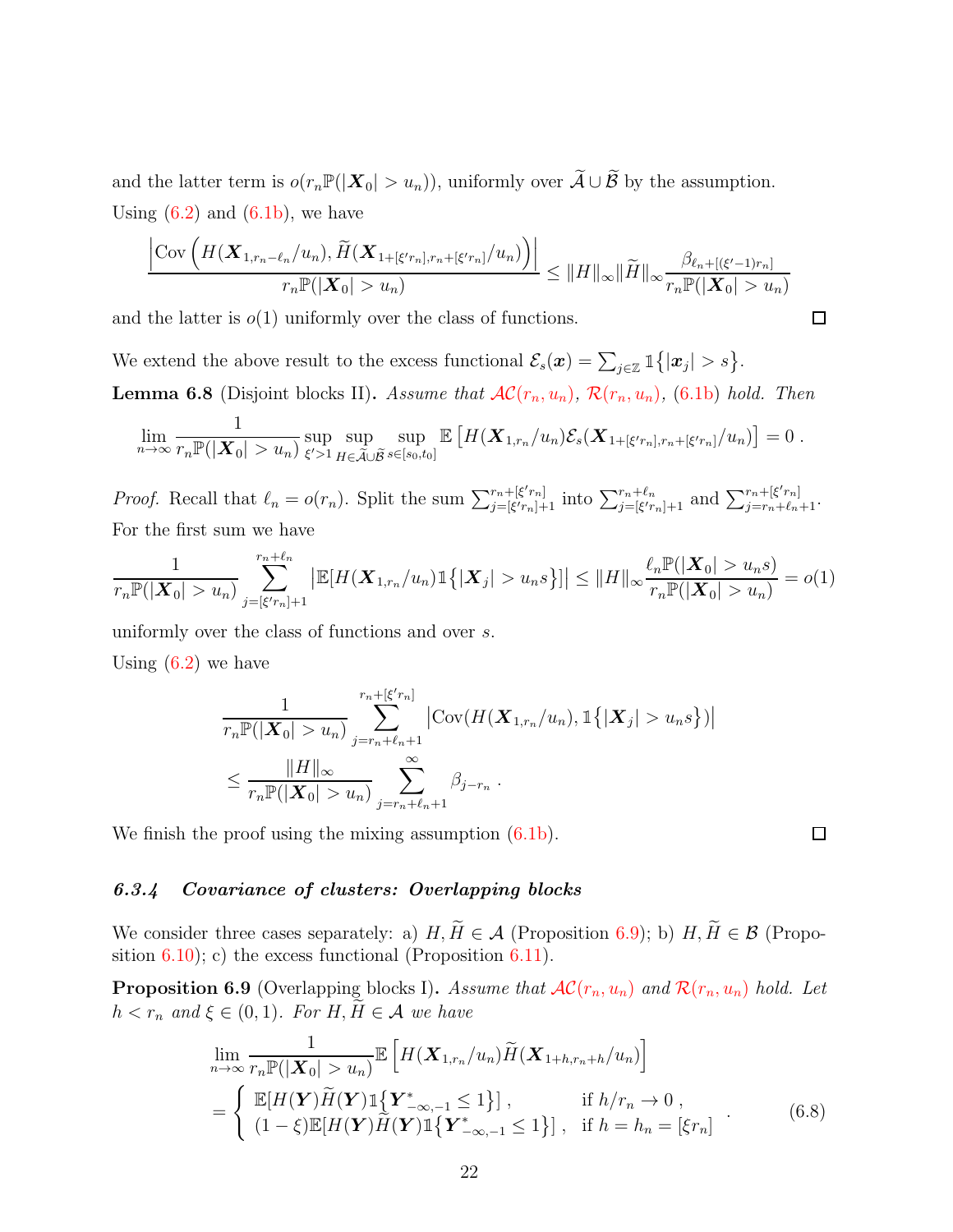*Proof of Proposition* [6.9.](#page-21-0) Note that if  $H, \widetilde{H} \in \mathcal{A}$ , then  $H\widetilde{H} \in \mathcal{A}$  (but it does not mean that we can apply Lemma [6.6](#page-19-0) since here the functions are applied to different blocks).

Since H vanishes around 0, there exists  $\epsilon > 0$  such that  $H(\boldsymbol{x}_{1,r_n}) = 0$  whenever  $\boldsymbol{x}_{1,r_n}^* < \epsilon$ . Assume without loss of generality that  $\epsilon = 1$ . Then, splitting the event  $\{X^*_{1,r_n} > u_n\}$  and using stationarity we write the expression of interest as

$$
\frac{1}{r_n \mathbb{P}(|\mathbf{X}_0| > u_n)} \mathbb{E}\left[H(\mathbf{X}_{1,r_n}/u_n)\widetilde{H}(\mathbf{X}_{1+h,r_n+h}/u_n)\mathbb{1}\{\mathbf{X}_{1,r_n}^* > u_n\}\right]
$$
\n
$$
= \frac{1}{r_n \mathbb{P}(|\mathbf{X}_0| > u_n)} \sum_{j=1}^{r_n} \mathbb{E}\left[H(\mathbf{X}_{1,r_n}/u_n)\widetilde{H}(\mathbf{X}_{1+h,r_n+h}/u_n)\mathbb{1}\{\mathbf{X}_{1,j-1}^* \le u_n\}\mathbb{1}\{| \mathbf{X}_j| > u_n\}\right]
$$
\n
$$
= \frac{1}{r_n} \sum_{j=1}^{r_n} \mathbb{E}\left[H(\mathbf{X}_{1-j,r_n-j}/u_n)\widetilde{H}(\mathbf{X}_{1+h-j,r_n+h-j}/u_n)\mathbb{1}\{\mathbf{X}_{1-j,-1}^* \le u_n\} \mid |\mathbf{X}_0| > u_n\right].
$$

We write the last expression as  $\int_0^1 g_n(v) dv$  with

$$
g_n(v) = \mathbb{E}[H(\mathbf{X}_{1-[r_nv],r_n-[r_nv]}/u_n)\widetilde{H}(\mathbf{X}_{1+h-[r_nv],r_n+h-[r_nv]}/u_n)\mathbb{1}\{\mathbf{X}_{1-[r_nv],-1}^*\leq u_n\} | |\mathbf{X}_0|>u_n].
$$

If  $h = o(r_n)$ , then using the second part of Lemma [6.6](#page-19-0) we get

$$
\lim_{n \to \infty} g_n(v) = \mathbb{E}[H(\boldsymbol{Y})\widetilde{H}(\boldsymbol{Y})\mathbb{1}\{\boldsymbol{Y}_{-\infty,-1}^* \leq 1\}]
$$

independently of  $v \in (0, 1)$ . If  $h = [\xi r_n], \xi \in (0, 1)$ , then we split the integral.

If  $\xi > v$ , then we use boundedness of both H,  $\widetilde{H}$  and the fact that  $\widetilde{H}$  vanishes around 0. Thanks to the anticlustering condition  $\mathcal{AC}(r_n, u_n)$  $\mathcal{AC}(r_n, u_n)$  $\mathcal{AC}(r_n, u_n)$ , we have as  $n \to \infty$ ,

$$
\mathbb{E}[H(\mathbf{X}_{1-[r_nv],r_n-[r_nv]}/u_n)\widetilde{H}(\mathbf{X}_{1+h-[r_nv],r_n+h-[r_nv]}/u_n)\mathbb{1}\{\mathbf{X}_{1-[r_nv],-1}^*\leq u_n\} | |\mathbf{X}_0|>u_n]\leq \text{cst}\mathbb{P}(\mathbf{X}_{1+[\xi r_n]-[r_nv],r_n+[\xi r_n]-[r_nv]}>u_n | |\mathbf{X}_0|>u_n)\leq \text{cst}\mathbb{P}(\mathbf{X}_{[r_n(\xi-v)],3r_n}^*>u_n | |\mathbf{X}_0|>u_n)\to 0.
$$

If  $\xi \leq v$ , then we apply the second part of Lemma [6.6:](#page-19-0)

$$
\lim_{n\to\infty} \mathbb{E}[H(\mathbf{X}_{1-[r_nv],r_n-[r_nv]}/u_n)\widetilde{H}(\mathbf{X}_{1+h-[r_nv],r_n+h-[r_nv]}/u_n)\mathbb{1}\{\mathbf{X}_{1-[r_nv],-1}^*\leq u_n\} | |\mathbf{X}_0|>u_n]
$$
\n
$$
= \mathbb{E}[H(\mathbf{Y})\widetilde{H}(\mathbf{Y})\mathbb{1}\{\mathbf{Y}_{-\infty,-1}^*\leq 1\}].
$$

Since the sequence  ${g_n}$  is uniformly bounded, we have

<span id="page-22-0"></span>
$$
\lim_{n\to\infty}\int_0^{\xi}g_n(v)\mathrm{d}v+\lim_{n\to\infty}\int_{\xi}^1g_n(v)\mathrm{d}v=0+(1-\xi)\mathbb{E}[H(\mathbf{Y})\widetilde{H}(\mathbf{Y})1]\{\mathbf{Y}_{-\infty,-1}^*\leq 1\}].
$$

 $\Box$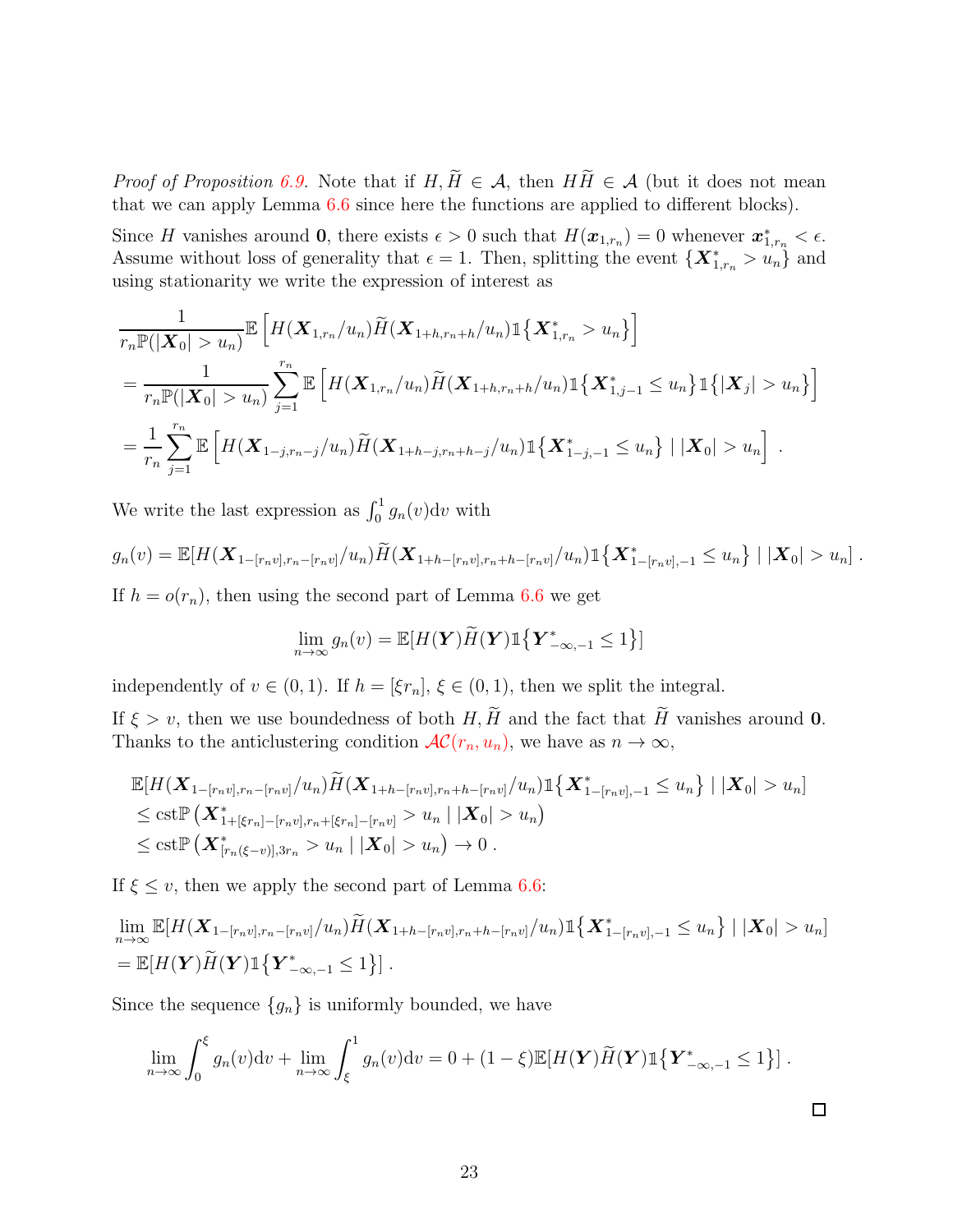**Proposition 6.10** (Overlapping blocks II). Assume that  $AC(r_n, u_n)$  $AC(r_n, u_n)$ , ANSJB $(r_n, u_n)$  and  $\mathcal{R}(r_n, u_n)$  $\mathcal{R}(r_n, u_n)$  $\mathcal{R}(r_n, u_n)$  *hold. Let*  $h < r_n$  *and*  $\xi \in (0, 1)$ *. Then* [\(6.8\)](#page-21-1) *holds for*  $H, H \in \mathcal{B}$ *.* 

*Proof of Proposition [6.10.](#page-22-0)* We mimic the proof of Proposition [3.9](#page-7-1) (refer to that proof for the notation). Set  $K^{\epsilon} = K \circ T^{\epsilon}$ ,  $\overline{K^{\epsilon}} = \overline{K} \circ T^{\epsilon}$ . Note that  $H^{\epsilon} := \mathbb{1}\{K^{\epsilon} > 1\} \in \mathcal{A}$ ,  $\widetilde{H}^{\epsilon} := \mathbb{1}_{\left\{ \left\vert \widetilde{K}^{\epsilon} > 1 \right\} \right\}} \in \mathcal{A}$  and hence  $H^{\epsilon} \widetilde{H}^{\epsilon} \in \mathcal{A}$ ; see the comment at the beginning of the proof of Proposition [6.9.](#page-21-0)

Fix  $\eta \in (0,1)$  and  $\zeta > 0$ . Let  $L_K, L_{\tilde{K}}$  be as in  $(2.1)$  and choose  $\epsilon > 0$  such that

$$
\limsup_{n\to\infty}\frac{2\mathbb{P}(\sum_{j=1}^{r_n}|\boldsymbol{X}_j|\mathbb{1}\{|\boldsymbol{X}_j|\leq \epsilon u_n\} > \eta u_n/(L_K\vee L_{\widetilde{K}}))}{r_n\mathbb{P}(|\boldsymbol{X}_0| > u_n)} \leq \zeta.
$$

This is allowed thanks to  $ANSJB(r_n, u_n)$  $ANSJB(r_n, u_n)$ . We have

$$
\frac{1}{r_n \mathbb{P}(|\mathbf{X}_0| > u_n)} \mathbb{P}\left(K(\mathbf{X}_{1,r_n}/u_n) > 1, \widetilde{K}(\mathbf{X}_{1+h,r_n+h}/u_n) > 1\right)
$$
\n
$$
\leq \frac{\mathbb{P}(K^{\epsilon}(\mathbf{X}_{1,r_n}/u_n) > 1 - \eta, \widetilde{K}^{\epsilon}(\mathbf{X}_{1+h,r_n+h}/u_n) > 1 - \eta)}{r_n \mathbb{P}(|\mathbf{X}_0| > u_n)} + \frac{2\mathbb{P}(\sum_{i=1}^{r_n} |\mathbf{X}_j| \mathbb{1}\{|\mathbf{X}_j| \leq \epsilon u_n\} > \eta u_n/\text{cst})}{r_n \mathbb{P}(|\mathbf{X}_0| > u_n)}.
$$

Application of Proposition [6.9](#page-21-0) gives

$$
\lim_{n \to \infty} \frac{1}{r_n \mathbb{P}(|\mathbf{X}_0| > u_n)} \mathbb{P}\left(K(\mathbf{X}_{1,r_n}/u_n) > 1, \widetilde{K}(\mathbf{X}_{1+h,r_n+h}/u_n) > 1\right)
$$
\n
$$
\leq \zeta + \begin{cases} \mathbb{E}[H^{\epsilon}(\mathbf{Y})\widetilde{H}^{\epsilon}(\mathbf{Y})\mathbb{1}\{\mathbf{Y}_{-\infty,-1}^* \leq 1\}], & \text{if } h/r_n \to 0, \\ (1-\xi)\mathbb{E}[H^{\epsilon}(\mathbf{Y})\widetilde{H}^{\epsilon}(\mathbf{Y})\mathbb{1}\{\mathbf{Y}_{-\infty,-1}^* \leq 1\}], & \text{if } h = h_n = [\xi r_n] \end{cases}
$$

.

Similarly, we obtain the lower bound with  $1+\eta$  instead of  $1-\eta$  and  $-\zeta$  instead of  $+\zeta$ . Since  $\zeta$  is arbitrary, the proof is concluded by letting  $\epsilon \to 0$ . This follows the same argument as in the proof of Proposition 3.9. in the proof of Proposition [3.9.](#page-7-1)

<span id="page-23-0"></span>**Proposition 6.11** (Overlapping blocks III). Assume that  $AC(r_n, u_n)$  $AC(r_n, u_n)$  $AC(r_n, u_n)$  $AC(r_n, u_n)$  and  $R(r_n, u_n)$  hold. *Let*  $h < r_n$ *. For*  $H \in \mathcal{L}$  *we have* 

$$
\lim_{n \to \infty} \frac{1}{r_n \mathbb{P}(|\mathbf{X}_0| > u_n)} \mathbb{E}\left[H(\mathbf{X}_{1,r_n}/u_n)\mathcal{E}_s(\mathbf{X}_{1+h,r_n+h}/u_n)\right]
$$
  
= 
$$
\begin{cases} s^{-\alpha} \mathbb{E}[H(s\mathbf{Y})], & \text{if } h/r_n \to 0, \\ s^{-\alpha}(1-\xi)\mathbb{E}[H(s\mathbf{Y})], & \text{if } h = h_n = \xi r_n \end{cases}
$$
.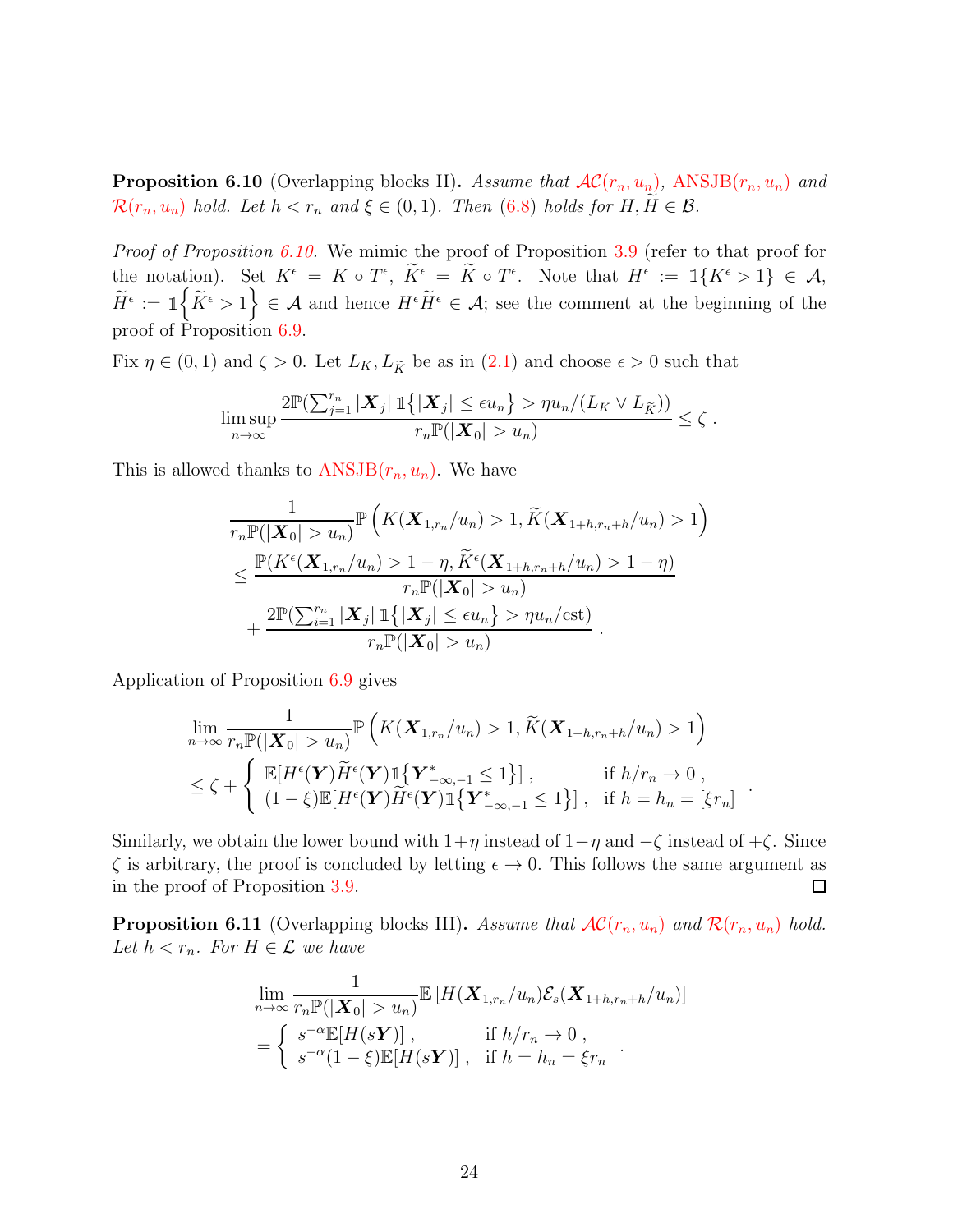*Proof of Proposition [6.11.](#page-23-0)* We have for  $h < r_n$ ,

$$
\frac{1}{r_n \mathbb{P}(|\mathbf{X}_0| > u_n)} \mathbb{E}\left[H(\mathbf{X}_{1,r_n}/u_n)\mathcal{E}_s(\mathbf{X}_{1+h,r_n+h}/u_n)\right]
$$
\n
$$
= \frac{1}{r_n \mathbb{P}(|\mathbf{X}_0| > u_n)} \sum_{j=h+1}^{r_n+h} \mathbb{E}[H(\mathbf{X}_{1,r_n}/u_n) \mathbb{1}\{|\mathbf{X}_j| > u_n s\}]
$$
\n
$$
= \frac{1}{r_n} \frac{\mathbb{P}(|\mathbf{X}_0| > u_n s)}{\mathbb{P}(|\mathbf{X}_0| > u_n)} \sum_{j=h+1}^{r_n+h} \mathbb{E}[H(\mathbf{X}_{1-j,r_n-j}/u_n) | |\mathbf{X}_0| > u_n s].
$$

We write the last expression as

$$
\frac{\mathbb{P}(|\boldsymbol{X}_0| > u_n s)}{\mathbb{P}(|\boldsymbol{X}_0| > u_n)} \int_{h/r_n}^{1+h/r_n} g_n(v) \mathrm{d}v
$$

with (omitting the dependence on  $s$ )

$$
g_n(v) = \mathbb{E}[H(sX_{1-[r_nv],r_n-[r_nv]}/(u_n s)) | |X_0| > u_n s].
$$

Since H is bounded,  $AC(r_n, u_n)$  $AC(r_n, u_n)$  and Proposition [3.2](#page-6-1) give

$$
\lim_{n \to \infty} g_n(v) = \begin{cases} \mathbb{E}[H(s\mathbf{Y})] & \text{if } v \in (0,1), \\ 0 & \text{if } v > 1. \end{cases}
$$

We split

$$
\int_{h/r_n}^{1+h/r_n} g_n(v) dv = \int_{h/r_n}^1 g_n(v) dv + \int_1^{1+h/r_n} g_n(v) dv.
$$

Since the sequence  $\{g_n\}$  is uniformly bounded, for any  $h < r_n$  the second integral above converges to zero as  $n \to \infty$ . If  $h = o(r_n)$  and since there is no problem at  $v = 0$  with  $g_n(v)$ , then the first integral converges to

$$
\int_0^1 \mathbb{E}[H(s\boldsymbol{Y})]dv = \mathbb{E}[H(s\boldsymbol{Y})].
$$

Likewise, when  $h = [\xi r_n]$  then the first integral converges to

$$
\int_{\xi}^{1} \mathbb{E}[H(s\boldsymbol{Y})] \mathrm{d}v = (1-\xi)\mathbb{E}[H(s\boldsymbol{Y})].
$$

 $\Box$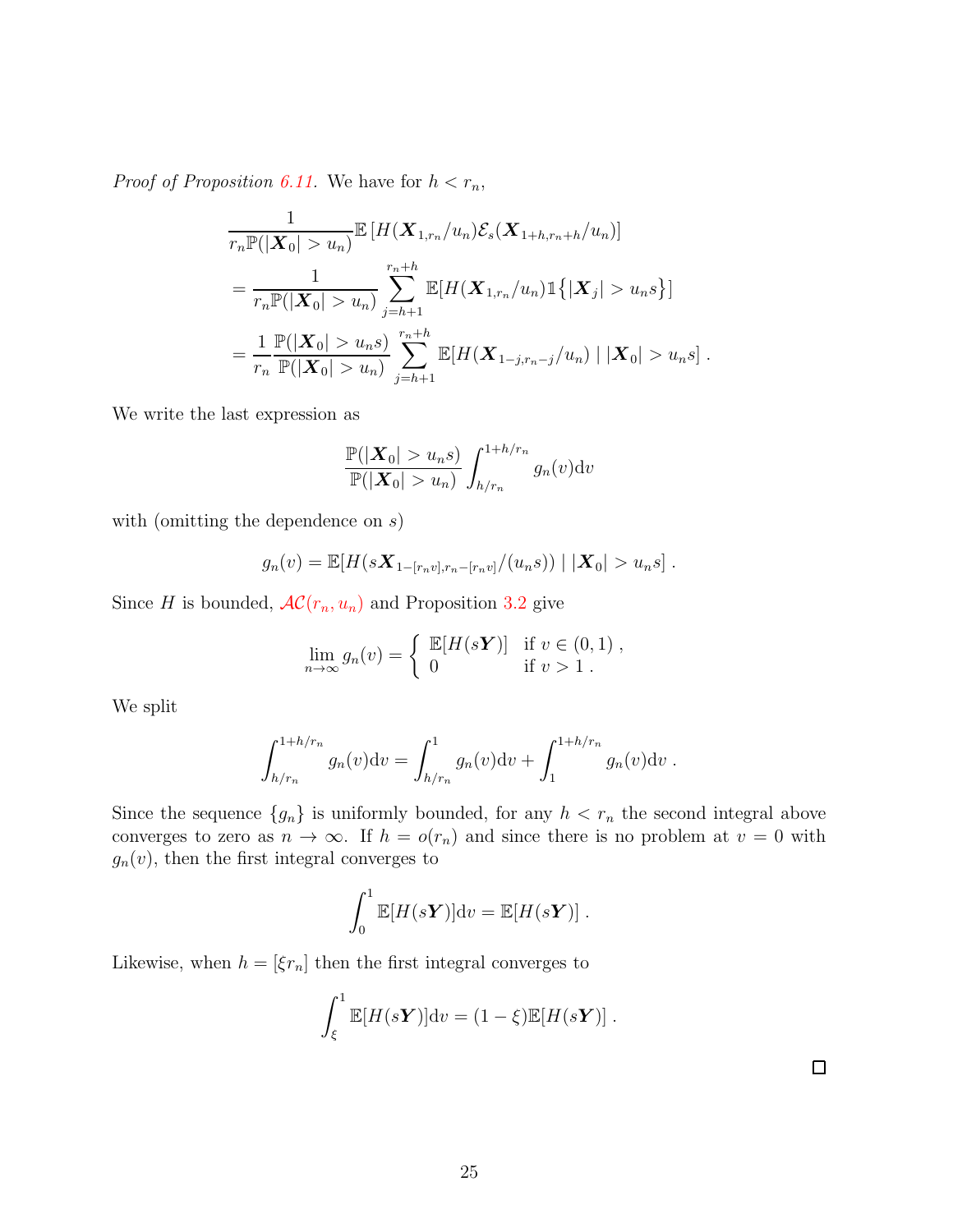#### <span id="page-25-0"></span>6.4 Empirical cluster process of sliding blocks

Recall that for  $s > 0$ ,  $H_s(\mathbf{x}) = H(\mathbf{x}/s)$ . In order to deal with asymptotic normality of sliding blocks estimators, we study the empirical process

$$
\mathbb{F}_n(H_s) := \sqrt{k_n} \left\{ \widetilde{\boldsymbol{\mu}}_{n,r_n}^*(H_s) - \boldsymbol{\nu}^*(H_s) \right\} = \sqrt{k_n} \left\{ \frac{\sum_{i=0}^{q_n-1} H_s \left( \boldsymbol{X}_{i+1,i+r_n}/u_n \right)}{q_n r_n \mathbb{P}(|\boldsymbol{X}_0| > u_n)} - s^{-\alpha} \boldsymbol{\nu}^*(H) \right\} .
$$

<span id="page-25-2"></span>The process  $\mathbb{F}_n(H_s)$  is viewed as a random element with values in  $\mathbb{D}([s_0, t_0])$ .

**Theorem 6.12.** Let  $\{X_j, j \in \mathbb{Z}\}$  be a stationary, regularly varying  $\mathbb{R}^d$ -valued time series. *Assume that*  $\mathcal{R}(r_n, u_n)$  $\mathcal{R}(r_n, u_n)$  $\mathcal{R}(r_n, u_n)$ ,  $\beta(r_n)$  *and*  $\mathcal{AC}(r_n, u_n)$  $\mathcal{AC}(r_n, u_n)$  $\mathcal{AC}(r_n, u_n)$  *hold.* Let  $H \in \mathcal{A}$  be such that the class  ${H_s : s \in [s_0, t_0]}$  *is linearly ordered and*  $(4.2b)$  *holds.* 

*Then*  $\mathbb{F}_n(H)$  *converges weakly in*  $(\mathbb{D}([s_0, t_0]), J_1)$  *to a Gaussian process with the covariance*  $\boldsymbol{\nu}^*(H_sH_t)$ .

*If moreover*  $ANSJB(r_n, u_n)$  $ANSJB(r_n, u_n)$  *is satisfied, then the convergence holds for*  $H \in \mathcal{B}$ *.* 

*If additionally*  $\mathcal{S}(r_n, u_n)$  $\mathcal{S}(r_n, u_n)$  $\mathcal{S}(r_n, u_n)$  *and* [\(4.2a\)](#page-10-2) *are satisfied, then the processes*  $\mathbb{F}_n(H)$  *and*  $\mathbb{F}_n(\mathcal{E})$ *converge jointly.*

#### <span id="page-25-1"></span>*6.4.1 Tail empirical process*

Consider the following tail empirical process:

$$
\widetilde{\mathbb{T}}_n(s) = \sqrt{k_n} \left\{ T_n(s) - s^{-\alpha} \right\} = \sqrt{k_n} \left\{ \frac{\sum_{j=1}^{q_n} \mathbb{1}\left\{ |\boldsymbol{X}_j| > u_n s \right\}}{q_n \mathbb{P}(|\boldsymbol{X}_0| > u_n)} - s^{-\alpha} \right\} , \ s > 0 .
$$

Note that this is the classical tail empirical process based on the random variables  $|\boldsymbol{X}_j|$ ,  $j \geq 1$ , with the only one difference:  $q_n$  replaces n. We argue that this process can be obtained (approximately) as the empirical process of sliding blocks. Indeed,

$$
\widetilde{\mu}_{n,r_n}^*(\mathcal{E}_s) = \frac{1}{q_n r_n \mathbb{P}(|\mathbf{X}_0| > u_n)} \left\{ \sum_{j=1}^{r_n} j + r_n \sum_{j=r_n+1}^{q_n} + \sum_{j=q_n+1}^{n} (n-j) \right\} \mathbb{1}\left\{ |\mathbf{X}_j| > u_n s \right\}.
$$

The difference between  $\widetilde{\boldsymbol{\mu}}_n^*$  $_{n,r_n}^{\ast}(\mathcal{E}_s)$  and  $T_n(s)$  is

$$
A := \frac{1}{q_n r_n \mathbb{P}(|\mathbf{X}_0| > u_n)} \left\{ \sum_{j=1}^{r_n} (r_n - j) - \sum_{j=q_n+1}^n (n-j) \right\} \mathbb{1} \{ |\mathbf{X}_j| > u_n s \} .
$$

We have  $\sum_{j=1}^{r_n} (r_n - j) \le r_n^2$  and  $\sum_{j=q_n+1}^{n} (n-j) \le r_n^2$ , thus under  $\mathcal{R}(r_n, u_n)$  $\mathcal{R}(r_n, u_n)$  $\mathcal{R}(r_n, u_n)$ :

$$
\lim_{n\to\infty}\sqrt{k_n}\mathbb{E}[|A|] \leq \text{cst} \lim_{n\to\infty}\sqrt{n}\mathbb{P}(|\mathbf{X}_0|>u_n)\frac{r_n}{q_n} = \text{cst} \lim_{n\to\infty}\sqrt{\frac{r_n}{n}}\sqrt{r_n\mathbb{P}(|\mathbf{X}_0|>u_n)} = 0.
$$

This implies that  $\mathbb{F}_n(\mathcal{E}_s)$  and  $\mathbb{T}_n(s)$  are asymptotically equivalent in the sense that they yield the same process  $\mathbb{F}(\mathcal{E}_s)$  as the distributional limit.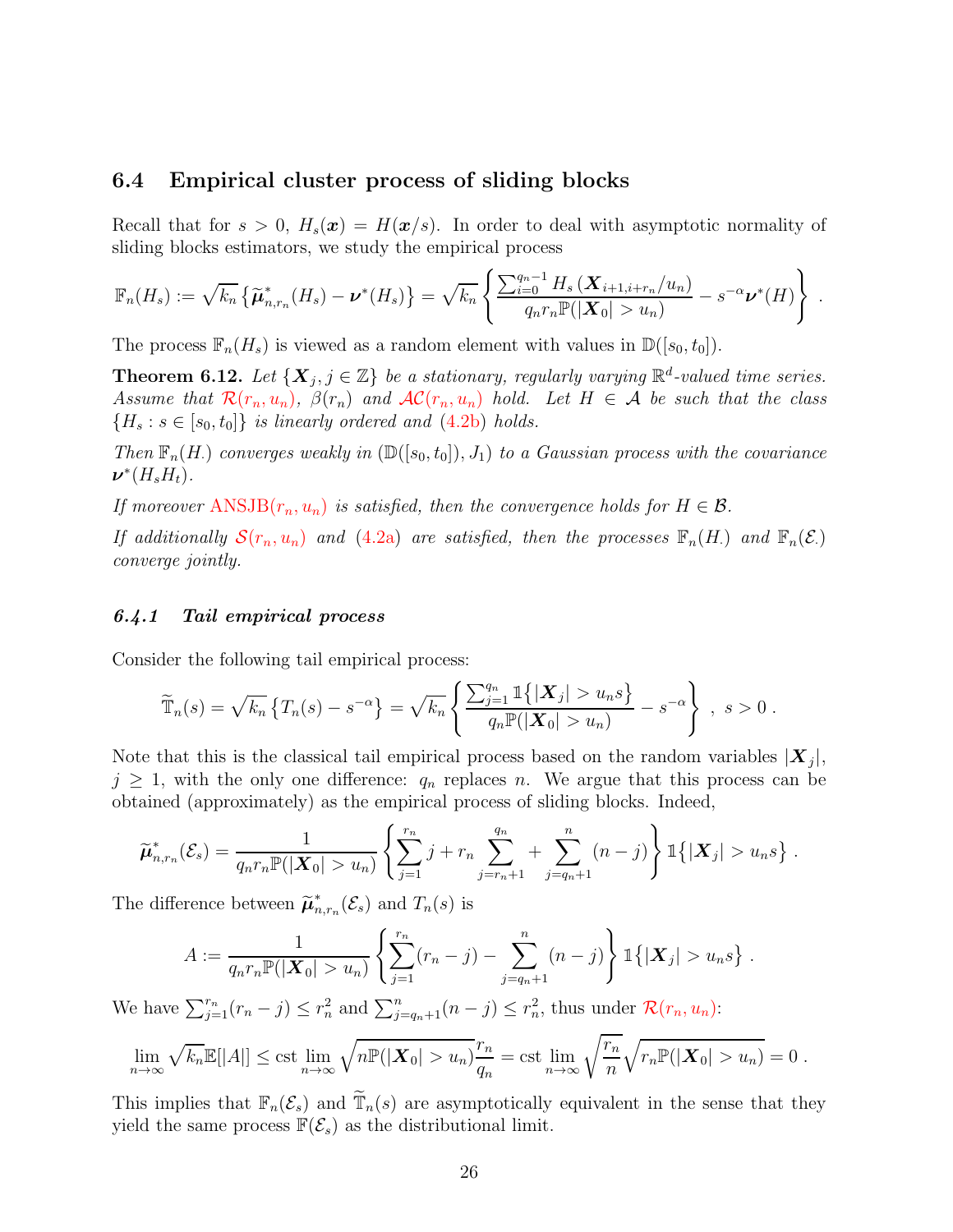## <span id="page-26-2"></span><span id="page-26-0"></span>6.5 Covariance of the empirical process of sliding blocks

**Proposition 6.13.** *Assume that*  $AC(r_n, u_n)$  $AC(r_n, u_n)$  $AC(r_n, u_n)$  $AC(r_n, u_n)$  *and*  $R(r_n, u_n)$  *are satisfied. Let* 

- $H, \widetilde{H} \in \widetilde{A}$ , or
- $H, \widetilde{H} \in \widetilde{\mathcal{B}}$  and  $ANSJB(r_n, u_n)$  $ANSJB(r_n, u_n)$  holds.

*If* [\(6.1b\)](#page-14-3) *and* [\(6.1c\)](#page-14-4) *hold then*

$$
\lim_{n \to \infty} \text{Cov}(\mathbb{F}_n(H), \mathbb{F}_n(\widetilde{H})) = \boldsymbol{\nu}^*(H\widetilde{H}) \ . \tag{6.9}
$$

*If* [\(6.1b\)](#page-14-3) *holds then*

$$
\lim_{n \to \infty} \text{Cov}(\mathbb{F}_n(H), \mathbb{F}_n(\mathcal{E}_s)) = \boldsymbol{\nu}^*(H\mathcal{E}_s) = \mathbb{E}[H(s\boldsymbol{Y})]. \tag{6.10}
$$

*Remark* 6.14. • The second equality in  $(6.10)$  follows from Lemma [6.19.](#page-38-0)

• In view of the discussion in Section  $6.4.1, (6.10)$  $6.4.1, (6.10)$  can be re-phrased as

$$
\lim_{n\to\infty}\mathrm{Cov}(\mathbb{F}_n(H),\widetilde{\mathbb{T}}_n(s))=\boldsymbol{\nu}^*(H\mathcal{E}_s)=\mathbb{E}[H(s\boldsymbol{Y})].
$$

<span id="page-26-5"></span><span id="page-26-3"></span><span id="page-26-1"></span>

| ۰.<br>ł | ш<br>f                    |
|---------|---------------------------|
| ×<br>×  | . .<br>I<br>۰.<br>٠<br>۰. |
|         |                           |

#### *6.5.1 Bounds for integral representation*

Before we proceed with the proof, we define

$$
g_n(\xi; H) = \mathbb{E}\left[H(\mathbf{X}_{1,r_n}/u_n)H(\mathbf{X}_{1+[r_n\xi],[r_n\xi]+r_n}/u_n)\right], \xi > 0
$$

and

$$
\widetilde{g}_n(\xi; H) = \frac{g_n(\xi; H)}{r_n \mathbb{P}(|\mathbf{X}_0| > u_n)}.
$$

For  $\xi = 0$ , using Remark [6.4](#page-18-1) we immediately obtain under  $AC(r_n, u_n)$  $AC(r_n, u_n)$ :

$$
\lim_{n \to \infty} \sup_{H \in \tilde{\mathcal{A}} \cup \tilde{\mathcal{B}}} \tilde{g}_n(0; H) = \lim_{n \to \infty} \sup_{H \in \tilde{\mathcal{A}} \cup \tilde{\mathcal{B}}} \nu^*_{n, r_n}(H^2) < \infty \tag{6.11}
$$

Furthermore, for  $j = 1, 2, 3, \ldots$ ,

$$
\frac{1}{r_n} \sum_{i=(j-1)r_n}^{jr_n-1} \widetilde{g}_n(i/r_n; H) = \int_{j-1}^j \widetilde{g}_n(\xi; H) d\xi.
$$

<span id="page-26-4"></span>For  $j = 1$  we will need the precise behaviour of this integral and we will handle it using Propositions [6.9](#page-21-0) and [6.10.](#page-22-0) For  $j \geq 2$  the integral vanishes with a given rate.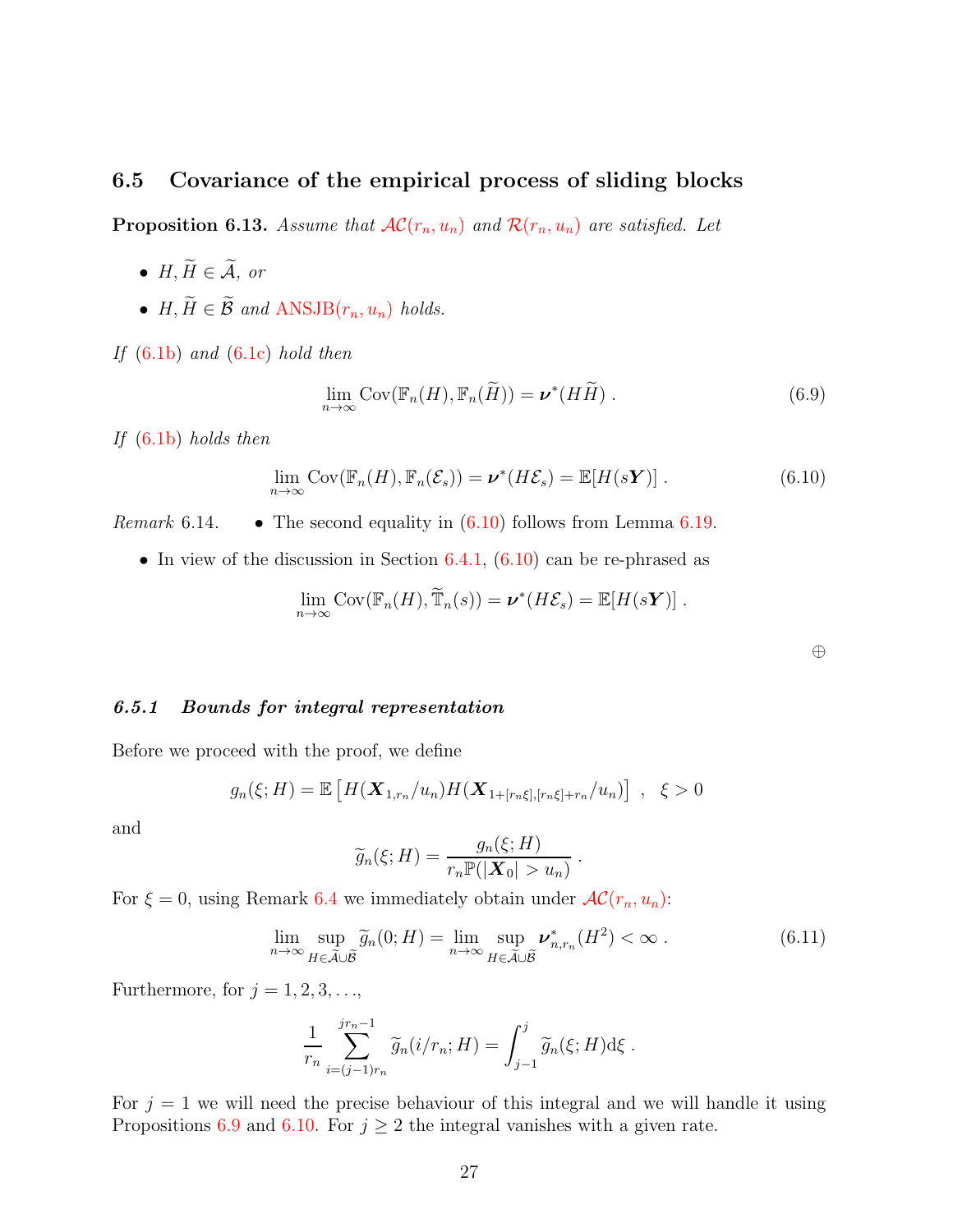**Lemma 6.15.** *Assume that*  $AC(r_n, u_n)$  $AC(r_n, u_n)$  *holds.* 

• *If* [\(6.1b\)](#page-14-3) *holds then for any finite* M*,*

$$
\lim_{n \to \infty} \sup_{H \in \widetilde{\mathcal{A}} \cup \widetilde{\mathcal{B}}} \int_1^M \widetilde{g}_n(\xi; H) d\xi = 0
$$

• *For*  $i > 3$ ,

$$
\sup_{H \in \widetilde{\mathcal{A}} \cup \widetilde{\mathcal{B}}} \int_{j-1}^{j} \widetilde{g}_n(\xi; H) d\xi \leq \text{cst} \frac{1}{r_n \mathbb{P}(|\mathbf{X}_0| > u_n)} \beta_{(j-2)r_n} .
$$

*Proof.* For the first part we apply Lemma [6.7](#page-20-1) and the dominated convergence:

$$
\sup_{H \in \widetilde{\mathcal{A}} \cup \widetilde{\mathcal{B}}} \sup_{\xi \in (1,2)} |\widetilde{g}_n(\xi;H)| \leq \sup_{H \in \widetilde{\mathcal{A}} \cup \widetilde{\mathcal{B}}} ||H||_{\infty} \nu_{n,r_n}^* (|H|) \leq \text{cst} \sup_{H \in \widetilde{\mathcal{A}} \cup \widetilde{\mathcal{B}}} \nu_{n,r_n}^* (|H|) < \infty.
$$

For the second part, we use [\(6.2\)](#page-14-2) and the fact that  $\widetilde{\mathcal{A}} \cup \widetilde{\mathcal{B}}$  has a finite envelope.

#### *6.5.2 Representation for covariance between blocks*

Recall that  $q_n = n - r_n + 1$ . Evaluation of the covariance of the empirical process of sliding blocks will use consecutive disjoint blocks of indices of size  $r_n$ :

$$
J_j = \{(j-1)r_n, \ldots, jr_n - 1\}, \quad j = 1, \ldots, m_n = [q_n/r_n].
$$

Clearly,  $\bigcup_{j=1}^{m_n} J_j = \{0, \ldots, n - r_n\}$ . We will assume for simplicity that  $q_n/r_n$  is an integer. Write

$$
\frac{1}{q_n r_n \mathbb{P}(|\mathbf{X}_0| > u_n)} \sum_{i=0}^{q_n - 1} H\left(\mathbf{X}_{i+1, i+r_n}/u_n\right) = \frac{1}{q_n r_n \mathbb{P}(|\mathbf{X}_0| > u_n)} \sum_{j=1}^{m_n} \Psi_j(H)
$$

with

$$
\Psi_j(H) = \sum_{i \in J_j} H\left(\mathbf{X}_{i+1, i+r_n}/u_n\right) \tag{6.12}
$$

<span id="page-27-0"></span> $\Box$ 

Note that the indices of the random vectors  $X_1, \ldots, X_{2r_n-1}$  used in the construction of  $\Psi_1$ overlap with the indices of  $X_{r_n+1}, \ldots, X_{3r_n-1}$  used to define  $\Psi_2$ , but do not overlap with the indices used in the definition of  $\Psi_3$ . Likewise, the indices used in the definition of  $\Psi_2$ overlap with those in  $\Psi_3$ , but not with any other term  $\Psi_j$ ,  $j \geq 4$ . This partially explains where does a contribution to the limiting variance come from: from the dependence within each block  $J_j$  and cross dependence between  $J_j$  and two neighbouring blocks.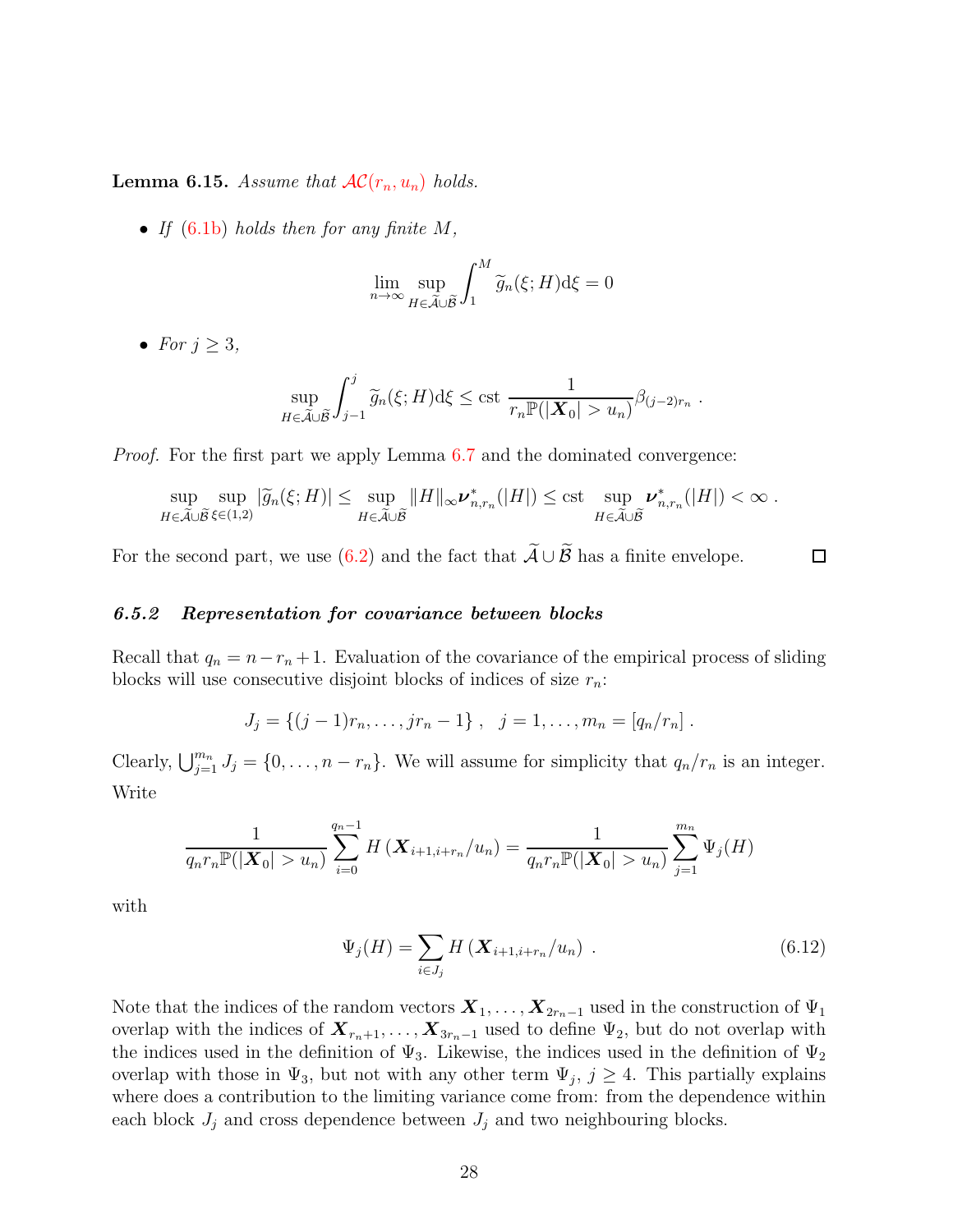For  $j \geq 1$  we have

$$
\frac{\mathbb{E}[\Psi_{1}(H)\Psi_{j+1}(H)]}{r_{n}^{3}\mathbb{P}(|\mathbf{X}_{0}| > u_{n})} = \frac{1}{r_{n}^{3}\mathbb{P}(|\mathbf{X}_{0}| > u_{n})}\mathbb{E}\left[\sum_{h=0}^{r_{n}-1} H(\mathbf{X}_{h+1,h+r_{n}}/u_{n}) \sum_{i=jr_{n}}^{(j+1)r_{n}-1} H(\mathbf{X}_{i+1,i+r_{n}}/u_{n})\right]
$$
\n
$$
= \frac{1}{r_{n}} \sum_{i=(j-1)r_{n}}^{j r_{n}} \left(\frac{i}{r_{n}} - (j-1)\right) \widetilde{g}_{n}(i/r_{n}; H) + \frac{1}{r_{n}} \sum_{i=jr_{n}+1}^{(j+1)r_{n}} \left((j+1) - \frac{i}{r_{n}}\right) \widetilde{g}_{n}(i/r_{n}; H)
$$

and hence

<span id="page-28-3"></span>
$$
\frac{\mathbb{E}[|\Psi_1(H)\Psi_{j+1}(H)|]}{r_n^3 \mathbb{P}(|\mathbf{X}_0| > u_n)} \le \frac{1}{r_n} \sum_{i=(j-1)r_n}^{(j+1)r_n} |\widetilde{g}_n(i/r_n; H)| \le \int_{j-1}^{j+1} |\widetilde{g}_n(\xi; H)| d\xi.
$$
 (6.13)

# *6.5.3 Proof of Proposition [6.13,](#page-26-2) Eq.* [\(6.9\)](#page-26-3)

*Proof.* Note that (since  $q_n \sim n$ )

$$
\frac{k_n m_n}{\left(q_n r_n \mathbb{P}(|\mathbf{X}_0| > u_n)\right)^2} = \frac{q_n n \mathbb{P}(|\mathbf{X}_0| > u_n)}{r_n \left(q_n r_n \mathbb{P}(|\mathbf{X}_0| > u_n)\right)^2} \sim \frac{1}{r_n^3 \mathbb{P}(|\mathbf{X}_0| > u_n)}\,. \tag{6.14}
$$

Write  $\text{Var}(\mathbb{F}_n(H))$  as

$$
\frac{k_n m_n}{(q_n r_n \mathbb{P}(|\mathbf{X}_0| > u_n))^2} \text{Cov}(\Psi_2(H), \Psi_1(H) + \Psi_2(H) + \Psi_3(H)) + A_n(H) \tag{6.15}
$$

with the reminder  $A_n(H)$  given by

$$
A_n(H) := -2 \frac{k_n}{(q_n r_n \mathbb{P}(|\mathbf{X}_0| > u_n))^2} \text{Cov}(\Psi_1(H), \Psi_2(H))
$$
\n(6.16)

+ 
$$
2 \frac{1 + o(1)}{r_n^3 \mathbb{P}(|\mathbf{X}_0| > u_n)} \sum_{j=2}^{m_n - 1} \left(1 - \frac{j}{m_n}\right) \{ \text{Cov}(\Psi_1(H), \Psi_{1+j}(H))\}
$$
 (6.17)  
=:  $A_{n,1}(H) + (1 + o(1))B_n(H)$ .

If we show that the leading term on the right-hand side of  $(6.15)$  converges to a finite limit, then automatically  $\lim_{n\to\infty} A_{n,1}(H) = 0$  (since  $m_n \to \infty$ ). Thus, the reminder  $A_n(H)$  will be negligible if we show that

<span id="page-28-5"></span><span id="page-28-4"></span><span id="page-28-2"></span><span id="page-28-1"></span><span id="page-28-0"></span>
$$
\lim_{n \to \infty} B_n(H) = 0. \tag{6.18}
$$

We will start by analysing the first term in [\(6.15\)](#page-28-0). Set

$$
R_n(H) = \frac{1}{r_n} \sum_{i=r_n}^{2r_n-1} (2 - i/r_n) \widetilde{g}_n(i/r_n; H) .
$$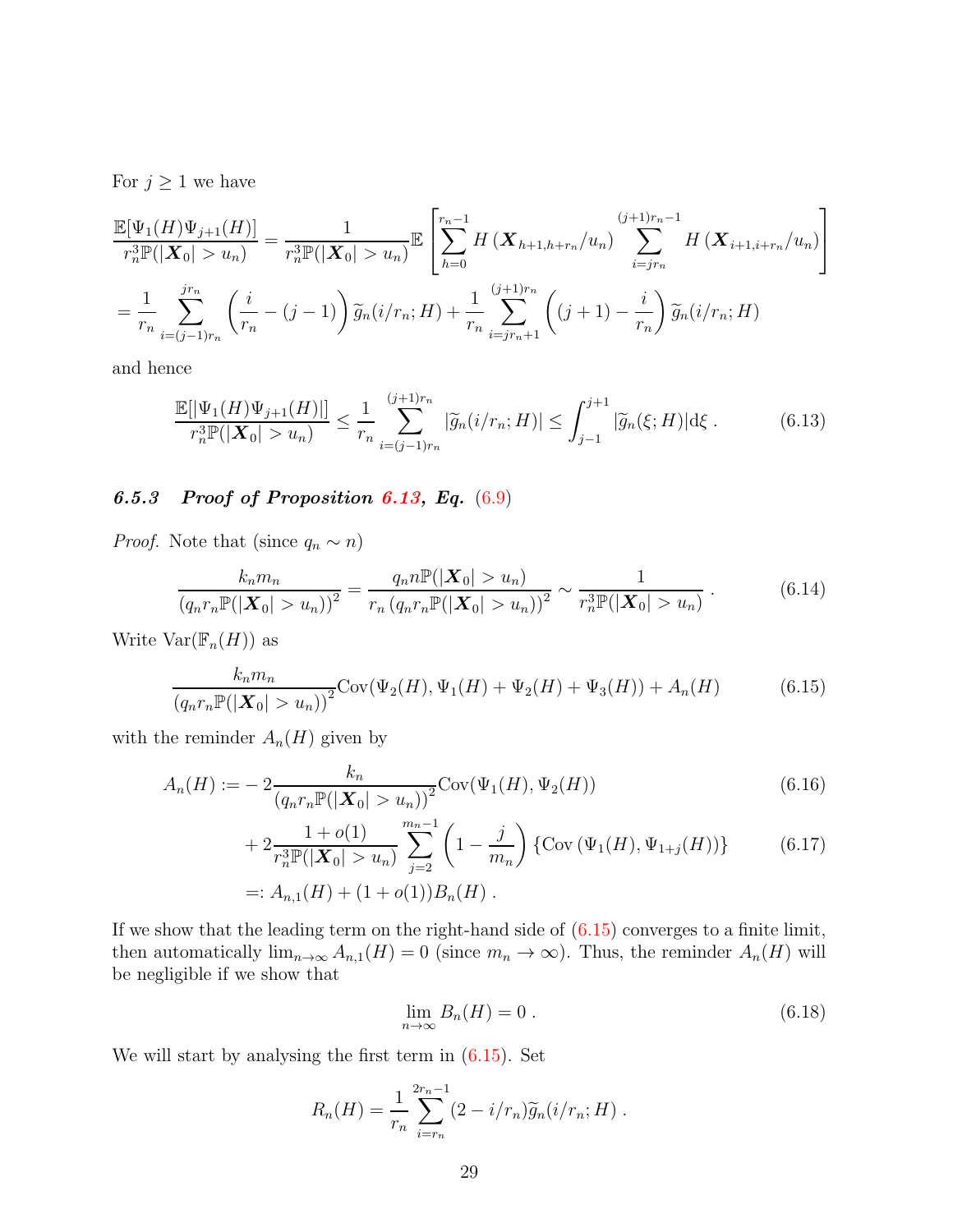Since  $(6.1b)$  holds, the application of the first part of Lemma  $6.15$  gives

<span id="page-29-0"></span>
$$
\lim_{n \to \infty} \sup_{H \in \widetilde{\mathcal{A}} \cup \widetilde{\mathcal{B}}} R_n(H) = 0 \tag{6.19}
$$

Write the first term in  $(6.15)$  as  $(cf. (6.14))$  $(cf. (6.14))$  $(cf. (6.14))$ 

$$
\frac{1+o(1)}{r_n^3 \mathbb{P}(|\mathbf{X}_0| > u_n)} \left\{ r_n g_n(0; H) + 2r_n \sum_{i=1}^{r_n - 1} g_n(i/r_n; H) + 2r_n R_n \right\}
$$
  
=  $(1+o(1)) \left\{ \frac{1}{r_n} \widetilde{g}_n(0; H) + 2 \frac{1}{r_n} \sum_{i=1}^{r_n - 1} \widetilde{g}_n(i/r_n; H) + 2R_n(H) \right\}.$  (6.20)

Then, using  $(6.11)$ ,  $(6.18)$  and  $(6.19)$ , we have

$$
\lim_{n \to \infty} \text{Var}(\mathbb{F}_n(H)) = 2 \lim_{n \to \infty} \int_0^1 \widetilde{g}_n(\xi; H) d\xi ,
$$

Applying Propositions [6.9](#page-21-0) and [6.10](#page-22-0) (the case  $h = [\xi r_n]$ ), we have

$$
\lim_{n\to\infty} \text{Var}(\mathbb{F}_n(H)) = 2\nu^*(H^2) \int_0^1 (1-\xi) d\xi = \nu^*(H^2) .
$$

<span id="page-29-1"></span>To conclude the proof, we show [\(6.18\)](#page-28-2) in the following lemma.

Lemma 6.16. *Assume that* [\(6.1b\)](#page-14-3)*-*[\(6.1c\)](#page-14-4) *hold. Then*

$$
\lim_{n \to \infty} \sup_{H \in \tilde{\mathcal{A}} \cup \tilde{\mathcal{B}}} B_n(H) = 0 \tag{6.21}
$$

*Proof of Lemma [6.16.](#page-29-1)* Using [\(6.13\)](#page-28-3) we have

$$
|B_n(H)| \le \frac{\mathbb{E}[|\Psi_1(H)\Psi_3(H)|]}{r_n^3 \mathbb{P}(|\mathbf{X}_0| > u_n)} + \frac{1}{r_n^3 \mathbb{P}(|\mathbf{X}_0| > u_n)} \sum_{j=3}^{m_n-1} |\mathbb{E}[|\Psi_1(H)\Psi_{1+j}(H)|]
$$
  

$$
\le \int_1^3 |\widetilde{g}_n(\xi; H)| d\xi + \sum_{j=3}^{m_n-1} \int_{j-1}^{j+1} |\widetilde{g}_n(\xi; H)| d\xi.
$$

The first term is  $o(1)$  uniformly over the class of functions (cf. the first part of Lemma [6.15\)](#page-26-4). Using the second part of Lemma [6.15](#page-26-4) we bound

$$
\sum_{j=3}^{m_n-1} \int_{j-1}^{j+1} |\widetilde{g}_n(\xi; H)| d\xi \leq \text{cst} \frac{1}{r_n \mathbb{P}(|\mathbf{X}_0| > u_n)} \sum_{j=1}^{\infty} \beta_{jr_n} .
$$

We finish the proof by applying the mixing assumption  $(6.1c)$ .

<span id="page-29-2"></span> $\Box$ 

 $\Box$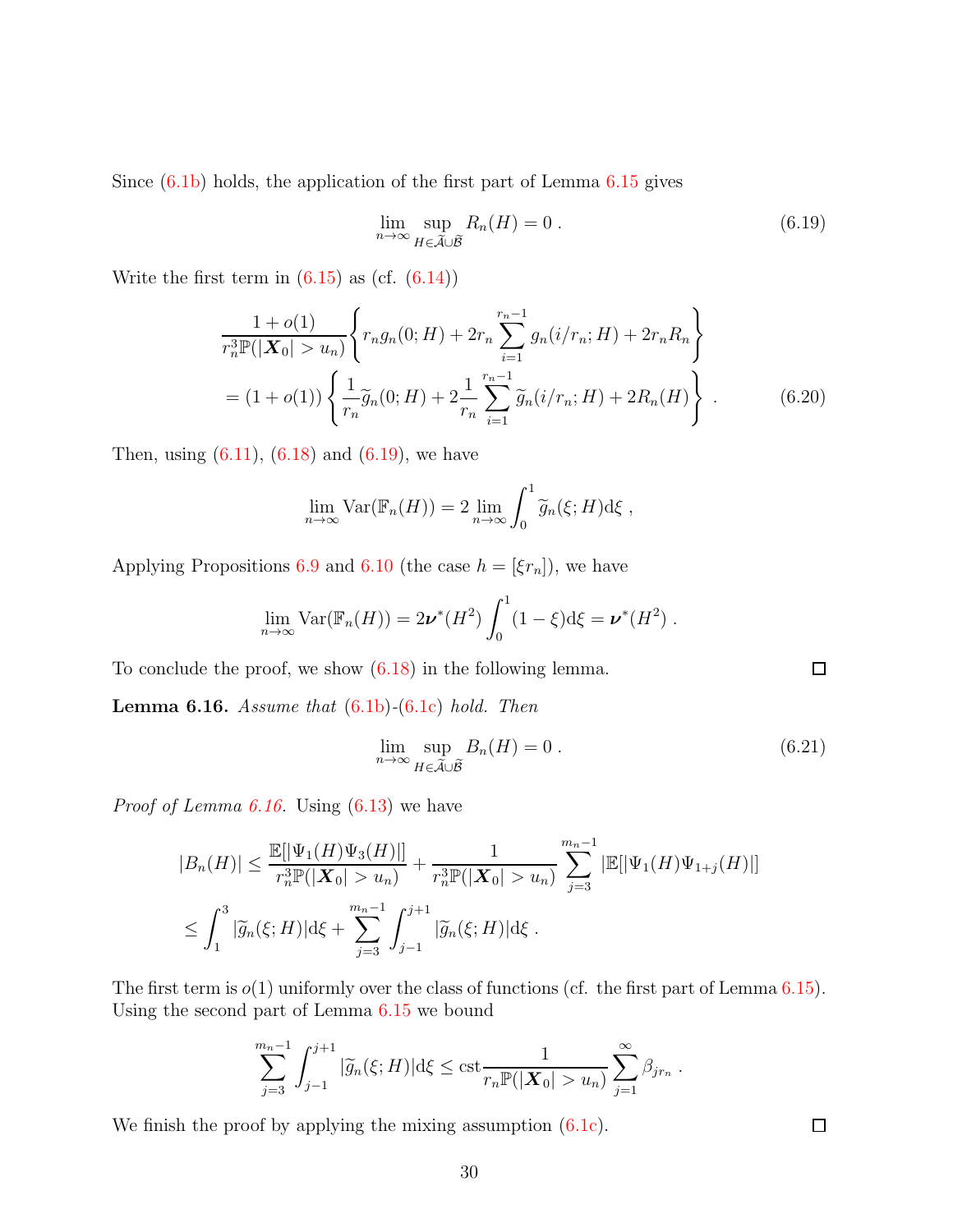## *6.5.4 Proof of Proposition [6.13,](#page-26-2) Eq.* [\(6.10\)](#page-26-1)

*Proof.* We write (recall that  $q_n \sim n$ )

$$
k_n \text{Cov}\left(\frac{1}{q_n r_n \mathbb{P}(|\mathbf{X}_0| > u_n)} \sum_{i=0}^{q_n - 1} H(\mathbf{X}_{i+1,i+r_n}/u_n), \frac{1}{q_n \mathbb{P}(|\mathbf{X}_0| > u_n)} \sum_{j=1}^{q_n} \mathbb{1}\{| \mathbf{X}_j | > u_n \} \right)
$$
  

$$
\sim \frac{k_n}{n^2 r_n \mathbb{P}^2(|\mathbf{X}_0| > u_n)} \sum_{i=0}^{q_n - 1} \sum_{j=1}^{q_n} \text{Cov}\left(H(\mathbf{X}_{i+1,i+r_n}/u_n), \mathbb{1}\{| \mathbf{X}_j | > u_n \} \right)
$$
  

$$
= \frac{1}{n r_n \mathbb{P}(|\mathbf{X}_0| > u_n)} \sum_{i=0}^{q_n - 1} \sum_{j=1}^{q_n} \text{Cov}\left(H(\mathbf{X}_{i-j+1,i-j+r_n}/u_n), \mathbb{1}\{| \mathbf{X}_0 | > u_n \} \right).
$$

Split the inner sum into two pieces,  $\sum_{j=1}^{i}$  and  $\sum_{j=i+1}^{q_n}$ , in the first one replace j with  $h = i - j$ , in the second one replace j with  $h = j - i$  to get

$$
\frac{1}{q_n r_n \mathbb{P}(|\mathbf{X}_0| > u_n)} \sum_{i=0}^{q_n - 1} \sum_{j=1}^i \text{Cov} \left( H(\mathbf{X}_{i-j+1,i-j+r_n}/u_n), \mathbb{1}\{|\mathbf{X}_0| > u_n\} \right)
$$
\n
$$
+ \frac{1}{q_n r_n \mathbb{P}(|\mathbf{X}_0| > u_n)} \sum_{i=0}^{q_n - 1} \sum_{j=i+1}^{q_n} \text{Cov} \left( H(\mathbf{X}_{i-j+1,i-j+r_n}/u_n), \mathbb{1}\{|\mathbf{X}_0| > u_n\} \right)
$$
\n
$$
= \frac{1}{q_n r_n \mathbb{P}(|\mathbf{X}_0| > u_n)} \sum_{i=1}^{q_n - 1} \sum_{h=0}^{i-1} \text{Cov} \left( H(\mathbf{X}_{h+1,h+r_n}/u_n), \mathbb{1}\{|\mathbf{X}_0| > u_n\} \right)
$$
\n
$$
+ \frac{1}{q_n r_n \mathbb{P}(|\mathbf{X}_0| > u_n)} \sum_{i=0}^{q_n - 1} \sum_{h=1}^{q_n - i} \text{Cov} \left( H(\mathbf{X}_{-h+1,-h+r_n}/u_n), \mathbb{1}\{|\mathbf{X}_0| > u_n\} \right).
$$

This gives further

<span id="page-30-0"></span>
$$
\frac{1}{q_n r_n \mathbb{P}(|\mathbf{X}_0| > u_n)} \sum_{h=0}^{q_n - 2} \sum_{i=h+1}^{q_n - 1} \text{Cov} \left( H(\mathbf{X}_{h+1,h+r_n}/u_n), \mathbb{1}\{|\mathbf{X}_0| > u_n\} \right)
$$
\n
$$
+ \frac{1}{q_n r_n \mathbb{P}(|\mathbf{X}_0| > u_n)} \sum_{h=1}^{q_n - 2} \sum_{i=1}^{q_n - h} \text{Cov} \left( H(\mathbf{X}_{-h+1,-h+r_n}/u_n), \mathbb{1}\{|\mathbf{X}_0| > u_n\} \right)
$$
\n
$$
= \frac{1}{r_n \mathbb{P}(|\mathbf{X}_0| > u_n)} \sum_{h=0}^{q_n - 1} (1 - h/q_n) \text{Cov} \left( H(\mathbf{X}_{h+1,h+r_n}/u_n), \mathbb{1}\{|\mathbf{X}_0| > u_n\} \right) \tag{6.22}
$$
\n
$$
+ \frac{1}{r_n \mathbb{P}(|\mathbf{X}_0| > u_n)} \sum_{h=0}^{q_n - 1} (1 - h/q_n) \text{Cov} \left( H(\mathbf{X}_{-h+1,-h+r_n}/u_n), \mathbb{1}\{|\mathbf{X}_0| > u_n\} \right) \tag{6.23}
$$

<span id="page-30-1"></span>We show that the term in [\(6.22\)](#page-30-0) is negligible, while the one in [\(6.23\)](#page-30-1) yields the limit. We split the term in [\(6.22\)](#page-30-0) into two pieces, according to  $h \leq r_n$  and  $h > r_n$ . Then the first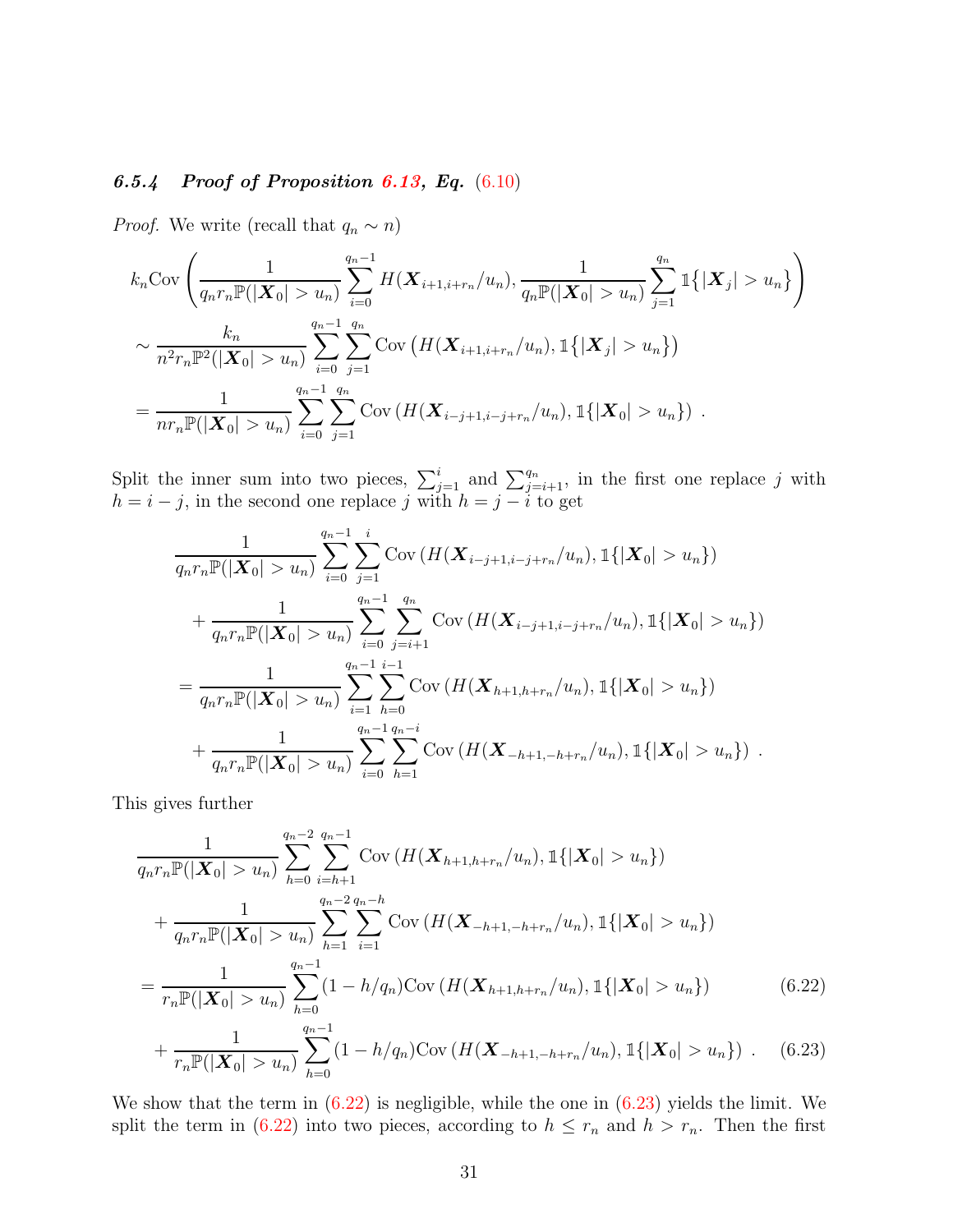part is bounded by

$$
\frac{1}{r_n} \sum_{h=0}^{r_n} \mathbb{E} \left[ |H(\mathbf{X}_{h+1,h+r_n}/u_n)| \mid |\mathbf{X}_0| > u_n \right] = \int_0^1 g_n(v) \mathrm{d}v
$$

with

$$
g_n(v) = \mathbb{E} \left[ |H(\mathbf{X}_{[r_n v]+1,[r_n v]+r_n}/u_n)| \, | \, |\mathbf{X}_0| > u_n \right] \; .
$$

Under  $AC(r_n, u_n)$  $AC(r_n, u_n)$ ,  $g_n(v) \to 0$  (cf. the first part of Lemma [6.6](#page-19-0) with  $H \equiv 1$  and  $\widetilde{H} = |H|$ ). Likewise, since  $r_n/q_n \to 0$ ,

$$
\frac{1}{r_nq_n}\sum_{h=0}^{r_n}h\mathbb{E}\left[|H(\mathbf{X}_{h+1,h+r_n}/u_n)|\,|\,|\mathbf{X}_0|>u_n\right]=q_n^{-1}\int_0^1[r_nv]g_n(v)\mathrm{d}v\to 0.
$$

Furthermore, applying [\(6.2\)](#page-14-2),

$$
\frac{1}{r_n \mathbb{P}(|\mathbf{X}_0| > u_n)} \sum_{h=r_n+1}^{q_n-1} (1 - h/q_n) |\text{Cov} (H(\mathbf{X}_{h+1,h+r_n}/u_n), \mathbb{1}\{|\mathbf{X}_0| > u_n\})|
$$
\n
$$
\leq \frac{\|H\|_{\infty}}{r_n \mathbb{P}(|\mathbf{X}_0| > u_n)} \sum_{h=1}^n \beta_{h+r_n}
$$

and the latter term vanishes by  $(6.1b)$ . In summary,  $(6.22)$  is negligible. For the term in [\(6.23\)](#page-30-1) we write (recall that we can replace Cov with E thanks to  $\mathcal{R}(r_n, u_n)$  $\mathcal{R}(r_n, u_n)$  $\mathcal{R}(r_n, u_n)$ )

$$
\frac{1}{r_n} \sum_{h=0}^{r_n} \mathbb{E} \left[ H(\mathbf{X}_{-h+1,-h+r_n}/u_n) \mid |\mathbf{X}_0| > u_n \right] = \int_0^1 g_n(v) \mathrm{d}v
$$

with

$$
g_n(v) = \mathbb{E}\left[H(\mathbf{X}_{-[r_n v]+1,-[r_n v]+r_n}/u_n) \mid |\mathbf{X}_0| > u_n\right].
$$

<span id="page-31-0"></span>By Proposition [3.2,](#page-6-1)  $g_n(v) \to \mathbb{E}[H(Y)]$  for each v.

# 6.6 Proof of Theorem [6.12](#page-25-2) - fidi convergence

Recall that  $q_n = n - r_n + 1$  and recall the disjoint blocks of size  $r_n$ :

$$
J_j = \{(j-1)r_n, \ldots, jr_n - 1\}, \quad j = 1, \ldots, m_n = [q_n/r_n].
$$

These blocks were chosen to calculate the limiting covariance of the process  $\mathbb{F}_n$ . However, they are not appropriate for a proof of the central limit theorem. We need to introduce a

 $\Box$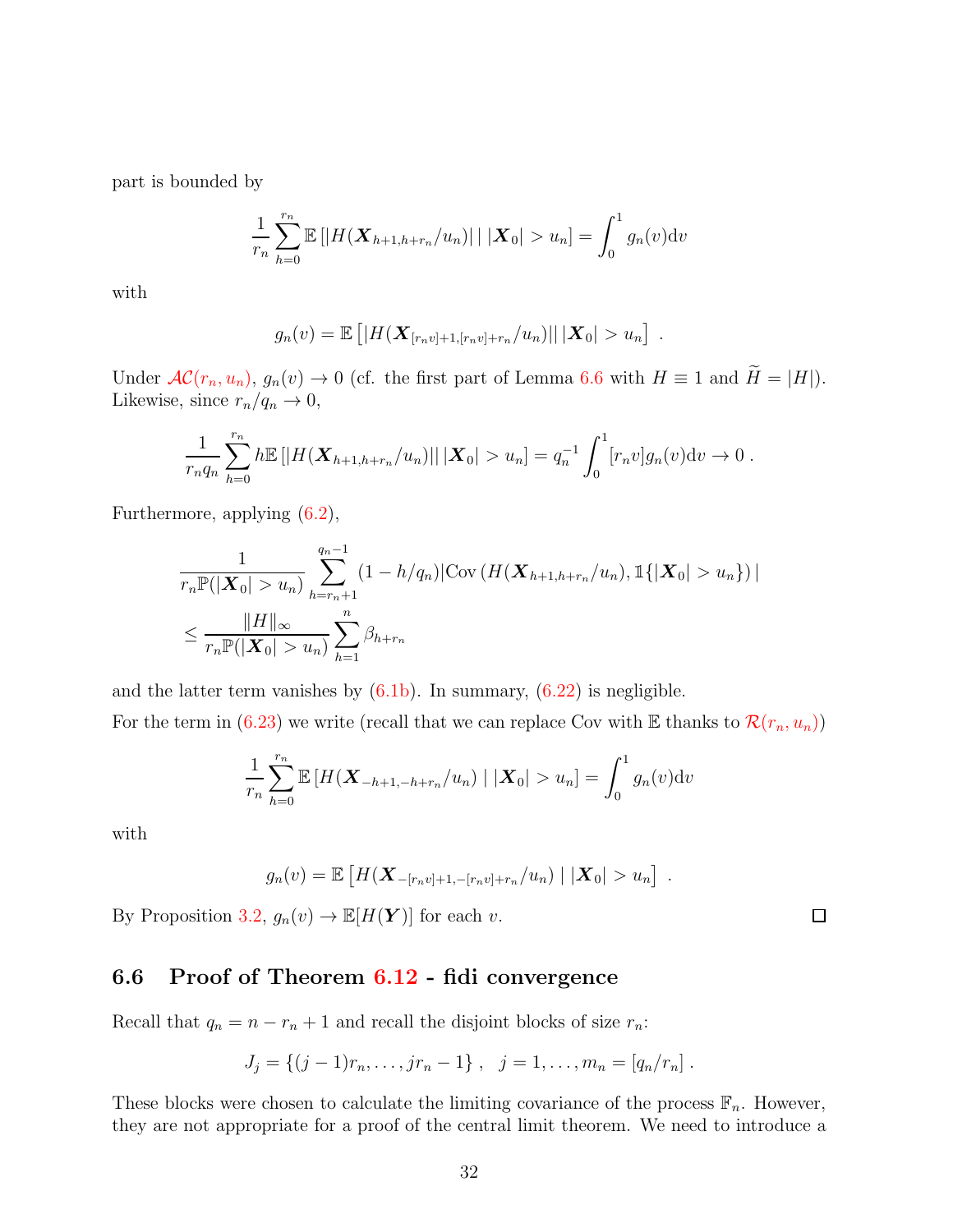large-small blocks decomposition. For this purpose let  $z_n$  be a sequence of integers such that  $z_n \to \infty$  and

$$
\lim_{n \to \infty} \frac{z_n}{\sqrt{n \mathbb{P}(|\mathbf{X}_0| > u_n)}} = 0.
$$
\n(6.24)

Set

<span id="page-32-1"></span>
$$
\widetilde{m}_n = \left[\frac{q_n}{(z_n+2)r_n}\right]
$$

and assume for simplicity that  $\widetilde{m}_n$  is an integer. Since  $z_n \to \infty$ , we have  $\widetilde{m}_n = o(m_n)$ . For  $j = 1, \ldots, \widetilde{m}_n$  define now large and small blocks as follows:

$$
L_1 = \{0, \ldots, z_n r_n - 1\}, \quad S_1 = \{z_n r_n \ldots, z_n r_n + 2r_n - 1\},
$$
  
\n
$$
L_2 = \{z_n r_n + 2r_n, \ldots, 2z_n r_n + 2r_n - 1\}, \quad S_2 = \{2z_n r_n + 2r_n \ldots, 2z_n r_n + 4r_n - 1\},
$$
  
\n
$$
L_j = \{(j-1)z_n r_n + 2(j-1)r_n, \ldots, jz_n r_n + 2(j-1)r_n - 1\},
$$
  
\n
$$
S_j = \{jz_n r_n + 2(j-1)r_n, \ldots, jz_n r_n + 2jr_n - 1\}.
$$

The block  $L_1$  is obtained by merging  $z_n$  consecutive blocks  $J_1, \ldots, J_{z_n}$  of size  $r_n$ . Likewise,  $S_1 = J_{z_n+1} \cup J_{z_n+2}$ . Therefore, the large block of size  $z_n r_n$  is followed by the small block of size  $2r_n$ , which in turn is followed by the large block of size  $z_n r_n$  and so on. All together,

<span id="page-32-0"></span>
$$
\bigcup_{j=1}^{\widetilde{m}_n} (L_j \cup S_j) = \{0, \ldots, n-r_n\} .
$$

Write

$$
\sum_{i=0}^{q_n-1} H\left(\mathbf{X}_{i+1,i+r_n}/u_n\right) = \sum_{j=1}^{\widetilde{m}_n} \Psi_j^{(l)}(H) + \sum_{j=1}^{\widetilde{m}_n} \Psi_j^{(s)}(H) , \qquad (6.25)
$$

where now

$$
\Psi_j^{(l)}(H) = \sum_{i \in L_j} H\left(\mathbf{X}_{i+1,i+r_n}/u_n\right) , \quad \Psi_j^{(s)}(H) = \sum_{i \in S_j} H\left(\mathbf{X}_{i+1,i+r_n}/u_n\right) .
$$

With such the decomposition,  $\mathbf{X}_1, \ldots, \mathbf{X}_{z_n r_n + r_n - 1}$  used in the definition of  $\Psi_1^{(l)}(H)$  are separated by  $r_n + 2$  from the random variables that define  $\Psi_2^{(l)}(H)$ . The mixing condition  $(6.1a)$  allows us to replace  $\boldsymbol{X}$  with the independent blocks process, that is, we can treat the random variables  $\Psi_j^{(l)}(H)$ ,  $j = 1, ..., \widetilde{m}_n$ , as independent. The same applies to  $\Psi_j^{(s)}(H)$ . Set

<span id="page-32-2"></span>
$$
\mathbb{Z}_n(H) = \sum_{j=1}^{\widetilde{m}_n} \{ Z_{n,j}(H) - \mathbb{E}[Z_{n,j}(H)] \} =: \sum_{j=1}^{\widetilde{m}_n} \bar{Z}_{n,j}(H)
$$
(6.26)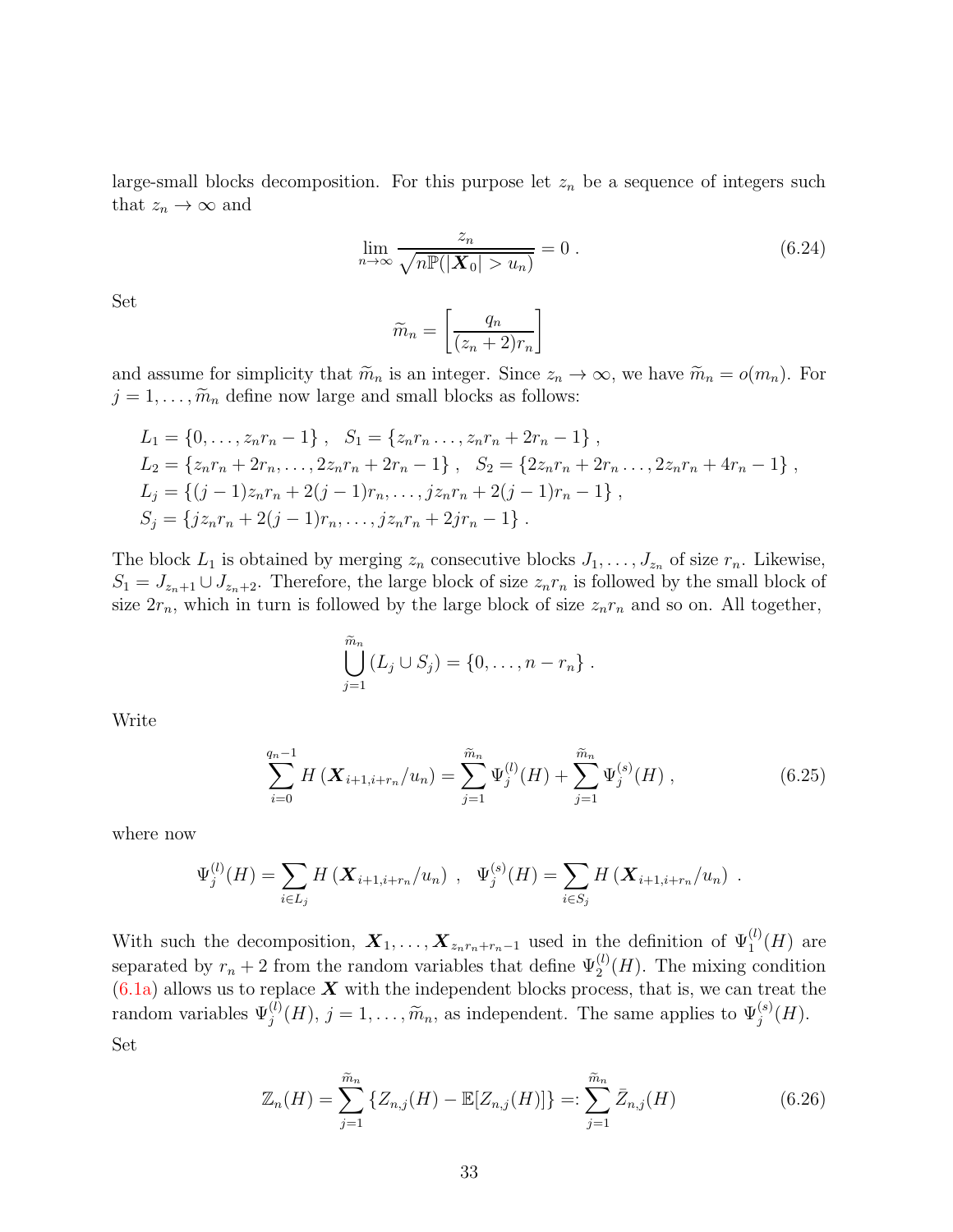with

<span id="page-33-2"></span>
$$
Z_{n,j}(H) = \frac{\sqrt{k_n}}{q_n r_n \mathbb{P}(|\mathbf{X}_0| > u_n)} \Psi_j^{(l)}(H) .
$$
 (6.27)

The next steps are standard.

- First, we show that the limiting variance of the large blocks process  $\mathbb{Z}_n$  is the same as that of the process  $\mathbb{F}_n$ ;
- Next, we show that the small blocks process (the second term in  $(6.25)$ ) is negligible;
- Finally, we will verify the Lindeberg condition for the large blocks process.

Variance of the large blocks. We have (using the assumed independence of  $\Psi_j^{(l)}(H)$ )

$$
k_n \text{Var}\left(\frac{1}{q_n r_n \mathbb{P}(|\mathbf{X}_0| > u_n)} \sum_{j=1}^{\widetilde{m}_n} \Psi_j^{(l)}(H)\right) = \frac{k_n \widetilde{m}_n}{(q_n r_n \mathbb{P}(|\mathbf{X}_0| > u_n))^2} \text{Var}(\Psi_1^{(l)}(H))
$$

$$
\sim \frac{1}{z_n r_n^3 \mathbb{P}(|\mathbf{X}_0| > u_n)} \text{Var}\left(\sum_{i=0}^{z_n r_n - 1} H(\mathbf{X}_{i+1, i+r_n}/u_n)\right)
$$

$$
= \frac{1}{z_n r_n^3 \mathbb{P}(|\mathbf{X}_0| > u_n)} \text{Var}\left(\sum_{j=1}^{z_n} \Psi_j(H)\right), \tag{6.28}
$$

where in the last line we decomposed the block  $L_1 = \{0, \ldots, z_n r_n - 1\}$  into  $z_n$  disjoint blocks  $J_1, \ldots, J_{z_n}$ , used the notation [\(6.12\)](#page-27-0), the asymptotics [\(6.14\)](#page-28-1) and  $\widetilde{m}_n \sim m_n/z_n$ .

The next steps are a repetition of the proof of Proposition  $6.13$ , with the appropriate adjustments. The term in  $(6.28)$  becomes

<span id="page-33-0"></span>
$$
\frac{\text{Var}(\Psi_1(H))}{r_n^3 \mathbb{P}(|\mathbf{X}_0| > u_n)} + 2 \frac{1}{r_n^3 \mathbb{P}(|\mathbf{X}_0| > u_n)} \sum_{j=1}^{z_n - 1} \left(1 - \frac{j}{z_n}\right) \text{Cov}(\Psi_1(H), \Psi_{1+j}(H))
$$

and as in [\(6.15\)](#page-28-0) we can write it as

<span id="page-33-3"></span><span id="page-33-1"></span>
$$
\frac{1}{r_n^3 \mathbb{P}(|\mathbf{X}_0| > u_n)} \left\{ \text{Cov}(\Psi_2(H), \Psi_1(H) + \Psi_2(H) + \Psi_3(H)) \right\} + \widetilde{A}_n(H) \tag{6.29}
$$

with the reminder  $\widetilde{A}_n(H)$  given this time by (cf. [\(6.16\)](#page-28-4)-[\(6.17\)](#page-28-5))

$$
\widetilde{A}_n(H) := -2 \frac{1}{z_n} \frac{1}{r_n^3 \mathbb{P}(|\mathbf{X}_0| > u_n)} \text{Cov}(\Psi_1(H), \Psi_2(H)) \n+ \frac{2}{r_n^3 \mathbb{P}(|\mathbf{X}_0| > u_n)} \sum_{j=2}^{z_n - 1} \left(1 - \frac{j}{z_n}\right) \left\{ \text{Cov}(\Psi_1(H), \Psi_{1+j}(H)) \right\} =: \widetilde{A}_{n,1}(H) + \widetilde{B}_n(H) \tag{6.30}
$$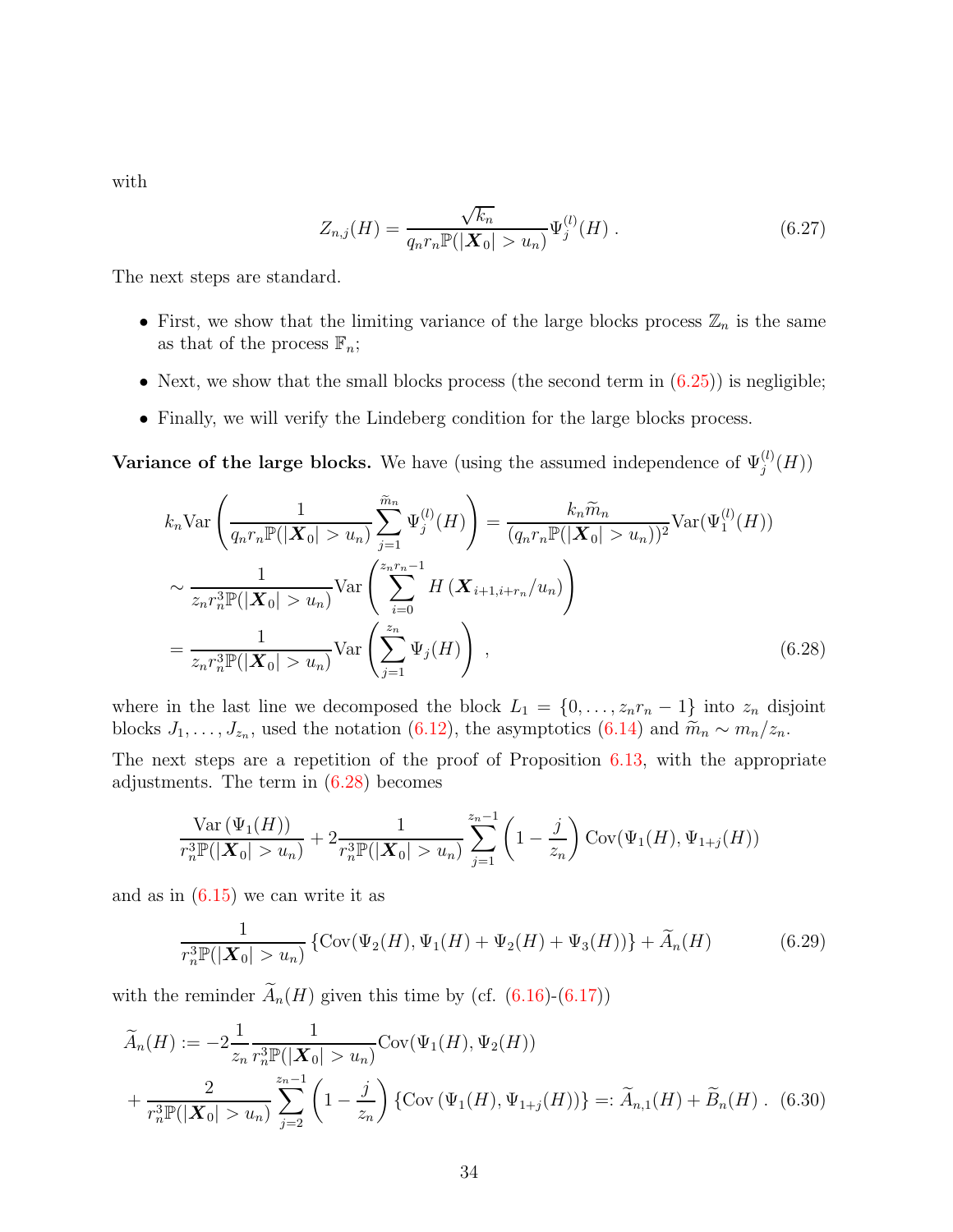The reminder is negligible by the same argument as before. Indeed, we note that  $\widetilde{B}_n(H)$ is just  $B_n(H)$  from [\(6.17\)](#page-28-5) with  $m_n$  replaced with  $z_n$ . The dependence on  $m_n$  vanishes in the final stage of the proof of Lemma  $6.16$ . The leading term in  $(6.29)$  is the same as in the proof of Proposition [6.13;](#page-26-2) cf. [\(6.15\)](#page-28-0).

In summary, the variance of the large block process is

$$
\lim_{n\to\infty} \text{Var}\left(\mathbb{Z}_n(H)\right) = \boldsymbol{\nu}^*(H^2) \ .
$$

Variance of the small blocks. We have (using again the assumed independence of  $\Psi _{i}^{\left( s\right) }$  $j_j^{(s)}(H)$  thanks to the beta-mixing)

$$
k_n \text{Var}\left(\frac{1}{q_n r_n \mathbb{P}(|\boldsymbol{X}_0| > u_n)} \sum_{j=1}^{\widetilde{m}_n} \Psi_j^{(s)}(H)\right) \sim \frac{1}{z_n r_n^3 \mathbb{P}(|\boldsymbol{X}_0| > u_n)} \text{Var}(\Psi_1^{(s)}(H)).
$$

Since  $\Psi_1^{(s)}(H)$  is just  $\Psi_1(H)$  defined in [\(6.12\)](#page-27-0), we have

$$
k_n \text{Var}\left(\frac{1}{q_n r_n \mathbb{P}(|\mathbf{X}_0| > u_n)} \sum_{j=1}^{\widetilde{m}_n} \Psi_j^{(s)}(H)\right) = O(1/z_n) = o(1).
$$

**Lindeberg condition for**  $\mathbb{Z}_n(H)$ . We need to show that for all  $\eta > 0$ ,

$$
\lim_{n \to \infty} \widetilde{m}_n \mathbb{E} \left[ Z_{n,1}^2(H) \mathbb{1} \{ |Z_{n,1}(H)| > \eta \} \right] = 0 \,. \tag{6.31}
$$

Since  $H$  is bounded, then by  $(6.24)$ ,

$$
|Z_{n,1}(H)| \leq \frac{\sqrt{k_n}z_nr_n}{q_nr_n \mathbb{P}(|\mathbf{X}_0| > u_n)} ||H||_{\infty} \sim \frac{z_n}{\sqrt{n\mathbb{P}(|\mathbf{X}_0| > u_n)}} ||H||_{\infty} = o(1) .
$$

Thus, the indicator in  $(6.31)$  becomes zero for large n.

**Lindeberg condition for**  $\mathbb{Z}_n(\mathcal{E})$ . The functional  $\mathcal{E}$  is not bounded and we will prove the Lindeberg condition under  $\mathcal{S}(r_n, u_n)$  $\mathcal{S}(r_n, u_n)$  $\mathcal{S}(r_n, u_n)$ . Write

<span id="page-34-0"></span>
$$
\widetilde{w}_n = \frac{\sqrt{k_n}}{q_n r_n \mathbb{P}(|\mathbf{X}_0| > u_n)}
$$

so that

$$
Z_{n,1}(\mathcal{E}) = \widetilde{w}_n \sum_{i=0}^{z_n r_n - 1} \mathcal{E} (\mathbf{X}_{i+1,i+r_n}/u_n) = \widetilde{w}_n \sum_{i=0}^{z_n r_n - 1} \sum_{j=i+1}^{i+r_n} \mathbb{1} \{ |\mathbf{X}_j| > u_n \}
$$
  
=  $\widetilde{w}_n \left\{ \sum_{j=1}^{r_n} \sum_{i=0}^{j-1} \sum_{j=r_n+1}^{r_n(z_n+1)} \sum_{i=j-r_n}^{j-1} \mathbb{1} \{ |\mathbf{X}_j| > u_n \} \le \widetilde{w}_n r_n \sum_{j=1}^{r_n(z_n+1)} \mathbb{1} \{ |\mathbf{X}_j| > u_n \} \right\}$   
 $\le \frac{\sqrt{k_n}}{q_n r_n \mathbb{P}(|\mathbf{X}_0| > u_n)} r_n \sum_{j=1}^{2r_n} \mathbb{1} \{ |\mathbf{X}_j| > u_n \} = \frac{1+o(1)}{\sqrt{n \mathbb{P}(|\mathbf{X}_0| > u_n)}} \sum_{j=1}^{2r_n} \mathbb{1} \{ |\mathbf{X}_j| > u_n \} .$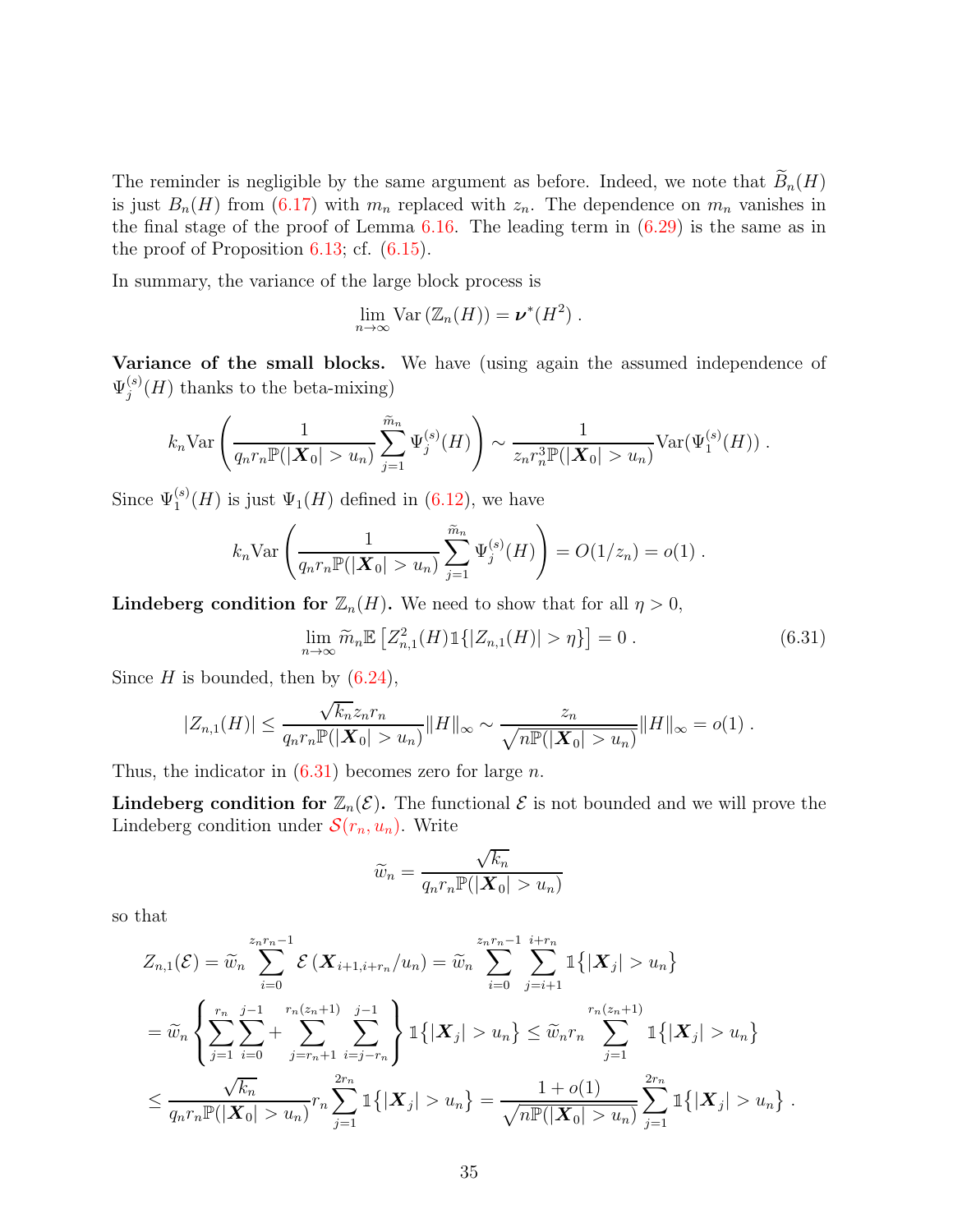The last term can be recognized as one (scaled) block of size  $2r_n$  of the tail empirical process  $\tilde{T}_n(s)$ . [\[KSW19,](#page-40-6) Lemma 3.6] (see also [\[KS20,](#page-40-3) Lemma 9.2.8]) gives

$$
\lim_{n\to\infty}m_n\mathbb{E}\left[Z_{n,1}^2(\mathcal{E})\mathbb{1}\{|Z_{n,1}(\mathcal{E})|>\eta\}\right]=0.
$$

If moreover  $\mathcal{R}(r_n, u_n)$  $\mathcal{R}(r_n, u_n)$  $\mathcal{R}(r_n, u_n)$  holds then

$$
\lim_{n\to\infty}m_n\mathbb{E}\left[\bar{Z}_{n,1}^2(\mathcal{E})\mathbb{1}\left\{\left|\bar{Z}_{n,1}(\mathcal{E})\right|>\eta\right\}\right]=0.
$$

<span id="page-35-0"></span>Since  $\widetilde{m}_n = o(m_n)$ , we obtain the Lindeberg condition for  $\mathbb{Z}_n(\mathcal{E})$ .

## 6.7 Proof of Theorem [6.12](#page-25-2) - asymptotic equicontinuity

We need the following lemma which is an adapted version of Theorem 2.11.1 in  $\lceil \text{vdVW96} \rceil$ . Let  $\mathbb{Z}_n$  be the empirical process indexed by a semi-metric space  $(\mathcal{G}, \rho)$ , defined by

$$
\mathbb{Z}_n(f) = \sum_{j=1}^{\tilde{m}_n} \{Z_{n,j}(f) - \mathbb{E}[Z_{n,j}(f)]\},\,
$$

where  $\{Z_{n,j}, n \geq 1\}$ ,  $j = 1, \ldots, \widetilde{m}_n$ , are i.i.d. separable, stochastic processes and  $\widetilde{m}_n$  is a sequence of integers such that  $\widetilde{m}_n \to \infty$ . Define the random semi-metric  $d_n$  on  $\mathcal G$  by

$$
d_n^2(f,g) = \sum_{j=1}^{\tilde{m}_n} \{Z_{n,j}(f) - Z_{n,j}(g)\}^2, f, g \in \mathcal{G}.
$$

<span id="page-35-2"></span><span id="page-35-1"></span>**Lemma 6.17.** *Assume that*  $(\mathcal{G}, \rho)$  *is totally bounded. Assume moreover that:* 

*(i)* For all  $\eta > 0$ ,

$$
\lim_{n \to \infty} \widetilde{m}_n \mathbb{E}[\|Z_{n,1}\|_{\mathcal{G}}^2 1\{ \|Z_{n,1}\|_{\mathcal{G}}^2 > \eta \}] = 0.
$$

*(ii)* For every sequence  $\{\delta_n\}$  which decreases to zero,

<span id="page-35-4"></span>
$$
\lim_{n \to \infty} \sup_{\substack{f, g \in \mathcal{G} \\ \rho(f, g) \le \delta_n}} \mathbb{E}[d_n^2(f, g)] = 0.
$$
\n(6.32)

(*iii*) There exists a measurable majorant  $N^*(\mathcal{G}, d_n, \epsilon)$  of the covering number  $N(\mathcal{G}, d_n, \epsilon)$ *such that for every sequence*  $\{\delta_n\}$  *which decreases to zero,* 

<span id="page-35-3"></span>
$$
\int_0^{\delta_n} \sqrt{\log N^*(\mathcal{G}, d_n, \epsilon)} \, d\epsilon \stackrel{\mathbb{P}}{\longrightarrow} 0 \,. \tag{6.33}
$$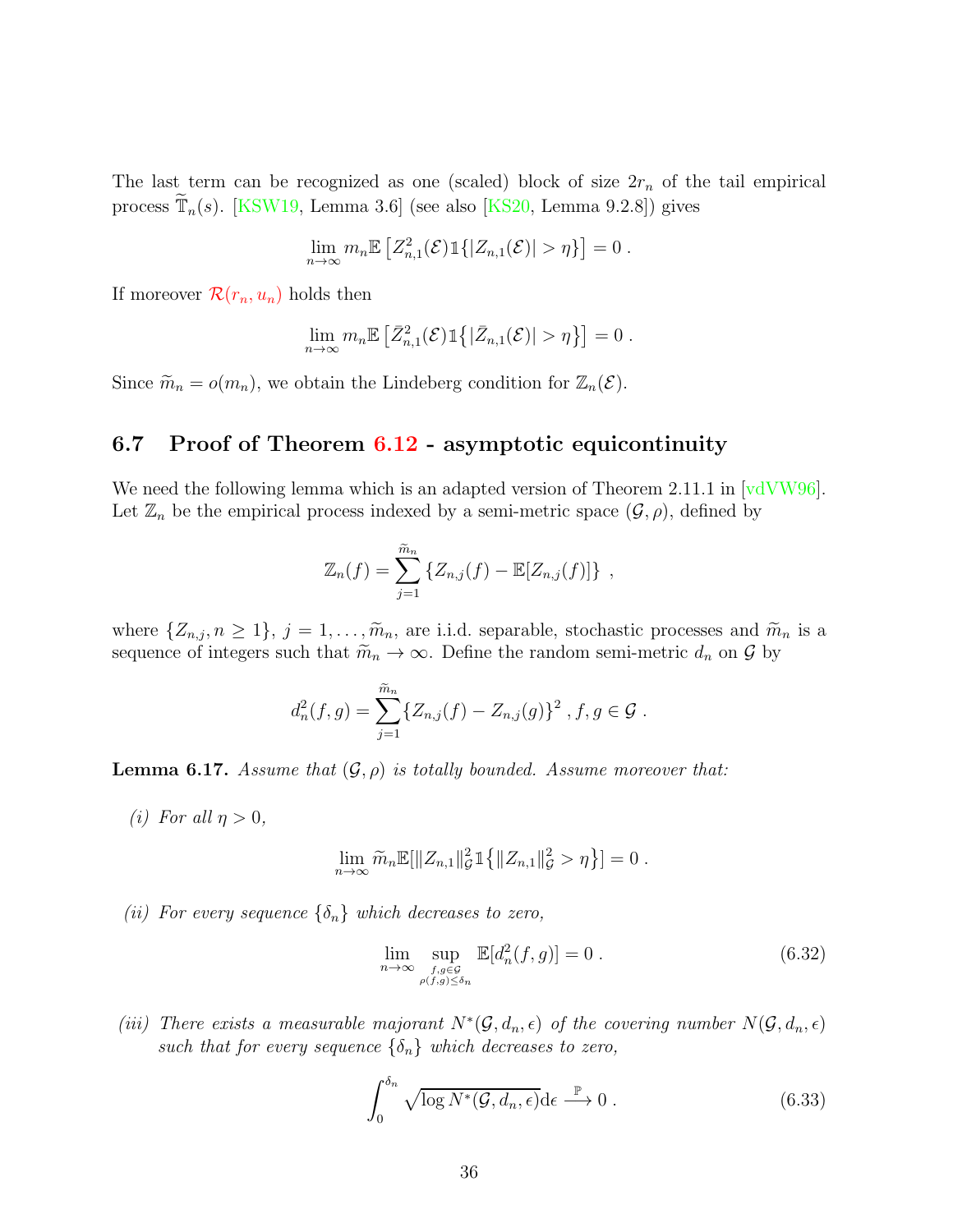*Then*  $\{\mathbb{Z}_n, n \geq 1\}$  *is asymptotically*  $\rho$ *-equicontinuous, i.e. for each*  $\eta > 0$ *,* 

$$
\lim_{\delta \to 0} \limsup_{n \to \infty} \mathbb{P}\left(\sup_{f,g \in \mathcal{G} \atop \rho(f,g) < \delta} |\mathbb{Z}_n(f) - \mathbb{Z}_n(g)| > \eta\right) = 0.
$$

*Remark* 6.18*.* The separability assumption is not in [\[vdVW96\]](#page-41-7). It implies measurability of  $||Z_{n,1}||_{\mathcal{G}}$ . Furthermore, the separability also implies that for all  $\delta > 0$ ,  $n \in \mathbb{N}$ ,  $(e_j)_{1 \leq j \leq \widetilde{m}_n}$  ${-1, 0, 1}^{\tilde{m}_n}$  and  $i \in \{1, 2\}$ , the supremum

$$
\sup_{\substack{f,g\in\mathcal{G}\\ \rho(f,g)<\delta}} \left| \sum_{j=1}^{\widetilde{m}_n} e_j \left( Z_{n,j}(f) - Z_{n,j}(g) \right)^i \right| = \sup_{\substack{f,g\in\mathcal{G}_0\\ \rho(f,g)<\delta}} \left| \sum_{j=1}^{\widetilde{m}_n} e_j \left( Z_{n,j}(f) - Z_{n,j}(g) \right)^i \right|
$$

is measurable, which is an assumption of  $\lbrack \text{vd} \text{VW96} \rbrack$ . ⊕

#### *6.7.1 Asymptotic equicontinuity of the empirical process of sliding blocks*

Recall the big-blocks process  $\mathbb{Z}_n(H)$  (cf. [\(6.26\)](#page-32-2)-[\(6.27\)](#page-33-2)). Recall also that thanks to  $\beta$ -mixing we can consider random variables  $\Psi_j^{(l)}(H)$ ,  $j = 1, ..., \widetilde{m}_n$  to be independent. We need to prove asymptotic equicontinuity of  $\mathbb{Z}_n(H)$  indexed by the class  $\mathcal{G} = \{H_s, s \in [s_0, t_0]\}$ equipped with the metric  $\rho^*(H, H) = \nu^*(H - H)^2$ . The same argument can be used to prove asymptotic equicontinuity for the small blocks process. This yields asymptotic equicontinuity of  $\mathbb{F}_n(H)$ . We note further that asymptotic continuity of  $\mathbb{F}_n(\mathcal{E})$  follows from [\[KSW19\]](#page-40-6).

- The Lindeberg condition [\(i\)](#page-35-1) of Lemma [6.17](#page-35-2) holds because the class  $\mathcal G$  is linearly ordered and by applying [\(6.31\)](#page-34-0).
- Since  $\mathcal G$  is linearly ordered, the random entropy condition  $(6.33)$  of Lemma [6.17](#page-35-2) holds.
- Define the random metric

<span id="page-36-0"></span>
$$
d_n^2(H, \widetilde{H}) = \sum_{j=1}^{\widetilde{m}_n} (Z_{n,j}(H) - Z_{n,j}(\widetilde{H}))^2.
$$

We need to evaluate  $\mathbb{E}[d_n^2(H_s, H_t)]$ :

$$
\mathbb{E}[d_n^2(H_s, H_t)]
$$
\n
$$
= \frac{k_n \widetilde{m}_n}{(q_n r_n \mathbb{P}(|\mathbf{X}_0| > u_n))^2} \mathbb{E}\left[\left(\sum_{i=0}^{z_n r_n - 1} \{H_s(\mathbf{X}_{i+1,i+r_n}/u_n) - H_t(\mathbf{X}_{i+1,i+r_n}/u_n)\}\right)^2\right]
$$
\n
$$
\sim \frac{1}{z_n r_n^3 \mathbb{P}(|\mathbf{X}_0| > u_n)} \mathbb{E}\left[\left(\sum_{j=1}^{z_n} \{\Psi_j(H_s) - \Psi_j(H_t)\}\right)^2\right],
$$
\n(6.34)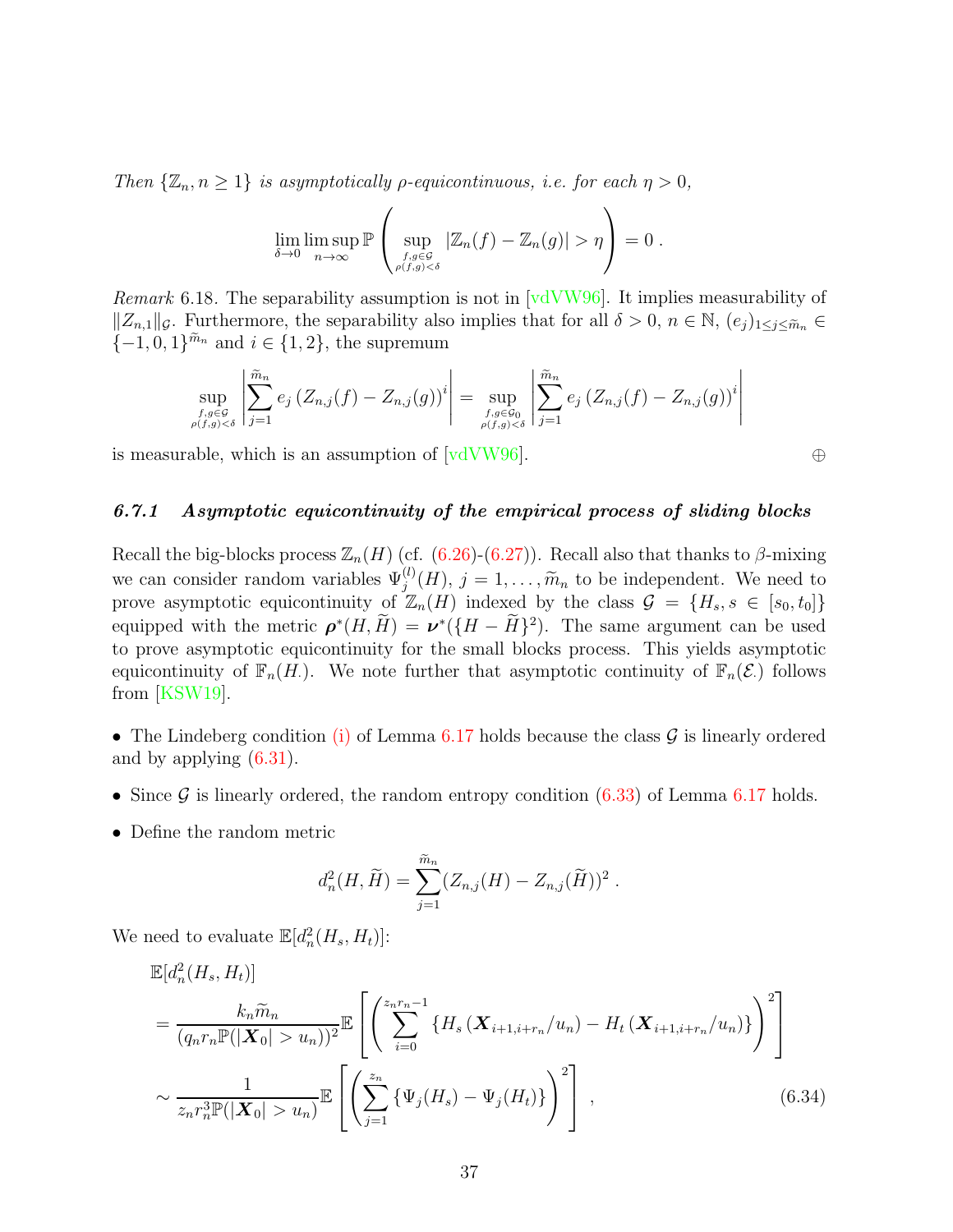where in the last line we decomposed the block  $L_1$  into  $z_n$  disjoint blocks  $J_1, \ldots, J_{z_n}$ , used the notation [\(6.12\)](#page-27-0), the asymptotics [\(6.14\)](#page-28-1) and  $\widetilde{m}_n \sim m_n/z_n$ ; cf. [\(6.28\)](#page-33-0).

The term in  $(6.34)$  becomes

$$
\frac{\mathbb{E}[(\Psi_1(H_s) - \Psi_1(H_t))^2]}{r_n^3 \mathbb{P}(|\mathbf{X}_0| > u_n)} + 2 \frac{1}{r_n^3 \mathbb{P}(|\mathbf{X}_0| > u_n)} \sum_{j=1}^{z_n - 1} \left(1 - \frac{j}{z_n}\right) \mathbb{E}[\{\Psi_1(H_s) - \Psi_1(H_t)\} \{\Psi_{1+j}(H_s) - \Psi_{1+j}(H_t)\}]
$$

and as in  $(6.15)$  we can write it as

$$
\frac{1}{r_n^3 \mathbb{P}(|\mathbf{X}_0| > u_n)} \mathbb{E}\left[\{\Psi_2(H_s) - \Psi_2(H_t)\} \sum_{j=1}^2 \{\Psi_j(H_s) - \Psi_j(H_t)\}\right] + \widetilde{A}_n(H, s, t) \quad (6.35)
$$

with the reminder (cf.  $(6.30)$ )

$$
\widetilde{A}_n(H, s, t) := -2 \frac{1}{z_n} \frac{1}{r_n^3 \mathbb{P}(|\mathbf{X}_0| > u_n)} \mathbb{E}[\{\Psi_1(H_s) - \Psi_1(H_t)\} \{\Psi_2(H_s) - \Psi_2(H_t)\}] \n+ 2 \frac{1}{r_n^3 \mathbb{P}(|\mathbf{X}_0| > u_n)} \sum_{j=2}^{z_n - 1} \left(1 - \frac{j}{z_n}\right) \mathbb{E}[\{\Psi_1(H_s) - \Psi_1(H_t)\} \{\Psi_{j+1}(H_s) - \Psi_{j+1}(H_t)\}] \n= \widetilde{A}_{n,1}(H_s - H_t) + \widetilde{B}_n(H_s - H_t).
$$

Remark [6.5](#page-18-2) applies and hence by Lemma [6.16,](#page-29-1)

<span id="page-37-0"></span>
$$
\lim_{n\to\infty}\sup_{s\in[s_0,t_0]}\widetilde{B}_n(H_s-H_t)=0.
$$

The leading term in  $(6.35)$  is decomposed as  $(cf. (6.20))$  $(cf. (6.20))$  $(cf. (6.20))$ 

$$
\frac{1}{r_n}\widetilde{g}_n(0; H_s - H_t) + 2\frac{1}{r_n}\sum_{i=1}^{r_n-1}\widetilde{g}_n(i/r_n; H_s - H_t) + 2R_n(H_s - H_t).
$$

Again, Remark  $6.5$  applies and  $(6.19)$  gives

$$
\lim_{n \to \infty} \sup_{s \in [s_0, t_0]} R_n(H_s - H_t) = 0.
$$

It remains to show that for every sequence  $\{\delta_n\}$  decreasing to zero,

$$
\lim_{n \to \infty} \sup_{\substack{s,t \in [s_0,t_0] \\ |s-t| \le \delta_n}} \frac{1}{r_n} \sum_{i=1}^{r_n-1} \widetilde{g}_n(i/r_n; H_s - H_t) = \lim_{n \to \infty} \sup_{\substack{s,t \in [s_0,t_0] \\ |s-t| \le \delta_n}} \int_0^1 \widetilde{g}_n(\xi, H_s - H_t) d\xi = 0.
$$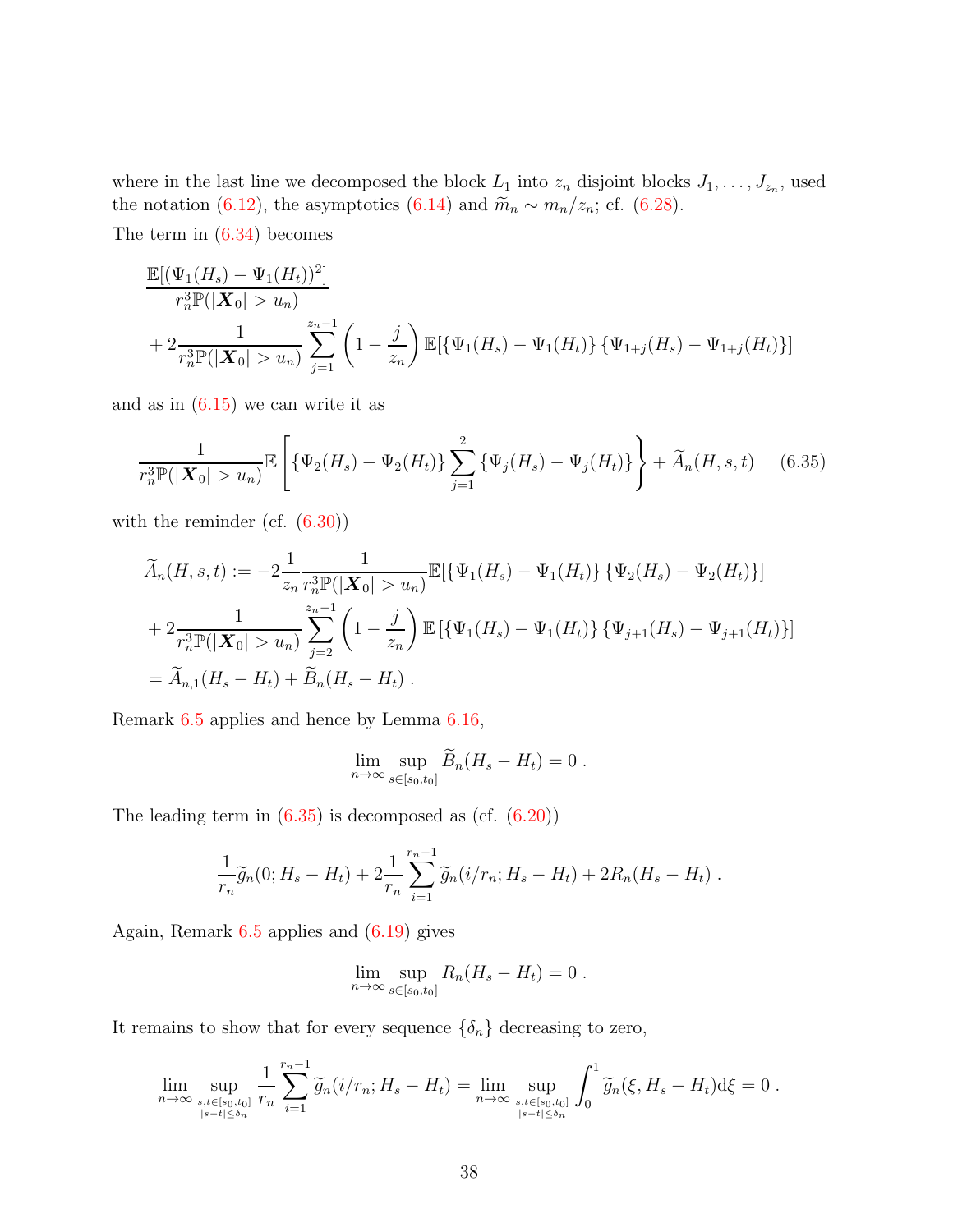Because of the monotonicity

$$
|\widetilde{g}_n(\xi, H_s - H_t)| \leq 2 \sup_{s \in [s_0, t_0]} |H_s| \nu_{n, r_n}^* (|H_s - H_t|) \leq 2 \max\{|H_{s_0}|, |H_{t_0}|\} |\nu_{n, r_n}^*(H_s) - \nu_{n, r_n}^*(H_t)|.
$$

The convergence of  $\boldsymbol{\nu}_{n,r_n}^*(H_s)$  to  $s^{-\alpha}\boldsymbol{\nu}^*(H^2)$  is uniform on  $[s_0, t_0]$ . Thus, for  $s, t \in [s_0, t_0]$ ,

$$
\left| \nu^*_{n,r_n}(H_s) - \nu^*_{n,r_n}(H_t) \right| \leq 2 \sup_{s_0 \leq u \leq t_0} \left| \nu^*_{n,r_n}(H_u) - \nu^*(H_u) \right| + \nu^*(H) \{ s^{-\alpha} - t^{-\alpha} \} .
$$

Fix  $n > 0$ . For large enough n, the uniform convergence yields

$$
\sup_{\substack{s_0\leq s,t\leq t_0\\|s-t|\leq \delta_n}}\left|\nu^*_{n,r_n}(H_s)-\nu^*_{n,r_n}(H_t)\right|\leq \eta+\nu^*(H)\sup_{\substack{s_0\leq s,t\leq t_0\\|s-t|\leq \delta_n}}\left\{s^{-\alpha}-t^{-\alpha}\right\}
$$

$$
\leq \eta+\alpha s_0^{-\alpha-1}\delta_n\nu^*(H).
$$

This proves that [\(6.32\)](#page-35-4) holds.

<span id="page-38-1"></span>The conditions of Lemma [6.17](#page-35-2) hold, thus the sequence  $\mathbb{Z}_n$  is asymptotically equicontinuous.

## 6.8 Proof of Theorem [4.3](#page-9-0)

Write  $\zeta_n = |\mathbf{X}|_{(n:n-k_n)}/u_n$ . Since  $k_n = n\mathbb{P}(|\mathbf{X}_0| > u_n)$ , we have the relationship  $\hat{\boldsymbol{\mu}}_n^*$  $_{n,r_n}^*(H) =$  $\widetilde{\boldsymbol{\mu}}_n^*$  $_{n,r_n}^*(H_{\zeta_n})$  (cf. [\(1.7\)](#page-2-2)-[\(1.8\)](#page-2-0)). Therefore,

$$
\sqrt{k_n} \left\{ \widehat{\boldsymbol{\mu}}_{n,r_n}^*(H) - \boldsymbol{\nu}^*(H) \right\} = \mathbb{F}_n(H_{\zeta_n}) + \sqrt{k_n} \left\{ \boldsymbol{\nu}^*(H_{\zeta_n}) - \boldsymbol{\nu}^*(H) \right\} \ . \tag{6.36}
$$

Step 1. Theorem [6.12](#page-25-2) gives local uniform convergence of  $\{\mathbb{F}_n(H_s), s \in [s_0, t_0]\}\)$  to a continuous Gaussian process G. At the same time, convergence of  $\{\mathbb{F}_n(\mathcal{E}_s), s \in [s_0, t_0]\}$  yields  $\zeta_n \stackrel{\mathbb{P}}{\longrightarrow} 1$ , jointly with  $\mathbb{F}_n(H_s)$ . Therefore,  $\mathbb{F}_n(H_{\zeta_n}) \stackrel{d}{\longrightarrow} \mathbb{G}(H)$ .

Step 2. Using Vervaat's theorem, we have, jointly with the previous convergence,  $\sqrt{k}(\zeta_n^{-\alpha} -$ 1)  $\stackrel{d}{\longrightarrow} -\mathbb{G}(\mathcal{E})$ . Therefore, by the homogeneity of  $\nu^*$ ,

$$
\sqrt{k}\left\{\boldsymbol{\nu}^*(H_{\zeta_n})-\boldsymbol{\nu}^*(H)\right\}=\boldsymbol{\nu}^*(H)\sqrt{k}(\zeta_n^{-\alpha}-1)\stackrel{\text{d}}{\longrightarrow}-\boldsymbol{\nu}^*(H)\mathbb{G}(\mathcal{E})\ .
$$

Since the convergences hold jointly, we conclude the result.

#### <span id="page-38-0"></span>6.9 Auxiliary results

**Lemma 6.19** (Problems 5.24 and 5.25 in [\[KS20\]](#page-40-3)). Assume that  $\mathbb{P}(\lim_{|j|\to\infty} |\mathbf{Y}_j| = 0)$ 1 and let H, H' be bounded functionals on  $(\mathbb{R}^d)^{\mathbb{Z}}$  such that  $H'(\boldsymbol{x}) = 0$  if  $\boldsymbol{x}^* \leq 1$  and  $\mathbb{E}[|H(\boldsymbol{Y})||H'(\boldsymbol{Y}_{0,\infty}) - H'(\boldsymbol{Y}_{1,\infty})|] < \infty$ . Then

$$
\boldsymbol{\nu}^*(HH') = \mathbb{E}[H(\boldsymbol{Y})\{H'(\boldsymbol{Y}_{0,\infty}) - H'(\boldsymbol{Y}_{1,\infty})\}],
$$
  

$$
\boldsymbol{\nu}^*(H\mathcal{E}) = \mathbb{E}[H(\boldsymbol{Y})], \quad \boldsymbol{\nu}^*(\mathcal{E}) = 1, \quad \boldsymbol{\nu}^*(\mathcal{E}^2) = \sum_{j\in\mathbb{Z}} \mathbb{P}(|\boldsymbol{Y}_j| > 1).
$$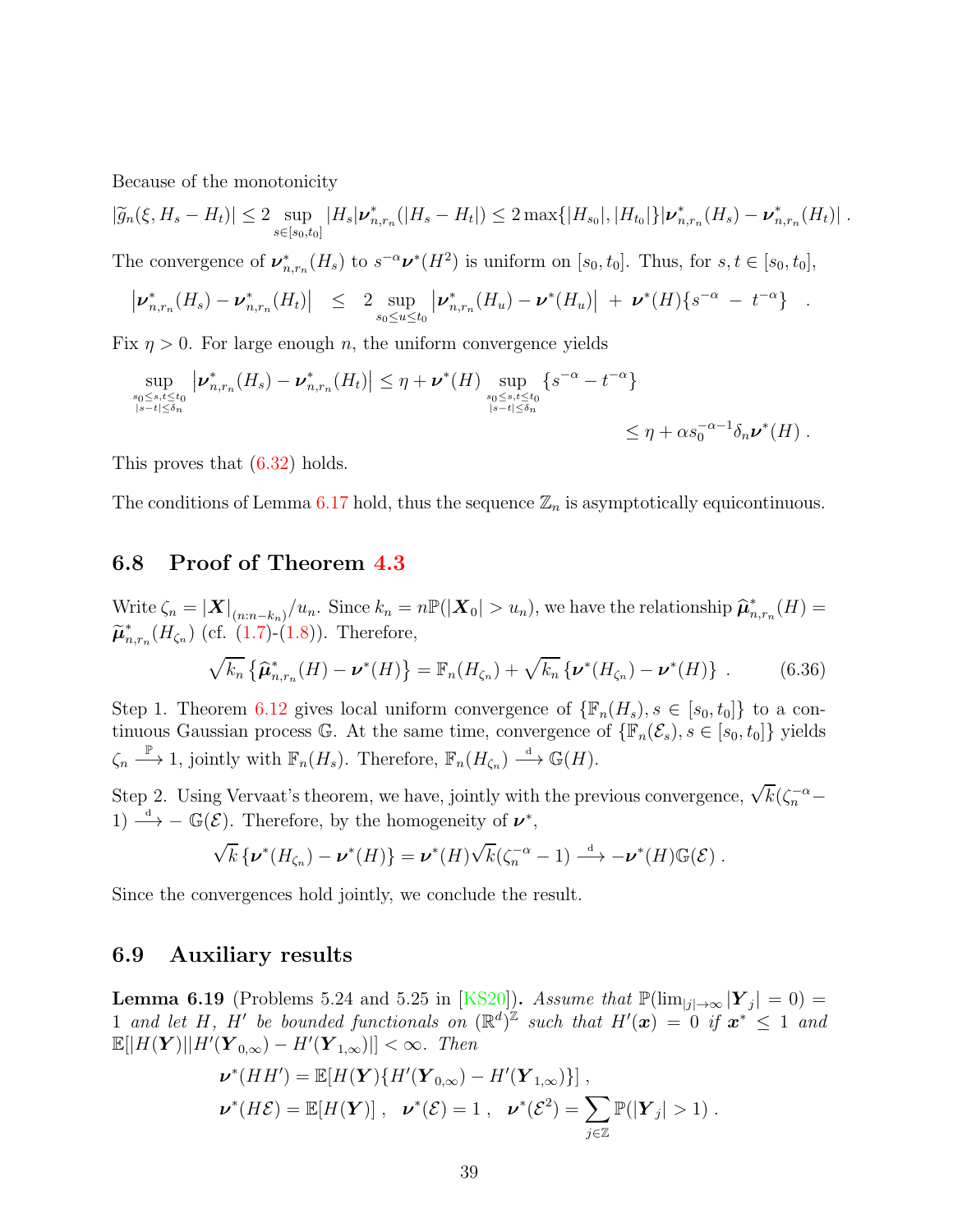*Proof.* Applying  $(2.6)$  and the time change formula (see [\[PS18,](#page-41-4) Lemma 2.2]), we obtain

$$
\nu^*(HH') = \mathbb{E}[H(\mathbf{Y})H'(\mathbf{Y})\mathbb{1}\{\mathbf{Y}_{-\infty,-1}^*\leq 1\}] = \mathbb{E}[|H(\mathbf{Y})||H'(\mathbf{Y}_{0,\infty})|\mathbb{1}\{\mathbf{Y}_{-\infty,-1}^*\leq 1\}]
$$
  
\n
$$
\leq \sum_{j=0}^{\infty} \mathbb{E}[|H(\mathbf{Y})||H'(\mathbf{Y}_{j,\infty}) - H'(\mathbf{Y}_{j+1,\infty})|\mathbb{1}\{| \mathbf{Y}_j | > 1\} \mathbb{1}\{\mathbf{Y}_{-\infty,-1}^*\leq 1\}]
$$
  
\n
$$
= \sum_{j=0}^{\infty} \mathbb{E}[H(\mathbf{Y})|H'(\mathbf{Y}_{0,\infty}) - H'(\mathbf{Y}_{1,\infty})|\mathbb{1}\{| \mathbf{Y}_{-j} | > 1\} \mathbb{1}\{\mathbf{Y}_{-\infty,-j-1}^*\leq 1\}]
$$
  
\n
$$
= \mathbb{E}[H(\mathbf{Y})|H'(\mathbf{Y}_{0,\infty}) - H'(\mathbf{Y}_{1,\infty})|] < \infty.
$$

This proves that  $\nu^*(HH') < \infty$ . Hence, we can switch the expectation with the summation and the first result follows. The second statement follows by noting that  $\mathcal{E}(\mathbf{Y}_{0,\infty}) - \mathcal{E}(\mathbf{Y}_{1,\infty}) = 1$  almost surely.  $\mathcal{E}(\boldsymbol{Y}_{1,\infty})=1$  almost surely.

**Lemma 6.20** (Example 6.2.2 and Problem 6.7 in [\[KS20\]](#page-40-3)). *Assume that*  $\mathbb{P}(\lim_{|j| \to \infty} |\mathbf{Y}_j| =$  $(0) = 1$  *and let*  $\pi(m)$ *,*  $m \geq 0$ *, be the limiting cluster size distribution. Then* 

$$
\sum_{m=1}^{\infty} m\pi(m) = \vartheta^{-1} , \quad \sum_{m=1}^{\infty} m^2\pi(m) = \vartheta^{-1} \sum_{j\in\mathbb{Z}} \mathbb{P}(|\mathbf{Y}_j| > 1) .
$$

*Proof.* For the first statement, applying  $(2.6)$  and Lemma [6.19,](#page-38-0) we have,

$$
\sum_{m=1}^{\infty} m\pi(m) = \sum_{m=1}^{\infty} m \mathbb{P}(\mathcal{E}(\boldsymbol{Y}) = m \mid \mathcal{A}_0(\boldsymbol{Y}) = 0) = \mathbb{E}[\mathcal{E}(\boldsymbol{Y}) \mid \mathcal{A}_0(\boldsymbol{Y}) = 0] = \vartheta^{-1} \boldsymbol{\nu}^*(\mathcal{E}) = \vartheta^{-1}.
$$

Likewise,

$$
\sum_{m=1}^{\infty} m^2 \pi(m) = \mathbb{E}[\mathcal{E}^2(\boldsymbol{Y}) \mid \mathcal{A}_0(\boldsymbol{Y}) = 0] = \vartheta^{-1} \boldsymbol{\nu}^*(\mathcal{E}^2) = \vartheta^{-1} \sum_{j \in \mathbb{Z}} \mathbb{P}(|\boldsymbol{Y}_j| > 1).
$$

 $\Box$ 

# References

- <span id="page-39-1"></span>[BB18] Betina Berghaus and Axel Bücher. Weak convergence of a pseudo maximum likelihood estimator for the extremal index. *Annals of Statistics*, 46(5):2307– 2335, 2018.
- <span id="page-39-0"></span>[BBKS20] Clemonell Bilayi-Biakana, Rafał Kulik, and Philippe Soulier. Statistical inference for heavy tailed series with extremal independence. *Extremes*, 23(1):1–33, 2020.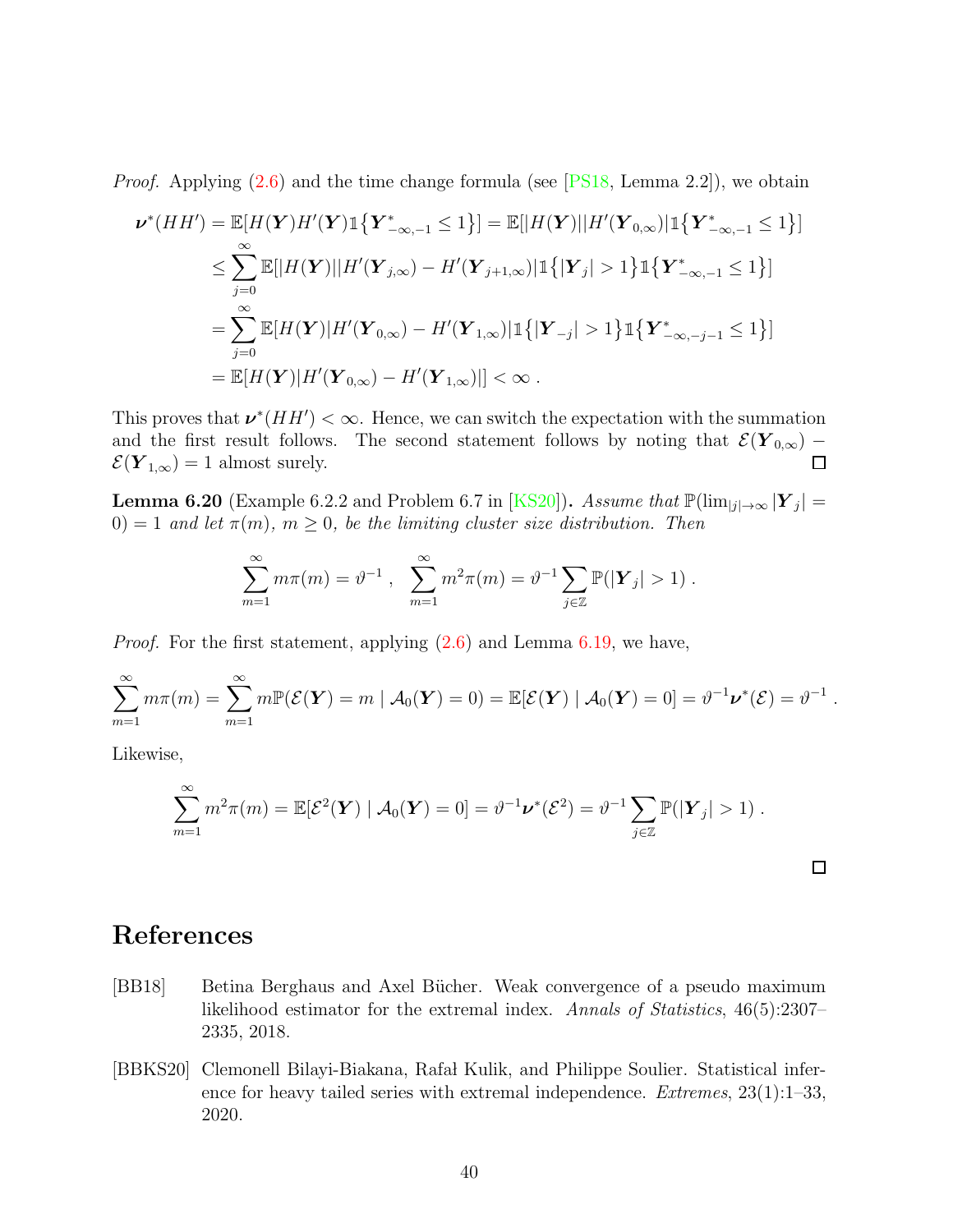- <span id="page-40-5"></span>[BPS18] Bojan Basrak, Hrvoje Planinić, and Philippe Soulier. An invariance principle for sums and record times of regularly varying stationary sequences. *Probability Theory and Related Fields*, 172(3-4):869–914, 2018.
- <span id="page-40-7"></span>[BS09] Bojan Basrak and Johan Segers. Regularly varying multivariate time series. *Stochastic Processes and their Applications*, 119(4):1055–1080, 2009.
- <span id="page-40-12"></span>[BS18a] Axel Bücher and Johan Segers. Inference for heavy tailed stationary time series based on sliding blocks. *Electronic Journal of Statistics*, 12(1):1098–1125, 2018.
- <span id="page-40-11"></span>[BS18b] Axel Bücher and Johan Segers. Maximum likelihood estimation for the frchet distribution based on block maxima extracted from a time series. *Bernoulli*, 24(2):1427–1462, 2018.
- <span id="page-40-8"></span>[DH95] Richard A. Davis and Tailen Hsing. Point process and partial sum convergence for weakly dependent random variables with infinite variance. *Annals of Probability*, 23(2):879–917, 1995.
- <span id="page-40-9"></span>[DHS18] Clément Dombry, Enkelejd Hashorva, and Philippe Soulier. Tail measure and spectral tail process of regularly varying time series. *Annals of Applied Probability*, 28(6):3884–3921, 2018.
- <span id="page-40-10"></span>[DK20] Holger Drees and Miran Knezevic. Peak-over-threshold estimators for spectral tail processes: Random vs deterministic thresholds. *Extremes*, 2020. DOI: https://doi.org/10.1007/s10687-019-00367-x.
- <span id="page-40-4"></span>[DN20] Holger Drees and Sebastian Neblung. Asymptotics for sliding blocks estimators of rare events. arXiv:2003.01016, 2020.
- <span id="page-40-2"></span>[DR10] Holger Drees and Holger Rootzen. Limit theorems for empirical processes of cluster functionals. *Annals of Statistics*, 38(4):2145–2186, 2010.
- <span id="page-40-1"></span>[Hsi91] Tailen Hsing. Estimating the parameters of rare events. *Stochastic Processes and their Applications*, 37(1):117–139, 1991.
- <span id="page-40-13"></span>[Ibr62] I. A. Ibragimov. Some limit theorems for stationary processes. *Theor. Probab. Appl.*, 7:349–382, 1962.
- <span id="page-40-3"></span>[KS20] Rafa Kulik and Philippe Soulier. *Heavy tailed time series*. Springer, 2020.
- <span id="page-40-6"></span>[KSW19] Rafał Kulik, Philippe Soulier, and Olivier Wintenberger. The tail empirical process of regularly varying functions of geometrically ergodic markov chains. *Stochastic Processes and their Applications*, 129(1):4209–4238, 2019.
- <span id="page-40-0"></span>[MW13] Thomas Mikosch and Olivier Wintenberger. Precise large deviations for dependent regularly varying sequences. *Probability Theory and Related Fields*, 156(3-4):851–887, 2013.